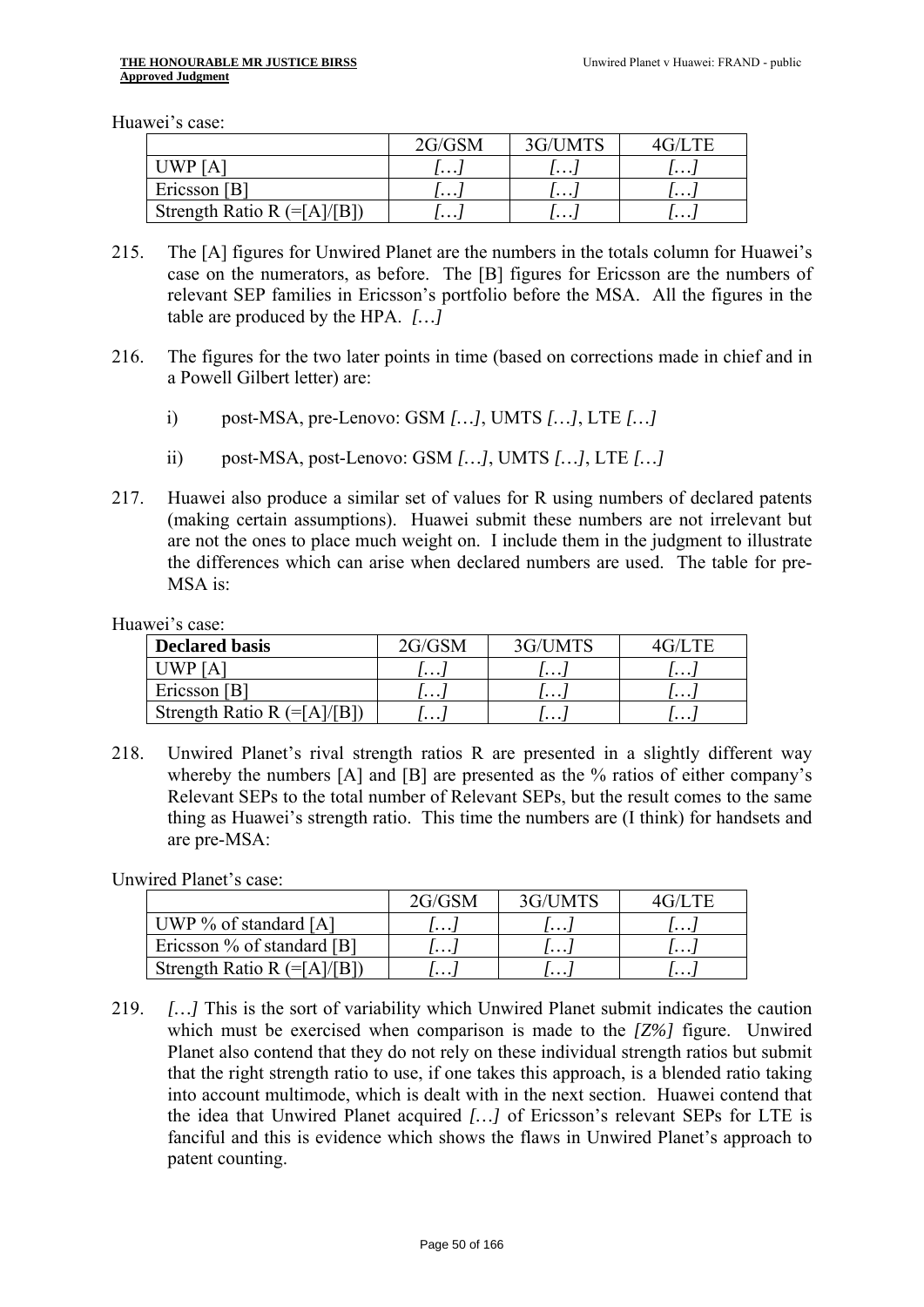#### *Multimode weighting*

- 220. It is common ground that one needs some weighting method in order to deal with multimode devices and both sides used the same basic approach, which for multimode LTE devices is to weight the numbers LTE/UMTS/GSM in proportions 70:20:10. For a UMTS multimode (i.e. UMTS/GSM) device both sides used 67:33 UMTS/GSM.
- 221. Multimode is a concept which really applies to handsets rather than infrastructure although Huawei did provide figures for weighting the infrastructure numbers. I am satisfied that the FRAND approach would be to weight handset rates but not infrastructure rates because while multimode handsets are very common (subject to a point on China) multimode infrastructure is not.
- 222. Applying the multimode weighting factors produces the following results for S, that is Unwired Planet's share of Relevant SEPs overall:

Huawei's case:

|                 | Handsets | RAN infrastructure |          |
|-----------------|----------|--------------------|----------|
| <b>UMTS/GSM</b> |          |                    |          |
| 3G/2G           | $0.22\%$ | $0.41\%$           | $0.36\%$ |
| LTE/UMTS/GSM    |          |                    |          |
| 4G/3G/2G        | $0.30\%$ | $0.35\%$           | 0.36%    |

Unwired Planet's case:

|                 | Handsets | Handsets<br>(80:20) | RAN infrastructure<br>(no 80:20) |
|-----------------|----------|---------------------|----------------------------------|
| <b>UMTS/GSM</b> |          |                     |                                  |
| 3G/2G           | $0.86\%$ | $0.83\%$            | $[0.88\%]$                       |
| LTE/UMTS/GSM    |          |                     |                                  |
| 4G/3G/2G        | 1.44%    | 1.25%               | [1.88%]                          |

- 223. The multimode tables above also include references to Unwired Planet's 80:20 approach. That is addressed in the next paragraph. In the course of writing this judgment a small point arose on the RAN infrastructure figures shown in italics in the table above on Unwired Planet's case. Huawei's Databook produced in closing showed the 0.88% figure in the LTE/UMTS/GSM row and "not given" in the row for UMTS/GSM. Although infrastructure weighting is not important, even bearing that in mind this did not make sense and after considering the written materials it seemed that there had been a muddle about numbers and about LTE/UMTS/GSM and UMTS/GSM. I worked out that 1.88% would be the number for LTE/UMTS/GSM while  $0.88\%$  was what the number for UMTS/GSM would be. I wrote to the parties. 0.88% is the right number for UMTS/GSM. 1.88% is what the LTE/UMTS/GSM number would be although Huawei rightly pointed out that Unwired Planet had not derived it before. I will include 1.88% because it is simple maths, there was a muddle in Unwired Planet's FRAND Statement of Case and because it cannot prejudice Huawei.
- 224. The 80:20 approach derives a ratio which consists of 80% of Unwired Planet's share of Relevant SEPs and 20% of Unwired Planet's share of the residue of patents in the starting pool which had not been identified as relevant. Unwired Planet say this is an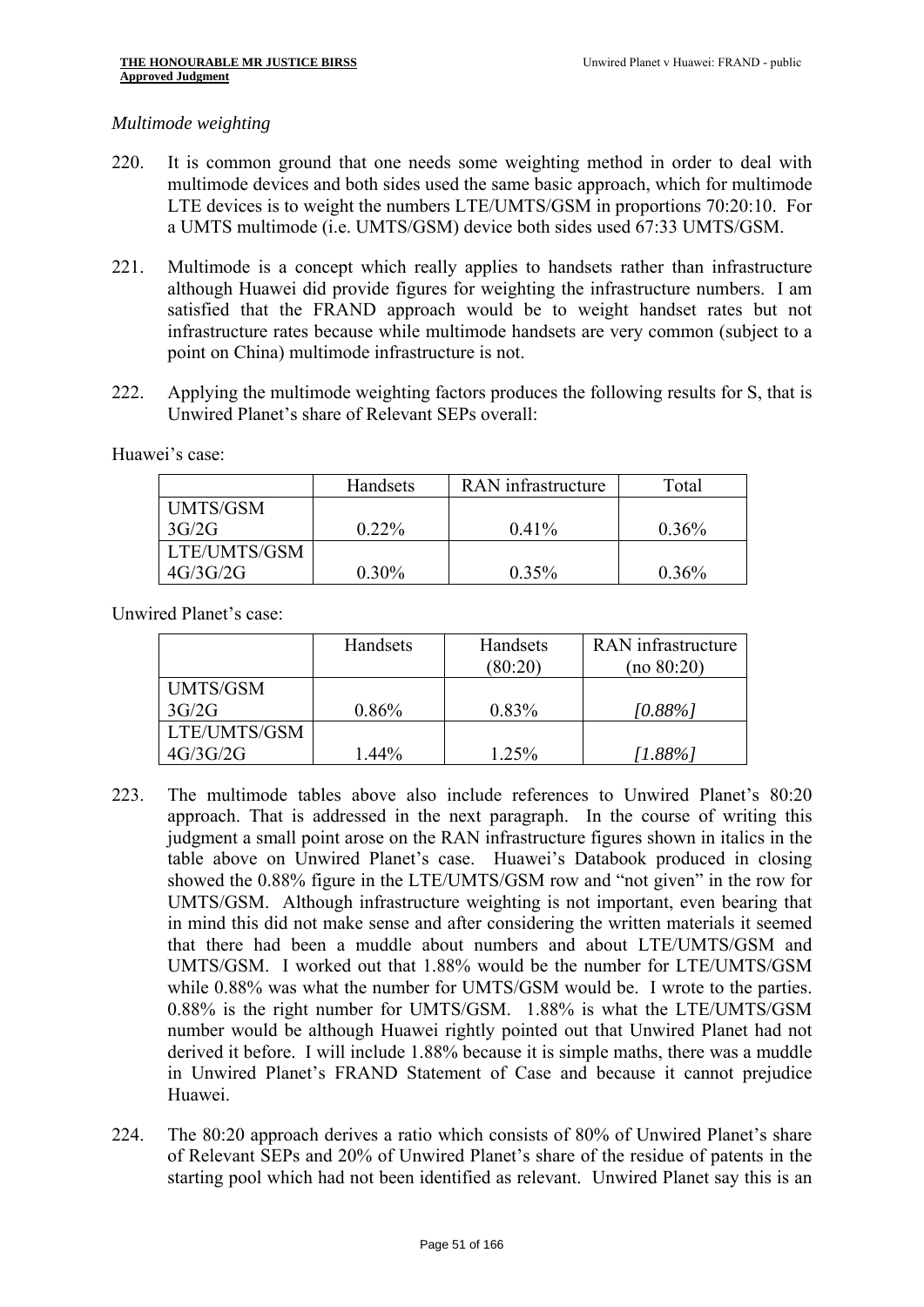application of the "Pareto principle" from general economics. The table below shows how the values for S for handsets are derived on Unwired Planet's case in this way [*C2/13/9*]. It repeats some of the figures set out already:

| <b>Unwired Planet's 80:20 approach</b>          |       |                      |       |       |  |  |  |
|-------------------------------------------------|-------|----------------------|-------|-------|--|--|--|
| 3G/UMTS<br>4G/LTE<br>2G/GSM<br><b>Multimode</b> |       |                      |       |       |  |  |  |
| Relevant SEPs – whole                           | 102   | 324                  | 355   |       |  |  |  |
| Relevant SEPs - UP                              | 2     |                      | 6     |       |  |  |  |
| <b>UP</b> share S                               | 1.96% | 0.31%                | 1.69% |       |  |  |  |
| 4G Multimode S                                  |       |                      |       | 1.44% |  |  |  |
| 3G Multimode S                                  |       |                      |       | 0.86% |  |  |  |
|                                                 |       |                      |       |       |  |  |  |
| Residue SEPs – whole                            | 260   | 833                  | 2983  |       |  |  |  |
| Residue SEPs - UP                               |       | 7                    | 12    |       |  |  |  |
| <b>UP</b> share S                               | 0.38% | 0.84%                | 0.40% |       |  |  |  |
| 4G Multimode S                                  |       |                      |       | 0.49% |  |  |  |
| 3G Multimode S                                  |       |                      |       | 0.69% |  |  |  |
|                                                 |       |                      |       |       |  |  |  |
| 80/20 approach                                  |       |                      |       |       |  |  |  |
| Single mode UP S                                | 1.65% | 0.41%                | 1.43% |       |  |  |  |
| 4G Multimode S                                  |       |                      |       | 1.25% |  |  |  |
| 3G Mulitmode S                                  |       | $\sim$ $\sim$ $\sim$ |       | 0.83% |  |  |  |

(for example  $1.25\% = 80\% \times 1.44\% + 20\% \times 0.49\%)$ )

225. Applying the multimode weighting produces the following results for R, that is Unwired Planet's strength ratio to Ericsson (pre-MSA) on the same bases as before:

Huawei's case (C13/3/2, in part in databook p8)

|              | Pre-MSA  | Post-MSA<br>Pre-Lenovo | Post-MSA<br>Post-Lenovo |  |
|--------------|----------|------------------------|-------------------------|--|
|              |          |                        |                         |  |
| UMTS/GSM     |          |                        |                         |  |
| 3G/2G        | $\cdots$ | $^{\prime}$            | $\cdots$                |  |
| LTE/UMTS/GSM |          |                        |                         |  |
| 4G/3G/2G     | $\cdots$ | $\cdots$               | $\cdots$                |  |

Unwired Planet's case:

|                 | Multimode  | Multimode  |
|-----------------|------------|------------|
|                 | (no 80:20) | (80:20)    |
| <b>UMTS/GSM</b> |            |            |
| 3G/2G           | Not given  | Not given  |
| LTE/UMTS/GSM    |            |            |
| 4G/3G/2G        | $\dddotsc$ | $\dddotsc$ |

 *[Z%]* numerical size ratio and the two are not so far apart as to be out of line. 226. Unwired Planet say that the *[...]* figure for the strength ratio R between their portfolio and Ericsson's is the right one to use if one is going to draw a comparison with the Huawei contend the opposite, *[…]* is too far from *[…]* to be realistic.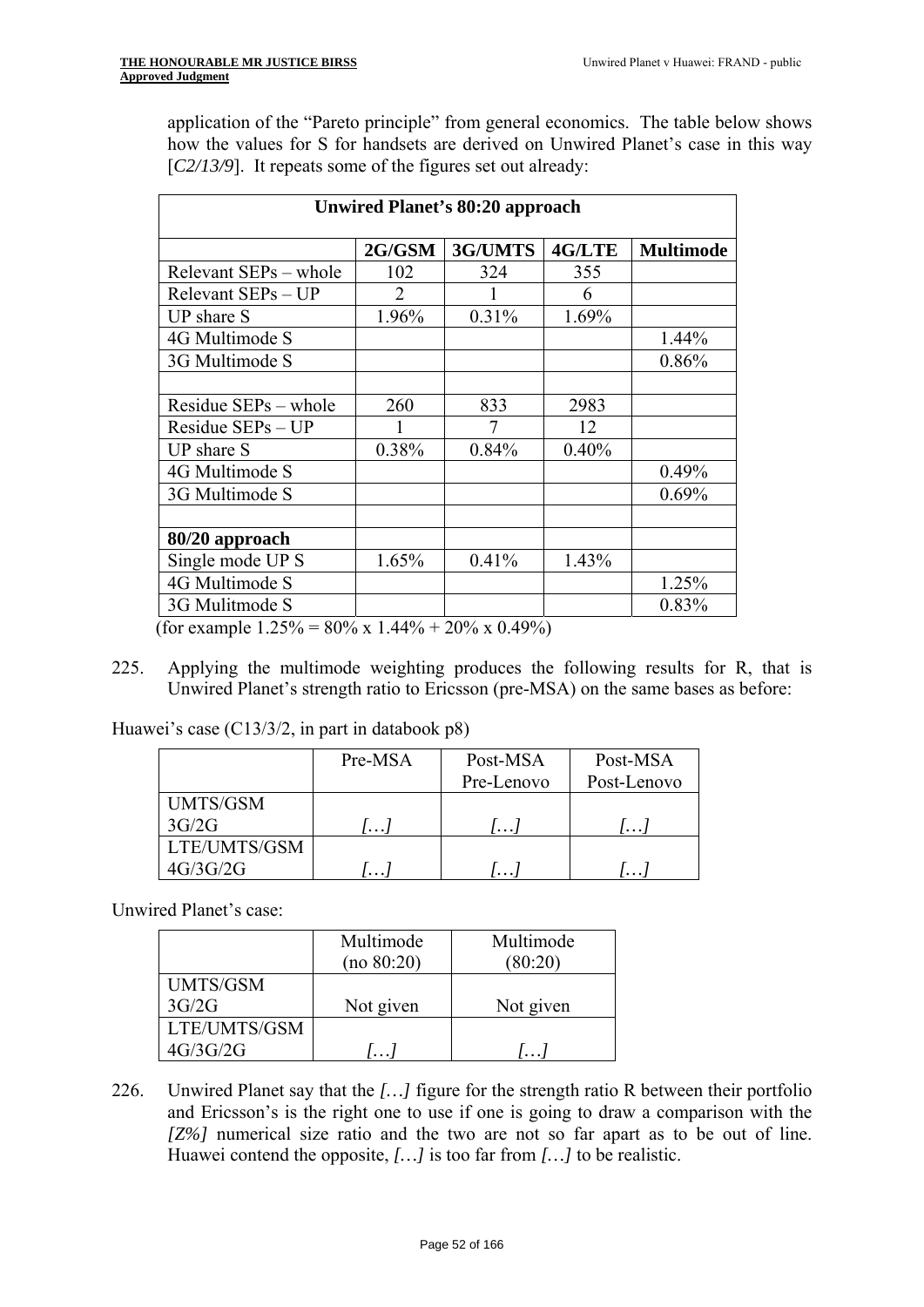## *The numerical evidence generally and rounding*

- 227. Having started to set out each side's case I will mention a problem inherent in that and in grappling with the cases. Both via the valuation experts and in their submissions both sides presented the court with a blizzard of figures. The summaries in this judgment represent a small fraction of the numbers presented. There was a somewhat larger blizzard from Unwired Planet than from Huawei but the difference was not significant enough to make a difference. A frequent problem is in keeping track of the bases on which numbers are presented so as to try and make sure one is comparing like with like. In practice, for example, it is impossible to ensure that on every occasion two rival figures are both based on the state of the Ericsson portfolio (pre- or post-MSA etc.), and multimode weighted or not, as well as many other more subtle factors.
- 228. From now on I intend to put most weight on figures derived from the post-MSA post-Lenovo portfolio. The effect of the differences between the three versions of the Ericsson portfolio is smaller than the effect of other uncertainties inherent in the various exercises. While I have aimed to be consistent, striving for perfect consistency with the numbers in this case is not productive.
- 229. In the discussion below the terms HWLTER and UPLTER refer to the parties' rival values for the relative strength ratio R between Unwired Planet and Ericsson for 4G/LTE multimode. HWLTER is *[…]* and UPLTER is *[…]*.
- 230. I will mention rounding briefly. Obviously 0.36 and 0.37 both differ from 0.40 and can all be rounded appropriately to 0.4. It is not mathematically correct to say that 0.36 can be rounded to 0.40. Nor is it mathematically accurate to say that 0.36 is less than 0.4. However the assessment is not a purely mathematical one and the inherent uncertainties in the evidence are much greater than the difference between 0.36 and 0.40. So I will try (a) to state numbers in the evidence in the form they appear, but also (b) to use two significant figures in giving my reasons but (c) not to get too hung up on it all. This will involve heresies like "0.36% can be rounded to 0.40%".
- 231. Related to this is the point that many of the numbers written in the comparable licences are obviously round numbers (such as a royalty in dollars of 1\$ for 2G, 2\$ for 3G and 4\$ for 4G). It is not wrong to unpack these into rates expressed as percentages like 0.36%, 0.72% and 1.44% but one needs to take care not to assume from numbers like 0.72% that the parties negotiating that licence were really choosing 0.72% as opposed to (say) 0.70% or even 0.50%. They were probably thinking in terms of whole numbers of dollars and that was all.
- *(ii) The parties' rival submissions on royalty rates*
- 232. To arrive at an equivalent benchmark rate on Huawei's case one needs to know that the UK uplift applied by Huawei is 48.51% based on *[…]*. Stripping out this uplift from Huawei's October 2016 proposals and rounding to two significant figures comes to:
	- i) for 4G/LTE: infrastructure 0.041%; mobile devices 0.040%;
	- ii) for 3G/UMTS: infrastructure 0.031%; mobile devices 0.031%;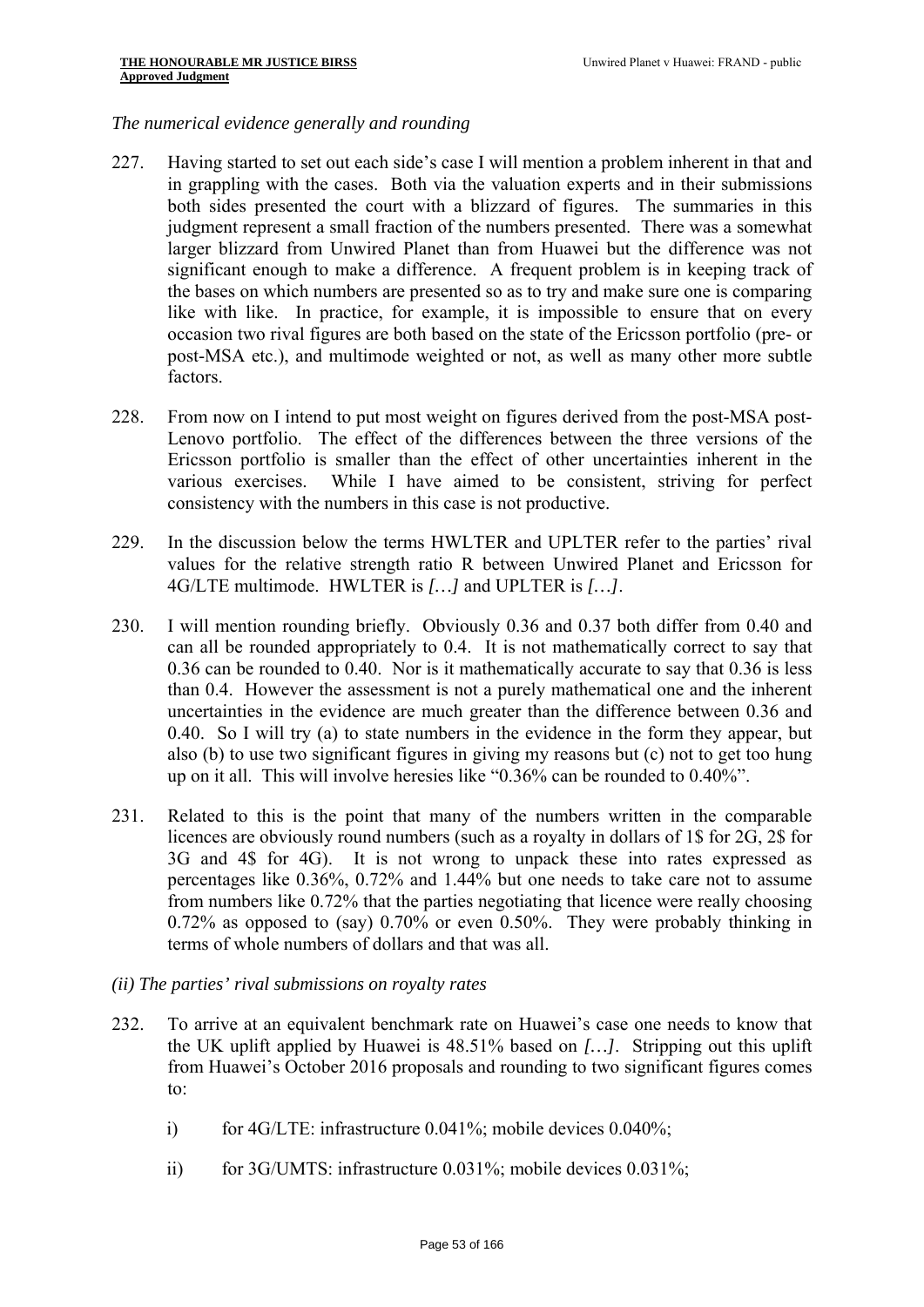- iii) for 2G/GSM single mode: infrastructure 0.030%; mobile devices 0.030%.
- 233. Mobile devices and handsets are the same thing. Infrastructure refers to RAN infrastructure. In argument the parties focussed on the rates for 4G/LTE multimode handsets and I will do the same. To recap, Unwired Planet's case is that the FRAND rate for its global SEP portfolio for 4G/LTE is 0.13% whereas for 2G/GSM and 3G/UMTS the rate is 0.065%.
- 234. Of course a rate of 0.13% is just over triple 0.040% but all the same these numbers demonstrate that the parties are not now so far apart as some of the rhetoric at trial might have led one to believe. At the start the rival benchmark rates differed by an order of magnitude (0.2% for 4G/LTE from Unwired Planet and 0.022% for Huawei (based on the 0.034% UK offer and stripping out a 48.51% uplift). Nevertheless the difference is still substantial when one bears in mind that as a royalty it is to be applied to very large revenues.

## *Huawei's case on rates*

235. Huawei's opening case was encapsulated by the following chart (best seen in colour) which was figure 4 of Mr Lasinski's 3<sup>rd</sup> report and was presented in Huawei's written opening submissions:

# *[chart redacted]*

- 236. The dashed grey and red solid lines are Unwired Planet's proposals (the October 2016 rates are the same as in July). The directly comparable Unwired Planet-Samsung 2016 rate is shown as a green block, three comparable Ericsson licences are shown as blue blocks and the top-down aggregate royalty burden rate is yellow. It is marked "Patent Analysis" or "Huawei Patent Analysis".
- 237. The three Ericsson licences Huawei contend are most probative are *[J]* licence, the *[K]* licence, and the *[L]* licence. The last one is treated as a 2G/3G licence.
- 238. The rates for 4G/LTE in the chart are derived in the following way. From the *[J licence]* one starts with Mr Lasinski's preferred rate of *[…]* as representative of *[a]*  royalty rate for 4G, *[…]*. Then a relative strength ratio R of *[…]* is applied to produce an effective Unwired Planet rate of *[…]*. Note that the *[…]* was taken as R based on the portfolio post-MSA, before Lenovo and using multimode weightings but that figure had been corrected in chief to  $[...]$ , see a letter from Powell Gilbert dated  $18<sup>th</sup>$ November 2016 which also explained the change made no difference, as indeed it does not. Mathematically the number ends up as *[…]* as the effective rate for Unwired Planet, which is still rounded to *[…]*. Using the HWLTER of *[…]* makes no difference either. Of course using the UPLTER of *[…]* produces a rate of *[…]*.
- 239. Unwired Planet do not deny that the *[J]* licence is one relevant comparable but contend it should be seen as one of many. In addition, Unwired Planet point out that the Ericsson rate E used by Mr Lasinski is based on *[…]*
- 240. The 2016 Unwired Planet-Samsung licence involves *[…]* and, like the *[J]* licence, it has other complications too. One complication it does not have is scaling by strength ratio since it is an Unwired Planet licence not an Ericsson licence. Mr Lasinski's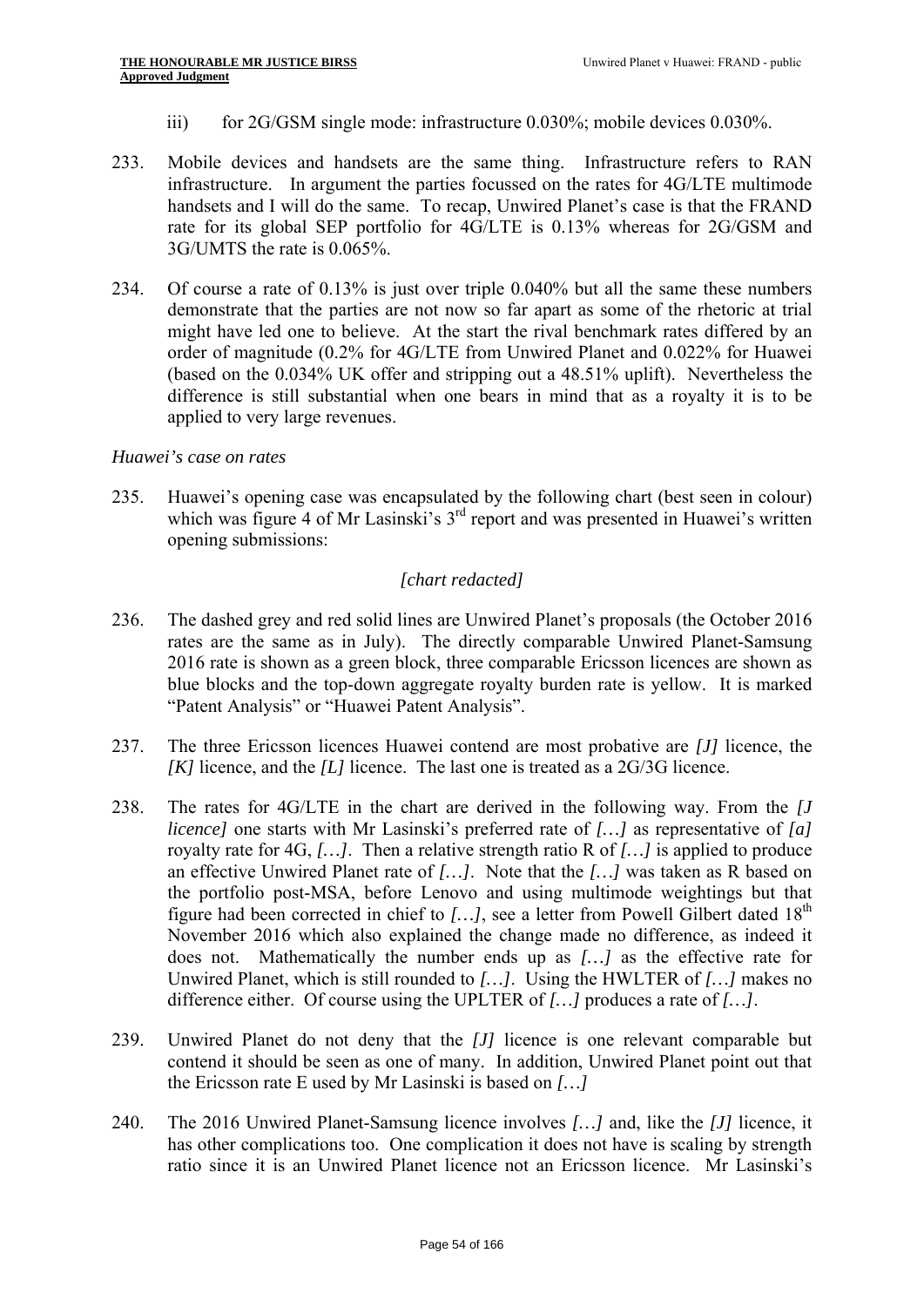evidence is that making many allowances in Unwired Planet's favour to increase the effective rate *[…]*. This, say Huawei, indicates that *[…]* for Unwired Planet is generous.

- 241. Unwired Planet do not agree with this. First they say that the Unwired Planet-Samsung licence is not a useful comparable at all because it must be seen in a wider context of a developing relationship between PanOptis and Samsung. Second, they say that in truth the rates in this licence are pitifully small, much smaller than those derived by Mr Lasinski, which is said to be a reflection of the first point.
- 242. The *[K]* licence has *[…]*. *[the rate is…]* for 4G multimode handsets. Therefore using a HWLTER of *[…]* (as for *[…]*) produces an effective Unwired Planet rate of *[…]*.
- 243. The key terms of the *[K]* licence, at least the royalty rates, were decided in an arbitration rather than being negotiated between the parties. Unwired Planet say this completely undermines the utility of this licence as a comparable. Huawei do not agree.
- 244. Huawei's top down case on aggregate royalty burden derives a 4G benchmark handset rate of 0.028%. This was based on starting from a total burden T of 8% (based on a figure stated publicly by Ericsson as the maximum aggregate royalty range) and taking the appropriate share of the whole industry S as 0.36% for multimode. (I wondered if 0.30% should have been used for handsets but nothing turns on the difference.)
- 245. So for 4G/LTE Huawei contend the two Ericsson comparable licences have *[…]* and based on Huawei's case for the strength ratio  $(R = f...l)$  that gives a rate for Unwired Planet of *[…]*. Huawei contend that the 2016 Unwired Planet-Samsung rate is lower at *[…]* and so is the top down case at 0.028% but all this goes to show is that *[…]* is generous to Unwired Planet.
- 246. There is an issue on "hard-edged" non-discrimination arising from the 2016 Unwired Planet-Samsung licence. If it is accepted then Huawei contend the rates applied to them should be same (*[…]*for 4G) as the rates in that licence. I will treat this as a distinct issue.

#### *Unwired Planet's case on rates*

- 247. Unwired Planet's opening case cannot be encapsulated with a single chart in quite the same way as Huawei's largely because Mr Bezant produced so many charts. The charts are best seen in colour. This is one from Bezant 6, Appendix 2 (U/10/p1):
- **relevant, based on UP's Updated MNP and adjusted for the 80/20 Rule 2G/3G/4G multi-mode royalty rates based on the comparables that Mr Bezant considers to be most**

## *[chart redacted]*

248. The blue "offer line" is 0.13%. The various bars are rates derived from different sources. Although the key contemplates one source was one way lump sum rates, in fact there are none in this chart. The ARR comes from the MSA and *[…]* refers to a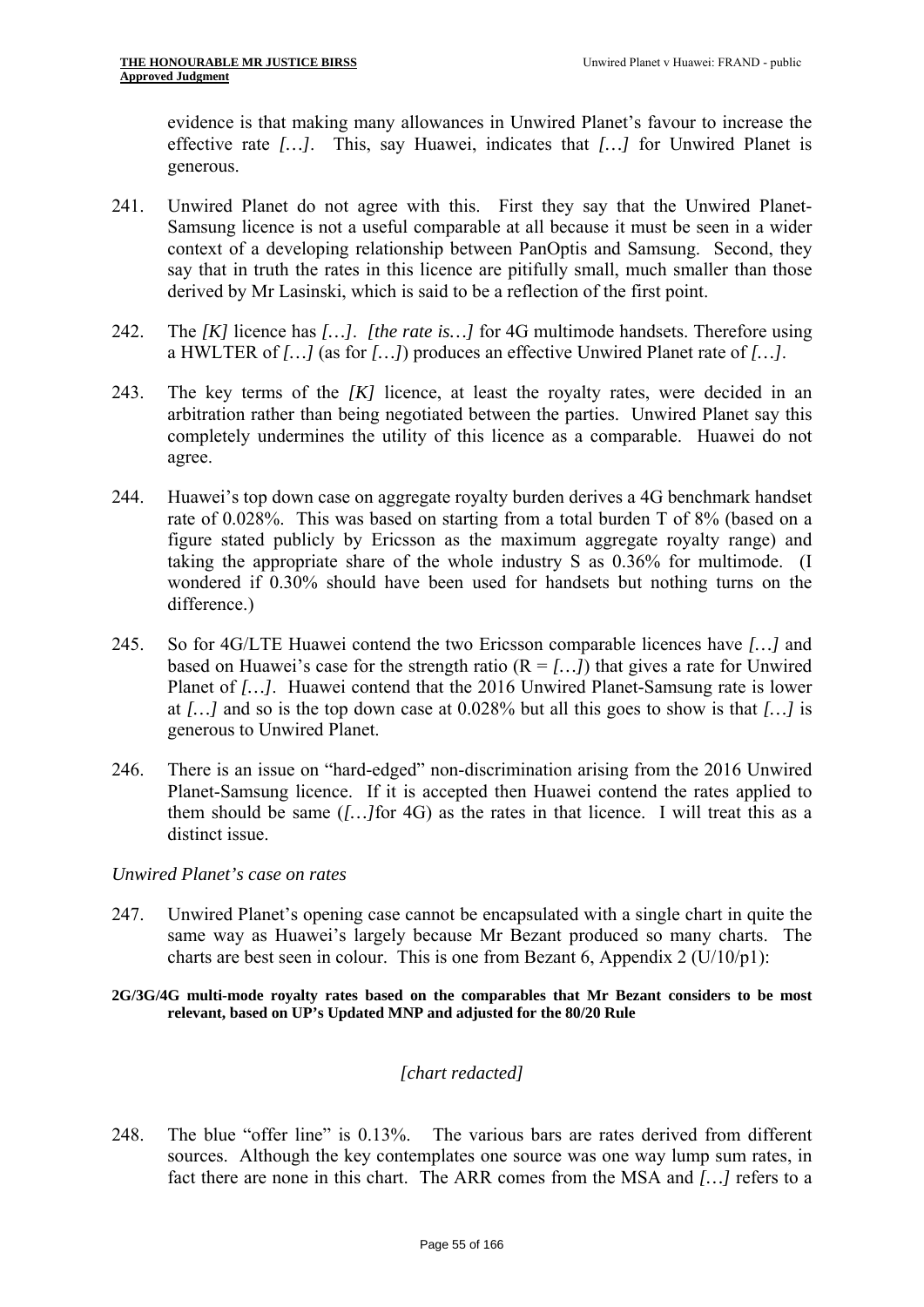rate from the Lenovo licence with an adjustment. All the other bars come from Ericsson licences. For each Ericsson licence the bar is an example of ExR in which the value E is different. There are more bars than licences because Mr Bezant has derived multiple rates from the same licence in various cases.

- 249. Unwired Planet argue that no individual comparable, particularly the ones singled out by Huawei, can bear the weight Huawei place on it. Unwired Planet also argue that this chart indicates the existence of a wide spread of rates in practice.
- 250. The key thing about some of the Ericsson licences that Unwired Planet rely on in addition to the licences relied on by Huawei is that in them Ericsson is *[…]*
- 251. *[…]*
- 252. *[…]*
- 253. *[…]*
- 254. *[…]*
- 255. The 2011 Ericsson-RIM licence *[…]*
- 256. That is sufficient to understand how Unwired Planet put their case. There is no need at this stage to address the other Ericsson licences in the chart. The further evidence Unwired Planet rely on can be put into four groups: the ARR from the MSA, publicly stated rates, the 2014 Unwired Planet-Lenovo licence, and licences from other licensors.
- 257. The term of the MSA which Unwired Planet rely on as a comparable is the ARR, which is *[…]*. Huawei make the point that this is self-serving given that Ericsson benefit from royalties paid to Unwired Planet. As a tool for assessing a benchmark FRAND rate today the ARR has no value.
- 258. The public statements about rates are addressed below. In terms of top down aggregate royalties generally, Unwired Planet contend that while it may be useful as a cross-check in certain circumstances, it is based on a false premise that manufacturers in fact pay everyone who owns any portion of the relevant pool whereas in practice they do not. Nevertheless they also point out that using their case for their share S of the Relevant SEPs (say 1.25%) and applying it to a total aggregate royalty burden T of 8% or 10% produces rates close to their preferred rate.
- 259. Turning to the 2014 Unwired Planet-Lenovo licence, on its face it contains a lump sum licence payment of *[…]* and running royalties creditable against that lump sum of *[…]* per product in defined "Major Markets" (the MM rate) and *[…]* per product in other territory (the OT rate). In percentage terms *[…]* compares favourably with the 0.2% demanded by Unwired Planet in 2014 and maintained until July 2016. Huawei contend that to rely on the stated rates is to ignore the true economics of this agreement. Huawei also point out that *[…]*.
- 260. The licences from other licensors which Unwired Planet addressed, at least at the start of the trial (see opening p103), are licences from Qualcomm (to Huawei (two) and Samsung), licences from InterDigital (again to Huawei and Samsung) and two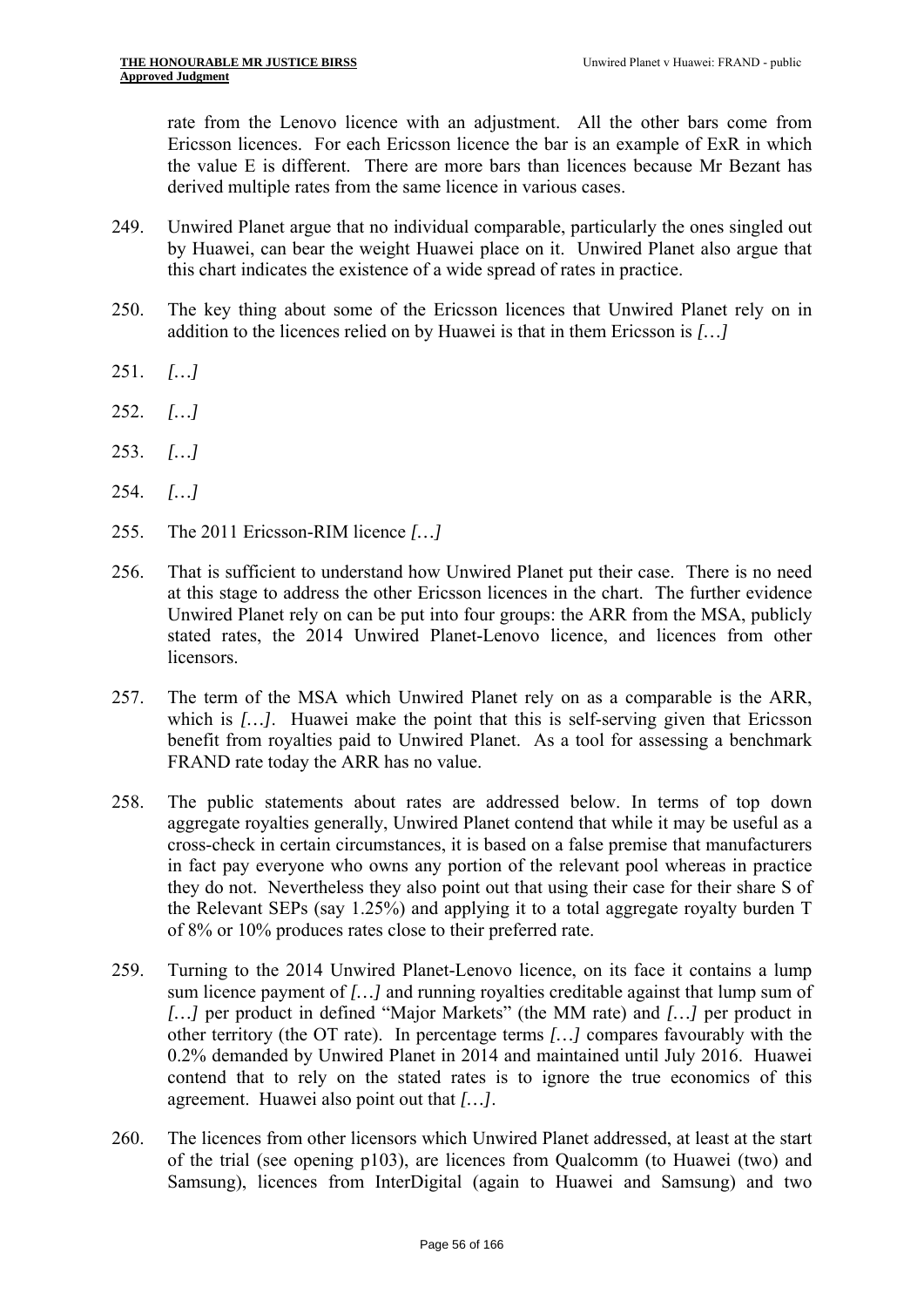licences in which Samsung were licensee (from *[…]* and Nokia). To the extent they are significant they can be addressed in context.

- *A striking correlation aggregate royalty*
- 261. In closing I pointed out to the parties that there seemed to be a broad equivalence about their rival cases at least in one respect. It can be seen in the implied aggregate royalty rate. Huawei contend the benchmark multimode 4G/LTE handset Unwired Planet rate should be 0.040% and Huawei contend that Unwired Planet's share S of multimode LTE handset patents overall is 0.30%. Conversely Unwired Planet contend the final royalty rate should be 0.13% and contend their share S overall is 1.25%. The ratios of these two pairs of figures are close and the similarity can be expressed in terms of the implied total aggregate royalty burden T. On Huawei's figures the implied total aggregate royalty burden T would be 13.3% while for Unwired Planet it would be 10.4%.
- 262. Huawei resisted this characterisation of the arguments. Their top down approach starts from a value of T of 8% and works the other way to a royalty rate of 0.028% to support, as generous, a conclusion that the royalty should be 0.040%.
- 263. This has caused me to address the question of whether the total aggregate royalty approach is better used as a top down method or as a cross-check. To apply a top down approach one needs to decide on the total royalty burden T as a starting point. The evidence from which Huawei submit an inference should be drawn is evidence of statements by patent owners about what they say the aggregate royalty burden for a given standard should be.
- 264. A variety of statements about the total aggregate royalty and statements about individual companies are in evidence. The most significant for 4G/LTE are the following. Some are undated but they are most probably all from the same era 2008 2010:
	- i) An Ericsson press release in April 2008 referred to a public statement by "wireless industry leaders" (Ericsson, Alcatel-Lucent, NEC Corporation, NextWave Wireless, Nokia, Nokia Siemens Networks and Sony Ericsson) that they had "agreed a mutual commitment to a framework for licensing IPR" relating to LTE and supported the idea that a reasonable maximum aggregate royalty level for essential IPR in handsets is a "single-digit percentage of the sales price".
	- ii) Another Ericsson press release in 2008 states that they expect to hold a relative patent strength of 20-25% of all standard essential IPR for LTE and that Ericsson believes the market will drive all players to act in accordance with these principles and to a reasonable maximum aggregate royalty level of 6-8% for handsets. Ericsson's fair royalty rate for LTE is therefore expected to be around 1.5% for handsets.
	- iii) A Huawei press release in 2009 states that Huawei "anticipates and supports a low single-digit percentage of sales prices as a reasonable maximum aggregate royalty rate applicable to end-user devices". Huawei believe they will hold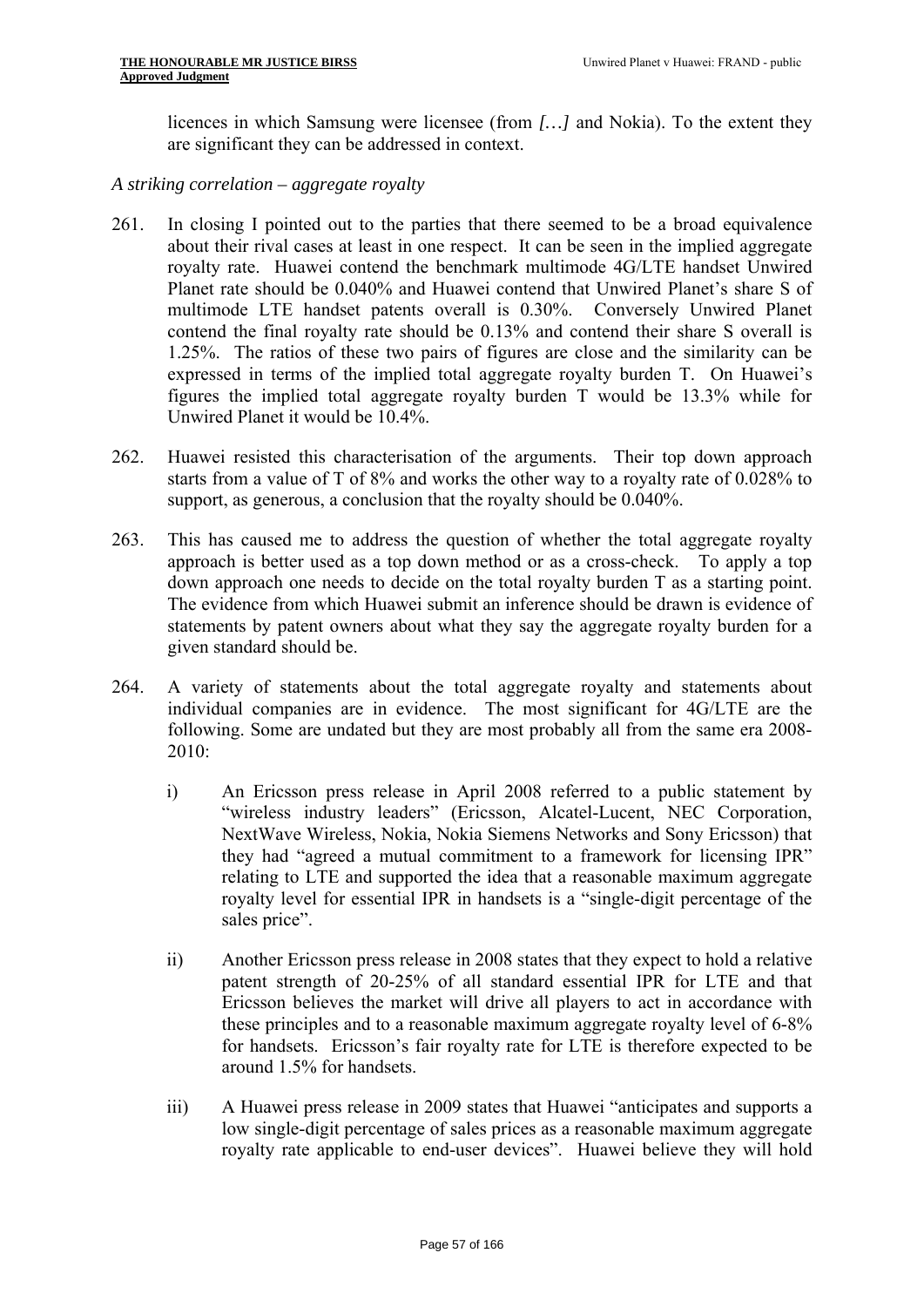15-20% of all essential patents relating to LTE standards therefore a royalty rate with some flexibility, but not to exceed 1.5%, is expected.

- iv) In 2009 Alcatel-Lucent said it expects to license its LTE SEPs for handsets at a discounted royalty of no greater than 2%.
- v) In an undated press release Nokia stated that it believes it will have 20-30% of all LTE standards-essential IPR and that it expects its single-mode and multimode LTE rates to be in a range of 1.5% and 2.0% of the sales price of an enduser device, respectively.
- vi) In an undated press release Nokia Siemens Networks believes it will hold approximately 10 to 15% of all LTE standards-essential patents and that it anticipates its LTE royalty rate for end-use terminal devices will be in the region of 0.8% of the selling price.
- vii) In a December 2008 press release Qualcomm states that it does not agree with cumulative royalty caps or proportional allocations of such royalty caps.
- viii) In an undated press release Motorola states that it expects that its essential royalty rate for LTE systems and equipment (e.g. infrastructure and subscriber handsets) will be approximately 2.25%.
- 265. For 4G/LTE Huawei contend that the total royalty burden T should be 8% based on the first three statements (the two from Ericsson in 2008 and the one from Huawei). For 3G Huawei rely on a further statement by Ericsson, Nokia, Siemens and NTT DoCoMo that they had, as the owners of "the clear majority" of SEPs for W-CDMA reached a "mutual understanding" to license "…at rates that are proportional to the number of essential patents owned by each company", which would "…enable the cumulative royalty rate for W-CDMA to be at a modest single digit level", meaning 5% or less.
- 266. Huawei point out that the April and July 2008 statements by Ericsson were regarded as so important that they were formally scheduled as encumbrances on the *[…]* patent portfolio when it was transferred to Unwired Planet and also point out that Mr Robbins accepted that Ericsson's statements about aggregate royalty were obligations Unwired Planet was obliged not to violate.
- 267. Huawei submit that the court should attach particular weight to early declarations by major patent owners who were predicting what their ownership would be and what the total stack should be. Huawei refer to the evidence of Prof Neven on this (paragraph 14 of his  $2<sup>nd</sup>$  report) however the Professor's evidence does not align completely with the submission. Prof Neven recognised a top down royalty stack approach as one way of implementing an *ex ante* benchmark. He contemplates various ways of arriving at a total stack (which I call T) including using comparable agreements. Prof Neven then expresses the view that early declarations by patent owners about what the total royalty stack should look like are highly relevant because they determine potential users' expectations and hence their decision to choose among the alternative technologies. He goes on to recognise that for a stack determined *ex ante* (i.e. before adoption of the standard by implementers) one needs a method for sharing out the stack *ex post*. A virtue of a total stack method is that in such a system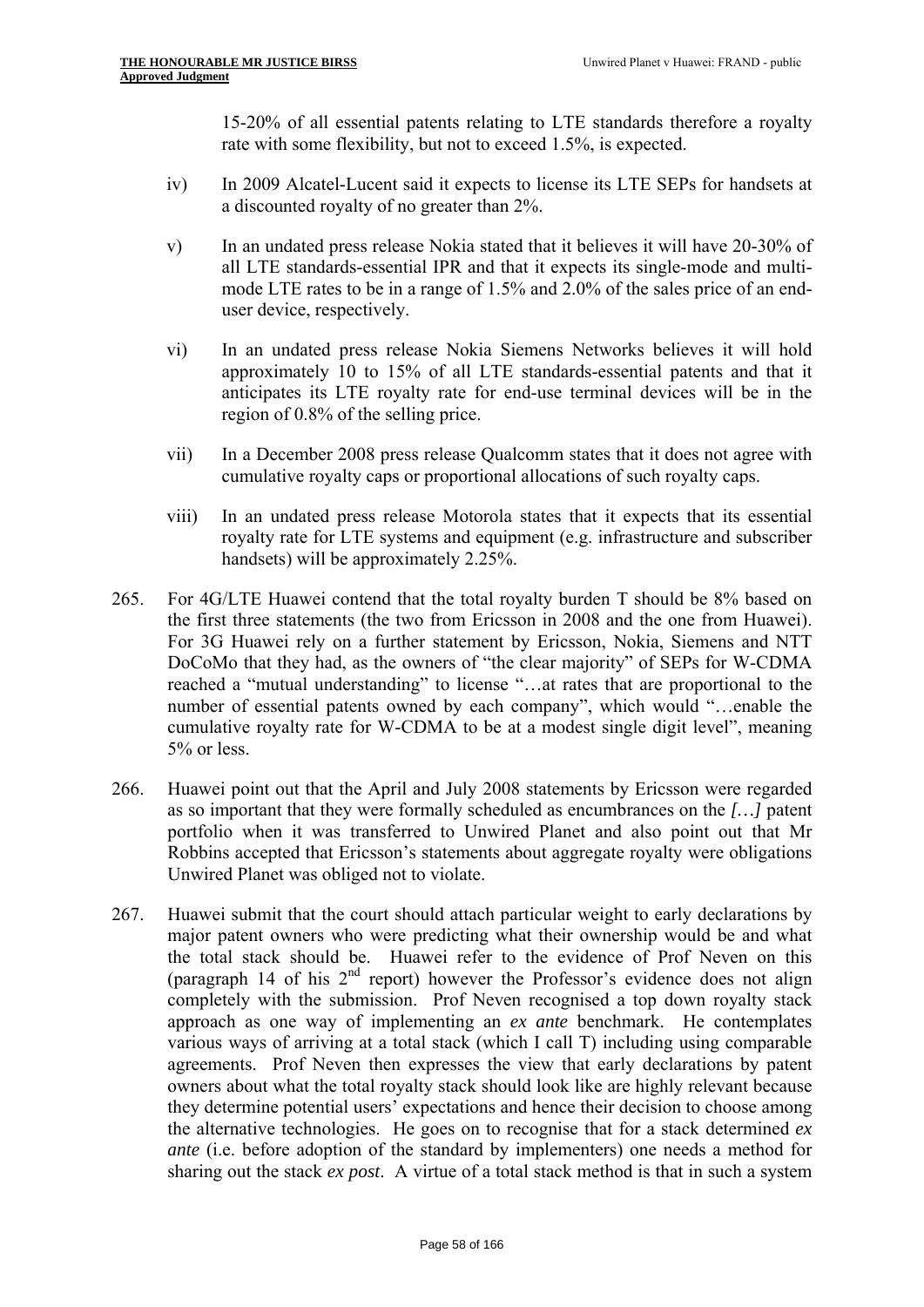there is no incentive for patent holders to divest their patents *ex post* to achieve a higher return since the total stack remains fixed.

- 268. Prof Neven's explanation is compelling as long as one is confident what the total stack should be in the first place and provided some means for enforcing it against all parties exists. However the main conceptual difficulty I have with the using a total stack in a top down approach as opposed to using it as a cross-check is in the selection of the total royalty burden T to start with.
- benchmark rate today for a number of reasons. The claims are obviously self-serving. 269. In my judgment the statements set out above have little value in arriving at a The statements about aggregate royalties in particular are statements about other people's money on the footing that the person making the statement says at the same time that the cake is quite small but they are entitled to a large piece of it. As an illustration, if one assumes Alcatel's 2% royalty claim means they claim at least 20% of the Relevant SEPs (because in April 2008 Alcatel put their name to a "single digit percentage aggregate" and 2% is 20% of 10% (10% being just higher than the highest single digit percentage)) then the total shares of Relevant SEPs just mentioned in these statements add up to about 100% without including other major industry players such as Motorola, Qualcomm, and Samsung. The figures in Huawei's own claim are not closely internally consistent either. A low single digit percentage aggregate sounds like a figure of no more than 5% but to produce that with a 15-20% share of Relevant SEPs represents a royalty of 0.75%-1%. To produce a royalty close to the 1.5% limit referred to requires an aggregate of 7.5%-10%.
- 270. Furthermore, putting weight in these statements do not take into account what implementers and SEP holders have actually been content to agree in the intervening years. Compared to public statements, comparable licences are concrete data points, albeit their interpretation can be uncertain and the factors derived from them even more so. One could use comparable licences to try and derive a figure for the total royalty burden T but to achieve that requires one to have done all the same work which is needed to apply comparables directly anyway, so back calculating T will not add anything.
- 271. Moreover the combination of Huawei's submissions on rates and Huawei's submissions on what Unwired Planet's share of the Relevant SEPs is, shows that in truth Huawei's case does not support an aggregate royalty burden of 8%. It supports a higher total burden than that.
- 272. Where Huawei undoubtedly have a point is that the cross-check shows that if Huawei's case on Unwired Planet's share S of SEPs overall (0.30%) is right, the benchmark rate claimed by Unwired Planet of 0.13% cannot be supported. It would imply a total burden T of 43%. That is far too much. Conversely if Unwired Planet are right about their share S of SEPs overall (1.25%), a benchmark of 0.040% implies a total burden of 3.2%. That is much less than Huawei themselves are prepared to countenance in these proceedings.

# *(iii) The MNPA and HPA techniques*

273. I will now address each party's patent counting techniques (the MNPA and HPA), explain the criticisms which are made and then address them. Rather than focus on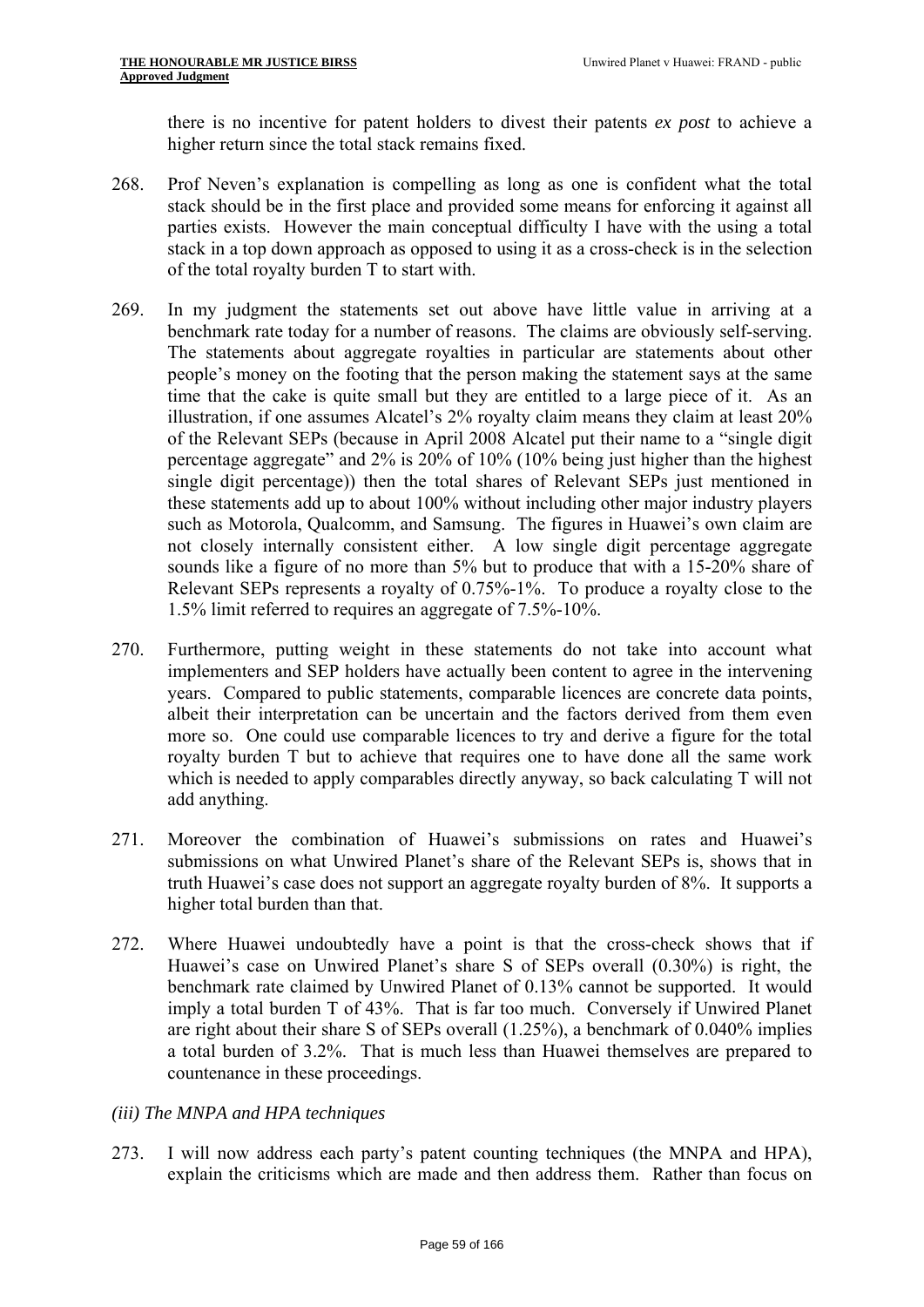one technique completely and then the other, the two methods need to be explained and evaluated side by side so that the assessments of each can be understood in context.

#### *The MNPA technique*

- 274. The MNPA was devised by Unwired Planet as a technique to use in licensing negotiations. It is applied to 4G/LTE and in the original method consisted of the following steps:
	- (1) Identifying all declarations using a list of declared SEPs from the ETSI IPR database as of 12 March 2014.
	- (2) Defining LTE and then limiting the declarations to LTE-specific declarations.
	- (3) Grouping patents into families and removing duplication.
	- (4) Filtering down to "Live" families. This removes patents and applications that have been abandoned or expired and filters out families which do not have a pending or issued US or EP patent.
	- (5) Separating out what Unwired Planet called "Core" LTE. Here the word core connoted importance. It is not drawing the distinction drawn elsewhere between different kinds of infrastructure (RAN and Core network). Core in this sense is identified using a simple pre-2009 cut off. Any patent with a priority date after 31<sup>st</sup> December 2008 was non-Core.
	- (6) Separating out handset families from infrastructure only families. If a patent has a handset claim it is in the handset family even if it also has infrastructure claims. The resulting sets were called "Handset Candidate Families" and "Infrastructure Only Candidate Families".
	- (7) Applying essentiality filters, which in the original MNPA involved three percentages:
		- a. 28% to represent over-declaration (i.e. on the basis of published studies by Fairfield/ Goodman and Myers (mentioned below) which indicate that only 28% of declared SEPs are truly essential);
		- b. 90% to take account of patents which are essential to options in the standard;
		- c. 80% to take account of patents essential to features in the standard which are not deployed.
- 275. The Revised MNPA was produced in 2016 in response to points made in the litigation. It differed from the original MNPA in two major respects. At step (2) the way the standards are identified was changed in such a way as to incorporate more standards. At step (7) a different approach entirely is taken to what Unwired Planet call applying essentiality filters. In the Revised MNPA, instead of the three percentages at step (7), a figure derived by Dr Cooper was used based on a detailed analysis he carried out on a sample of Samsung SEPs. The figure used is 16.6%.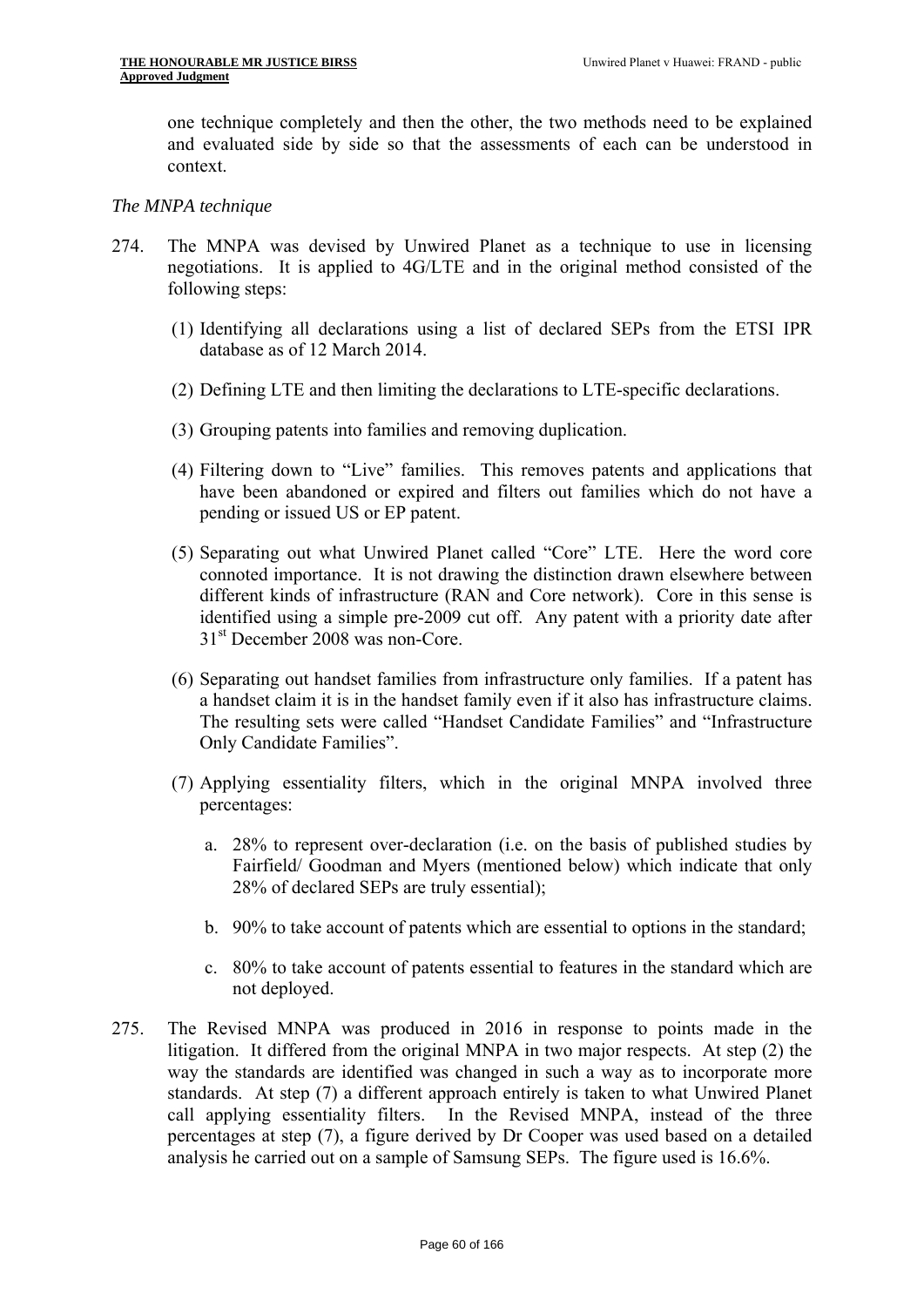| <b>Step</b>             | <b>Original MNPA</b> |           |         |           |          |  |
|-------------------------|----------------------|-----------|---------|-----------|----------|--|
| $1 - 3$                 | 5915                 |           |         |           |          |  |
| <b>LTE</b><br>Live<br>4 |                      |           | 4941    |           |          |  |
| families                |                      |           |         |           |          |  |
| 5 Core LTE              |                      | Core      |         |           | Non-Core |  |
|                         |                      | 3280      |         |           | 1661     |  |
| 6 Handset               |                      | 2071      |         |           | 1049     |  |
| 7 Apply 28%             |                      | Essential |         | Non-      |          |  |
|                         |                      | 580       |         | essential |          |  |
|                         |                      |           |         | 1491      |          |  |
| $7(b)$ Apply 90%        | Mandatory            |           | Options |           |          |  |
|                         | 522                  |           | 58      |           |          |  |
| 7 (c) Apply $80\%$      | Deployed             | Non-      |         |           |          |  |
|                         |                      | deployed  |         |           |          |  |
|                         | 418                  | 104       |         |           |          |  |
| <b>Final TOTALS:</b>    | "True LTE            | Residue   |         |           |          |  |
|                         | handset              |           |         |           |          |  |
|                         | families"            | 2702      |         |           |          |  |
|                         | 418                  |           |         |           |          |  |

276. The numbers produced by the original MNPA are the following:

- 277. On this basis a starting list of 5915 patents is reduced to 418 Relevant SEPs for the LTE standard and for handsets and a residue of 2702 other patents relevant to handsets which were declared as essential.
- 278. The numbers produced by the Revised MNPA (in Mr Bezant's appendices to his third report) are as follows

| <b>Step</b>             | <b>Revised MNPA</b>                 |         |          |  |  |
|-------------------------|-------------------------------------|---------|----------|--|--|
| $1 - 3$                 |                                     | 6619    |          |  |  |
| <b>LTE</b><br>Live<br>4 |                                     | 5296    |          |  |  |
| families                |                                     |         |          |  |  |
| 5 Core LTE              | Core                                |         | Non-Core |  |  |
|                         | 3377                                | 1919    |          |  |  |
| 6 Handset               | 2128                                |         | 1209     |  |  |
| 7 Apply 16.6%           | Core non-true<br>355<br>LTE handset |         |          |  |  |
|                         |                                     |         |          |  |  |
|                         |                                     | 1773    |          |  |  |
| <b>Final TOTALS:</b>    | Core True LTE                       | Residue |          |  |  |
|                         | handset                             |         |          |  |  |
|                         | 355                                 | 2983    |          |  |  |

279. On this basis a starting list of 6619 patents is reduced to 355 Relevant SEPs for handsets and a residue of 2983 other patents relevant to handsets which were declared as essential. Note that the number of Relevant SEPs (355) is not exactly 16.6% of 2128. That number would be 353. The difference is explained in a footnote to Mr Bezant's third report. I am satisfied 355 is the appropriate number to use.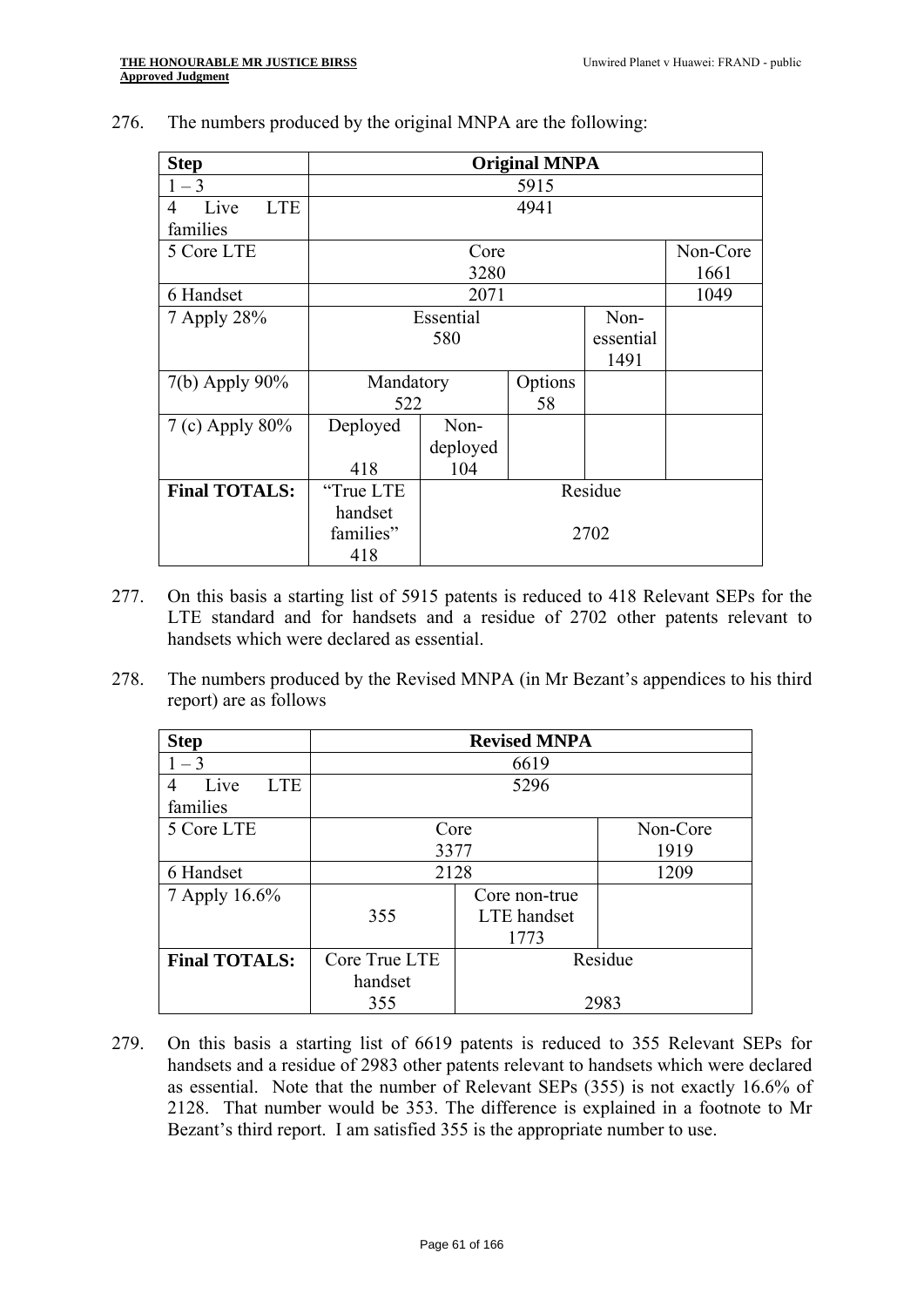- 280. Both the Original and Revised MNPA produce numbers for the industry as a whole. The way Unwired Planet derive figures for individual companies (apart from Unwired Planet itself) is by identifying the patents at step 6 by company and then applying the relevant fractions to those totals. This gives figures for individual companies.
- 281. The 80/20 approach seeks to attribute some value to the other handset patents in the residue. It does so in a mathematically simple way by attributing 80% of the royalty to a company's Relevant SEPs in these tables and 20% of the royalty to a company's figure for the residue.

# *The MNPA and infrastructure*

 confusingly call the "Core LTE" (see step 5 of the Original MNPA table above). From this 2071 were identified as having handset claims (see step 6) which leaves 282. Unwired Planet use the same MNPA approach to derive a total number of Relevant SEPs for infrastructure (by which they mean the air interface and eNode Bs rather than core network). The original produces a total of 3280 which Unwired Planet 1209 families as infrastructure only  $(3280 = 1209 + 2071)$ . From the 1209 Unwired Planet estimate most will be core network (i.e. not air interface or eNode Bs) and only 15% will be relevant infrastructure. 15% of 1209 is 181. To this 181 has to be added the share of the handset families which also includes relevant infrastructure. That is 1337 giving a total of 1518. That figure is treated in the same way as the handset figure at step 7 to produce 306 as the number of Relevant SEPs for infrastructure. As I understand it when Unwired Planet revised their approach to counting patents they did not revisit the numbers for infrastructure but simply reduced the infrastructure offer in the same proportion as the handset offer.

# *Unwired Planet's approach to 2G and 3G*

- 283. The way Unwired Planet deal with 2G and 3G is simpler than the MNPA technique. They start with a figure for the total pool of Relevant SEP families for 2G or 3G based on a published report. For 2G Unwired Planet use the report "*Analysis of Patents Declared as Essential to GSM as of June 6, 2007*" by Goodman and Myers of Fairfield Resources International published on 31<sup>st</sup> December 2008. For 3G Unwired Planet use a similar paper published by the same group on  $6<sup>th</sup>$  January 2009 entitled "*Review of Patents Declared Essential to WCDMA Through December, 2008*". In these papers the authors report the outcome of detailed reviews by a team of experienced engineers of the patents declared essential to wireless standards with a view to determining how many are actually essential.
- 284. The figure from the Fairfield report for the total number of truly essential 2G patent families is 158 while the Fairfield report for 3G reports the equivalent number as 529. Unwired Planet then subtract from these totals a number for the patent families which solely relate to infrastructure. That produces a total for handsets which is 102 for 2G and 324 for 3G.
- 285. For infrastructure Unwired Planet used the figures from the reports, identified patents relating to infrastructure both alone and with handsets in the same way as for the approach to infrastructure with the MNPA and came up with figures for the total Relevant SEPs for 2G and 3G. Those numbers are 85 for 2G and 274 for 3G.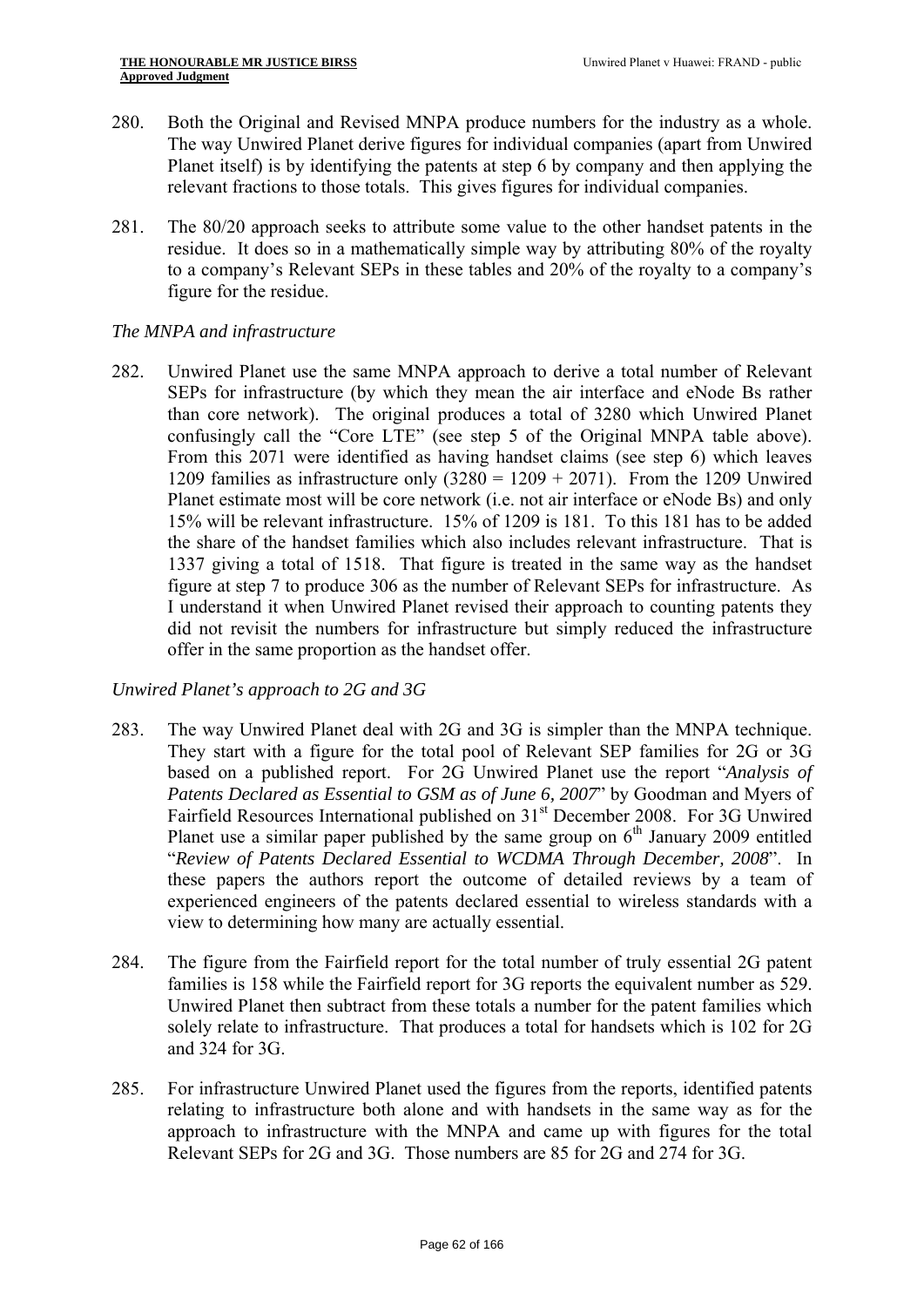#### *The HPA technique*

- 286. The HPA was carried out by a team including Dr Kakaes and consultants at Thomson Reuters in India. The consultants at Thomson Reuters (the "Evaluators") have technical expertise. The HPA consisted of the following steps:
	- (1) "Identification and De-duplication": a list of declared essential patents and patent applications was created using the ETSI database and also making reference to the Korean Telecommunications Technology Association database. The list was de-duplicated.
	- (2) "Family members not expressly declared to ETSI": Since the ETSI IPR Policy a declaration applies to a patent family as a whole, additional family members not expressly declared to ETSI were identified. This was done using the public INPADOC database.
	- (3) "Grouping families in five categories": the patents and applications were collected into families. The families were collected into five groups. Only group 1 was selected for further analysis. The five groups were:

Group 1 – at least one issued and non-expired patent and an English or Chinese language member;

Group 2 – at least one issued and non-expired patent but no English or Chinese language member;

Group 3 – only expired members

Group 4 – no issued patents ("issued" means granted)

- Group 5 family information not available on INPADOC
- (4) "Grouping families into standards": the families were classified into three classes: LTE/4G, UMTS/3G, GSM/2G by reference to the standards to which they were declared on the ETSI website. The families were also classified as relevant either to RAN (which in this study includes handsets) or core network ("CN"). This was also based on the standards to which they were declared.
- (5) "Essentiality analysis of Group 1 families": The Evaluators reviewed the essentiality of a patent in each Group 1 family. The review took about 30 minutes per family. The patent and relevant standard were selected in accordance with given rules. The claims of the patent were compared to the relevant standard specification to determine if the standard required all the elements of the claims. If the Evaluator determines that the specification does not provide a clear reason to rule out the patent as being essential, then the family is deemed essential. If the family provides a clear reason to rule out the patent being essential, the family is deemed not essential. The given rules are:
	- a. Patents in the family are reviewed in the following order until a patent is deemed essential or the categories are exhausted. If multiple patents are in the categories then the earliest is looked at first. The categories are: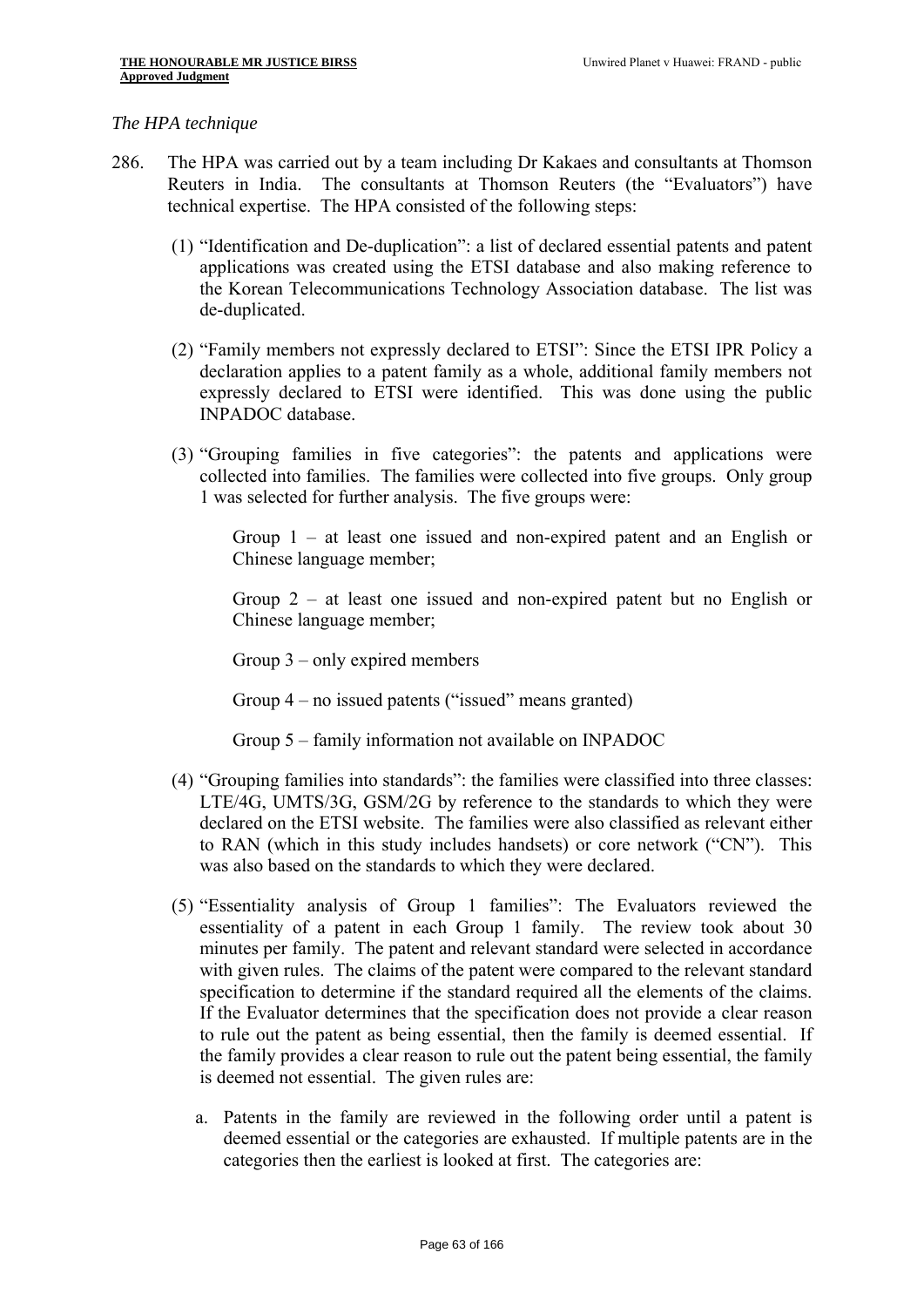- i. US issued patent
- ii. EP issued patent
- iii. Any other English language issued patent
- iv. Chinese issued patent
- v. English-language expired patent or subsequently English language application (where there is no English language or Chinese language issued non-expired member but there are members from other jurisdictions that are issued and not expired).
- b. For each family both representative handset and infrastructure claims are identified.
- c. If the family is declared to more than one of LTE/4G, UMTS/3G, and GSM/2G then the family analysis is continued until a patent or application is found essential to each of these three standards or the categories are exhausted.
- 287. Once these five steps were completed one could derive numbers representing Unwired Planet's "deemed" essential patents identified this way. They are the basis for Huawei's case on how many Relevant SEPs are held by Unwired Planet. One could also derive numbers for the industry as a whole and for other companies such as Ericsson and Huawei. They are the basis for the figures set out above. There are various different ways of deriving these figures but there is no need to get into that detail.

| <b>Step</b>                | <b>HPA</b> |                                                |            |     |       |       |       |
|----------------------------|------------|------------------------------------------------|------------|-----|-------|-------|-------|
| Extraction<br>$\mathbf{I}$ | 109,662    |                                                |            |     |       |       |       |
| de-<br>and                 |            |                                                |            |     |       |       |       |
| duplication                |            |                                                |            |     |       |       |       |
| non-ETSI<br>2              |            | 141,666 patents processed into 18,938 families |            |     |       |       |       |
| family                     |            |                                                |            |     |       |       |       |
| members                    |            |                                                |            |     |       |       |       |
| 3 Grouping                 |            |                                                |            | 2   | 3     | 4     | 5     |
|                            | 11,384     |                                                |            | 545 | 3,035 | 2,899 | 1,075 |
| 4 Standards                | <b>LTE</b> | <b>UMTS</b>                                    | <b>GSM</b> |     |       |       |       |
|                            | 7,077      | 5,158                                          | 1525       |     |       |       |       |
| 5                          | 2535       | 1639                                           | 629        |     |       |       |       |
| Essentiality:              |            |                                                |            |     |       |       |       |
| <b>RAN</b>                 | 1585       | 937                                            | 312        |     |       |       |       |
| <b>Total UE</b>            | 1862       | 1154                                           | 362        |     |       |       |       |

288. The totals produced by the HPA are the following:

Total UE (UE means user equipment, i.e. handsets).

289. These are the numbers presented in Huawei's FRAND Statement of Case. They differ slightly from the numbers used in the figures set out in this judgment above for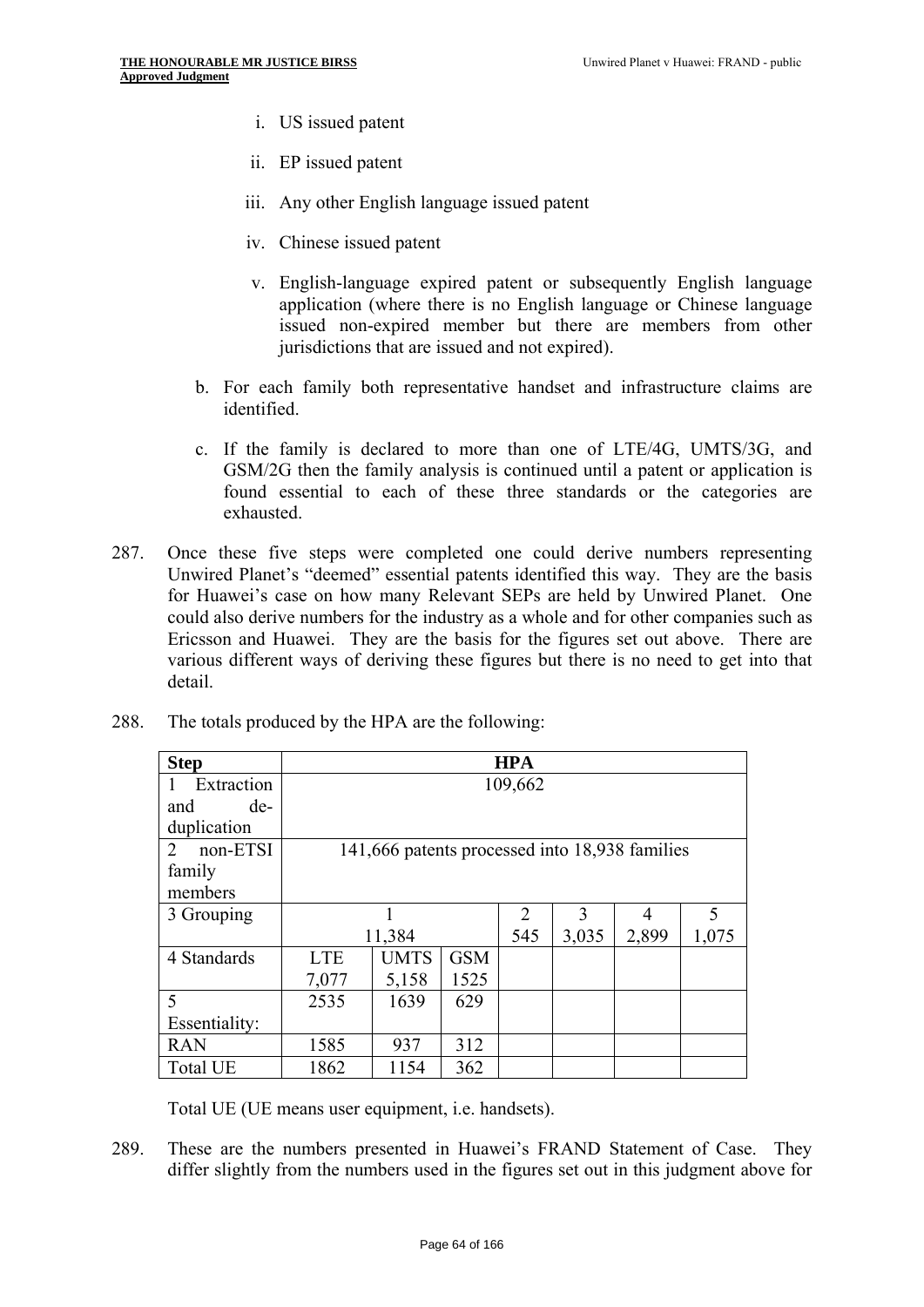the denominators because adjustments were made during the proceedings but the changes are small and do not alter the substance.

## *Summary of the criticisms of the rival methods*

- 290. Huawei level a sustained attack on Unwired Planet's MNPA both internally (i.e. relating to the method itself) and externally (i.e. the way the method was created and by comparing the results of the MNPA to other evidence). Huawei's major internal criticisms are: step (2) (the limitation to certain standards), step (4) (the US/EP filter), step (5) (the pre-2009 cut off), step (6) (handset filter), step (7) (the essentiality % filters).
- 291. Huawei's external attacks on the MNPA characterise it as "patently unreliable and self-serving". They submit that in cross-examination Mr Saru accepted that it was never designed for the purposes for which it has been pressed into service in this trial. They submit the results it produces are counterintuitive and contrary to both Unwired Planet's own fact evidence and the available third party studies. They contend that the relevant experts for Unwired Planet, Dr Cooper and Mr Bezant, were both keen to emphasise that they had no hand in its creation and that "neither sought with any conviction to defend its results".
- 292. In summary Huawei contended that the evidence points clearly to Unwired Planet having around 6% of Ericsson's portfolio (the strength ratio). They also submitted that the MNPA was the only method which came close to giving Unwired Planet a 1.5% plus share of the industry's Relevant SEPs and that all the other methods gave figures of less than 0.5%; and that the figures differ by "a long way".
- 293. Unwired Planet mounted a significant attack on the HPA and its status in these proceedings. In its FRAND Statement of Case (para 132) Huawei had presented the HPA as something which was undertaken given the flaws in Unwired Planet's methodology. However during the trial it emerged that this was not true, as Huawei now accept. The HPA was in fact carried out for the arbitration between Ericsson and Huawei which led to the 2016 Ericsson-Huawei licence and in which Dr Kakaes and Mr Lasinski were both witnesses. Unwired Planet also submitted that the HPA depends on an extremely cursory 30 minute analysis and contains an inbuilt presumption of essentiality. Unwired Planet ties this in to the arbitration point because, they submit, what also emerged was that in the arbitration the HPA was no more than a filter to identify patents that Dr Kakaes should look at properly. They argued that for Huawei to put the HPA forward as the actual assessment of analysis was regrettably misleading.
- 294. As an outcome, Unwired Planet maintain that a strength ratio of 10.50% for LTE multimode between Unwired Planet and Ericsson is not inconsistent with the evidence nor is a percentage of about 1.5% for Unwired Planet's share of all the Relevant SEPs. They maintain Huawei's figures are too low.
- 295. Some of the criticisms made relate to the utility of these methods for unpacking. I will not address them because I am not satisfied that the differences between the counting techniques make enough of a difference to unpacking to be worth it.

*The external criticisms of the MNPA*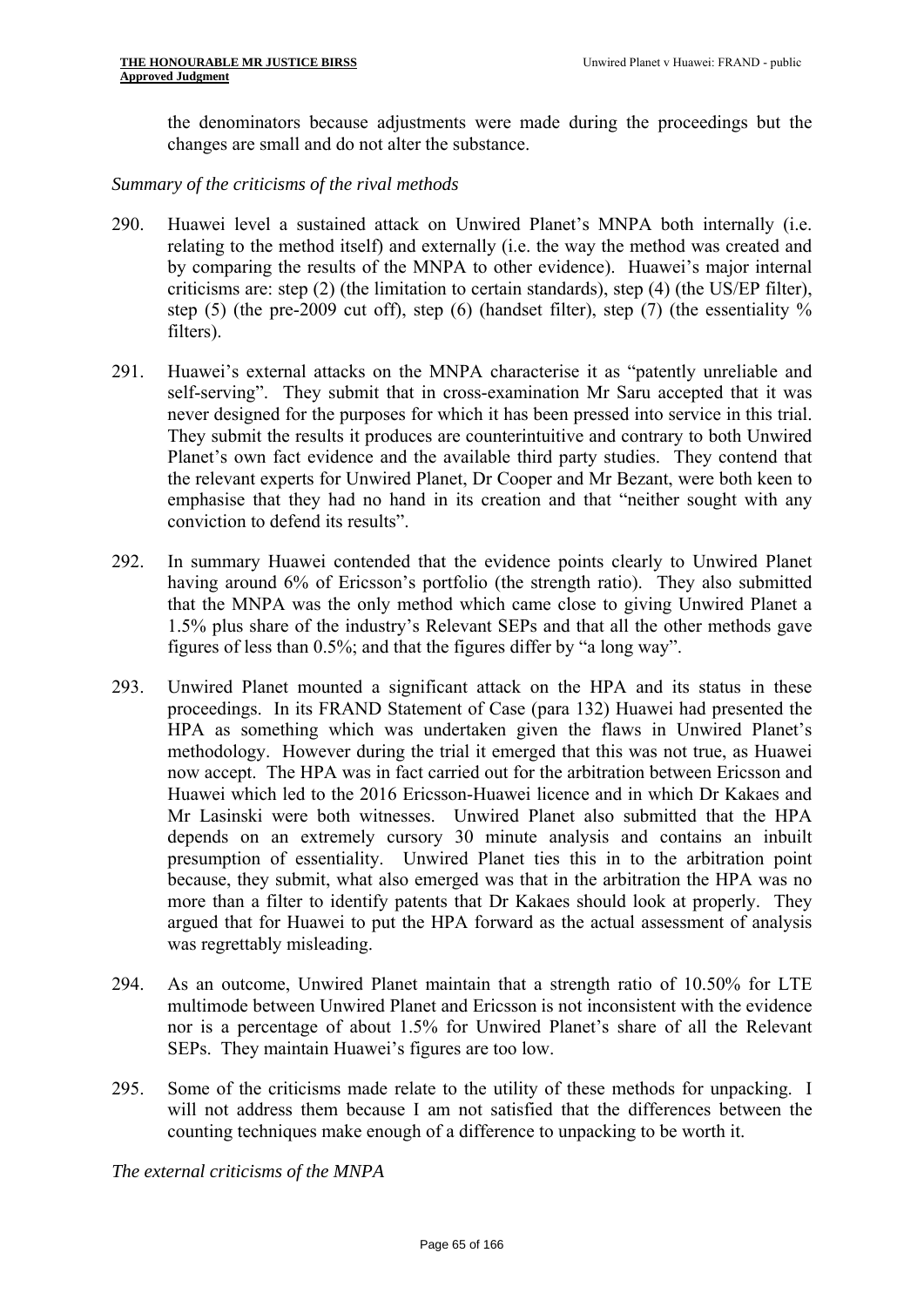- self-interest on the part of Unwired Planet. The idea that it was devised in an entirely 296. I have no doubt that the exercise of devising the original MNPA involved a degree of objective fashion is fanciful and if Mr Saru's evidence was intended to persuade me that is was, then it did not succeed. That said I also reject the idea that the whole thing was a cynical exercise designed purely to attempt to justify Unwired Planet's pre-ordained licensing policy. Unwired Planet knew they needed to come up with some method of assessing the value of their patent portfolio by reference to the industry as a whole. The original MNPA was devised with that in mind but as an exercise, its utility depends on its objective characteristics which are addressed below. If it is objectively reasonable then the fact it was devised with a degree of self-service does not justify rejecting it as relevant evidence.
- 297. Huawei are correct that the MNPA was not devised to compare Unwired Planet's portfolio with other companies' individual portfolios but the fact that Unwired Planet now seeks to use it in this way too does not matter. What matters in that respect are detailed issues.
- 298. Huawei are right to criticise Unwired Planet for suggesting (or aiming to leave one with the impression) that Dr Cooper was responsible for the MNPA or parts of it as a method. Aside from his work on the sample from the HPA, he was not. Neither was Mr Bezant. On the other hand, apart from specifics dealt with later such as the 10%/20% optional/mandatory point I do not recognise the suggestion that somehow Dr Cooper or Mr Bezant thought the MNPA was so flawed that they were "keen" to emphasise they had no hand in its creation or that, overall, they did not seek to defend its results "with any conviction".
- 299. The more significant external criticism made by Huawei is that it produces results which are counterintuitive and contrary to other, reliable, evidence. The highpoint of this is the comparison of what Huawei call "implied essentiality rates". These rates represent the application of the MNPA to a particular company's patents. For reasons explained below I will not use the label "implied essentiality rate". I will call these rates the "MNPA Relevant SEP ratio" for a given company. Huawei produce a table for all the patent families in the original 6619 pool used by the Revised MNPA. *[…]*. The figures are derived for the whole industry but it is only necessary to mention the MNPA Relevant SEP ratios for Samsung (6.72%), Qualcomm (7.41%), Huawei (3.24%) and Nokia (8.07%). Using the same approach, the MNPA Relevant SEP ratio for Unwired Planet is 12.00%. That is different from the ratios for Unwired Planet's portfolio deployed by Unwired Planet in argument because the 12% comes from applying the MNPA to both the numerator and the denominator (the numbers are 3/25).
- 300. Huawei submit that this shows that the MNPA assesses Unwired Planet's portfolio as being far stronger than the portfolios such as Ericsson (of which Huawei contend the Unwired Planet portfolio was intended to be a representative cross-section), Nokia (which Huawei point out Mr Saru explained was "careful in declaring") and Qualcomm (which Mr Bezant said in his report had a "strong portfolio"). Huawei argue that these differences are systematic, very substantial and irreconcilable with the fact evidence or indeed any reasonable experience of the industry.
- 301. In argument for comparison with the MNPA Relevant SEP ratios for third parties Huawei used a ratio for Unwired Planet which would be produced using Unwired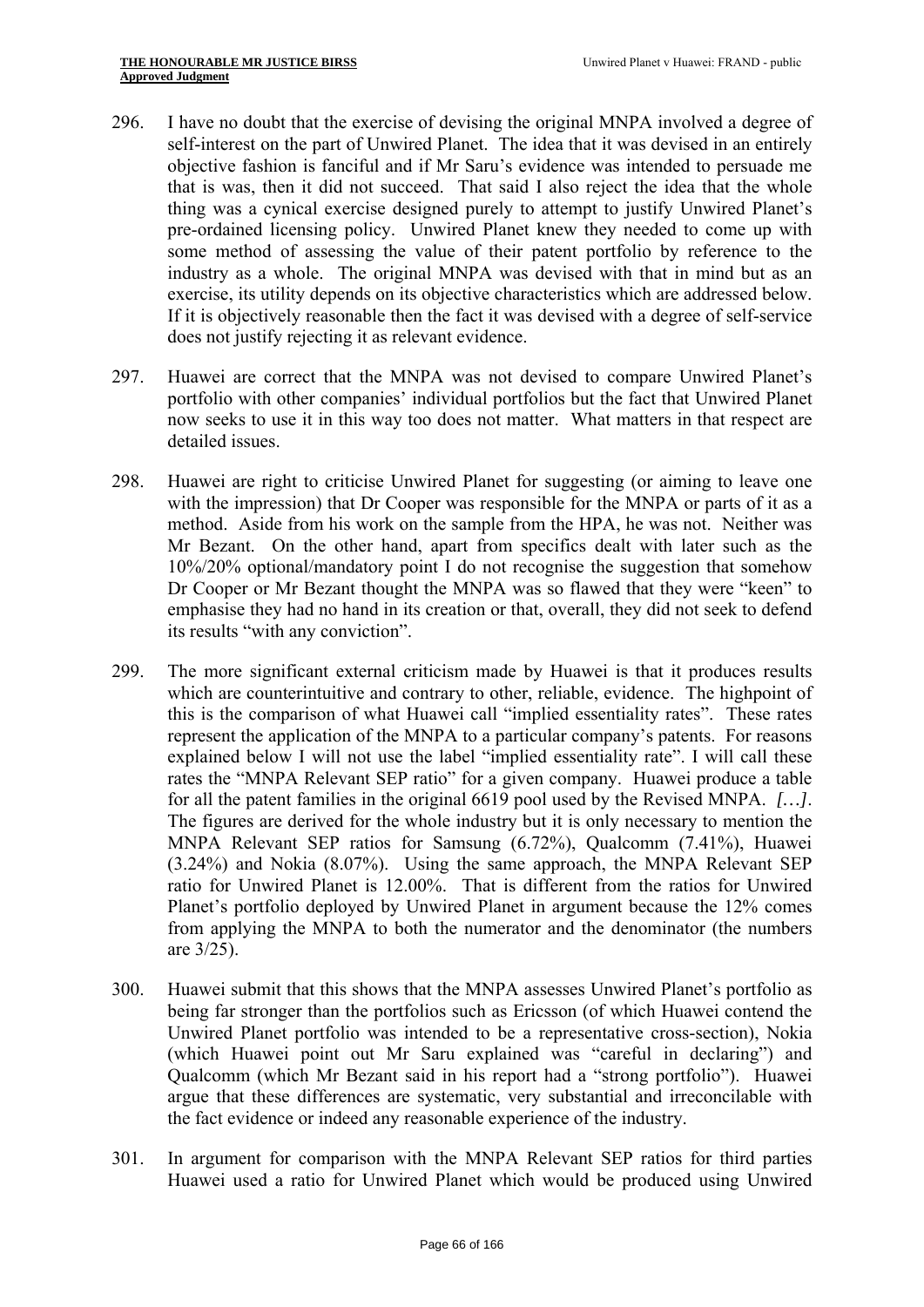Planet's preferred numerator (the ratio is 24%) but I do not accept that is a fair test. It is the same point which I will address in another context below about whether it is fair to use a different method for deriving the numerator and the denominator. However Huawei's submission still has force since 12% is much higher than the ratios for Ericsson, Nokia, Qualcomm and Samsung (and indeed is higher than any company with at least 100 patents in the MNPA starting pool (see U1/6/4)).

- 302. Mr Bezant's view was that this could be explained as an artefact of Unwired Planet's small portfolio size. There is something in this. One would expect that as portfolios get smaller the relative effect on the ratios of small changes in absolute numbers will increase. That is borne out by Huawei's analysis as a whole. All the MNPA Relevant SEP ratios over 10.00% are in the smaller portfolios (below 100 in size). The same point can be made another way – if the numerator for Unwired Planet had ended up at 2 instead of 3 the MNPA Relevant SEP ratio would have been 8.00% *[…]* rather than 12.00%. So I accept that one cannot place much weight on the fact that a company with a small portfolio like Unwired Planet has an MNPA Relevant SEP ratio which is larger than the company from whom their patents were selected.
- 303. Nevertheless this still does not mean Huawei do not have a real point. They do. These numbers expose a fallacy in the way Unwired Planet present the results of the MNPA both in argument and in evidence. Huawei's name for this ratio ("essentiality rate") was reasonable because Unwired Planet use similar language to describe the same thing. Unwired Planet have presented the number produced by the MNPA which is used as a denominator as if it represents the number of "truly essential LTE patents" or words to that effect. Unwired Planet's FRAND Statement of Case calls this number the "True LTE handset pool". These descriptions are wrong and misleading. The MNPA includes rates for the essentiality rate (28% in the original method and 16.6% in the revised) but it also has other features. The justification for the cut offs in the method apart from the essentiality rate, such as the pre-2009 cutoff, is not essentiality. It is an attempt to differentiate between the value to a licensee of two different categories of patents even though both may be truly ESSENTIAL within the meaning of the ETSI IPR policy. That is a key conceptual difference between the MNPA and the HPA. The reason different companies have different MNPA Relevant SEP ratios is not because their implied essentiality rates differ, it is because of the kinds of patents they have relative to things like the particular LTE standards to which they are declared, the priority date, and the presence of handset claims, differ. So the low rate for Huawei relative to Samsung and Ericsson is explicable by the combined effect of steps (4) and (5) whereby families with no EP/US member and the pre-2009 cut off has more impact on Huawei than Samsung or Ericsson, which in turn is consistent with the phenomenon that Chinese companies have increased their patent filings outside China only in recent years.
- 304. In my judgment the external criticisms do not undermine the utility of the revised MNPA as such but they have exposed the need to be clear about what the results mean. In that sense Huawei are right that the difference between companies is systematic. Whether it is reconcilable depends on the legitimacy of the other filters and turns the focus onto the internal criticisms.

*The internal criticisms of the MNPA* 

Step (2)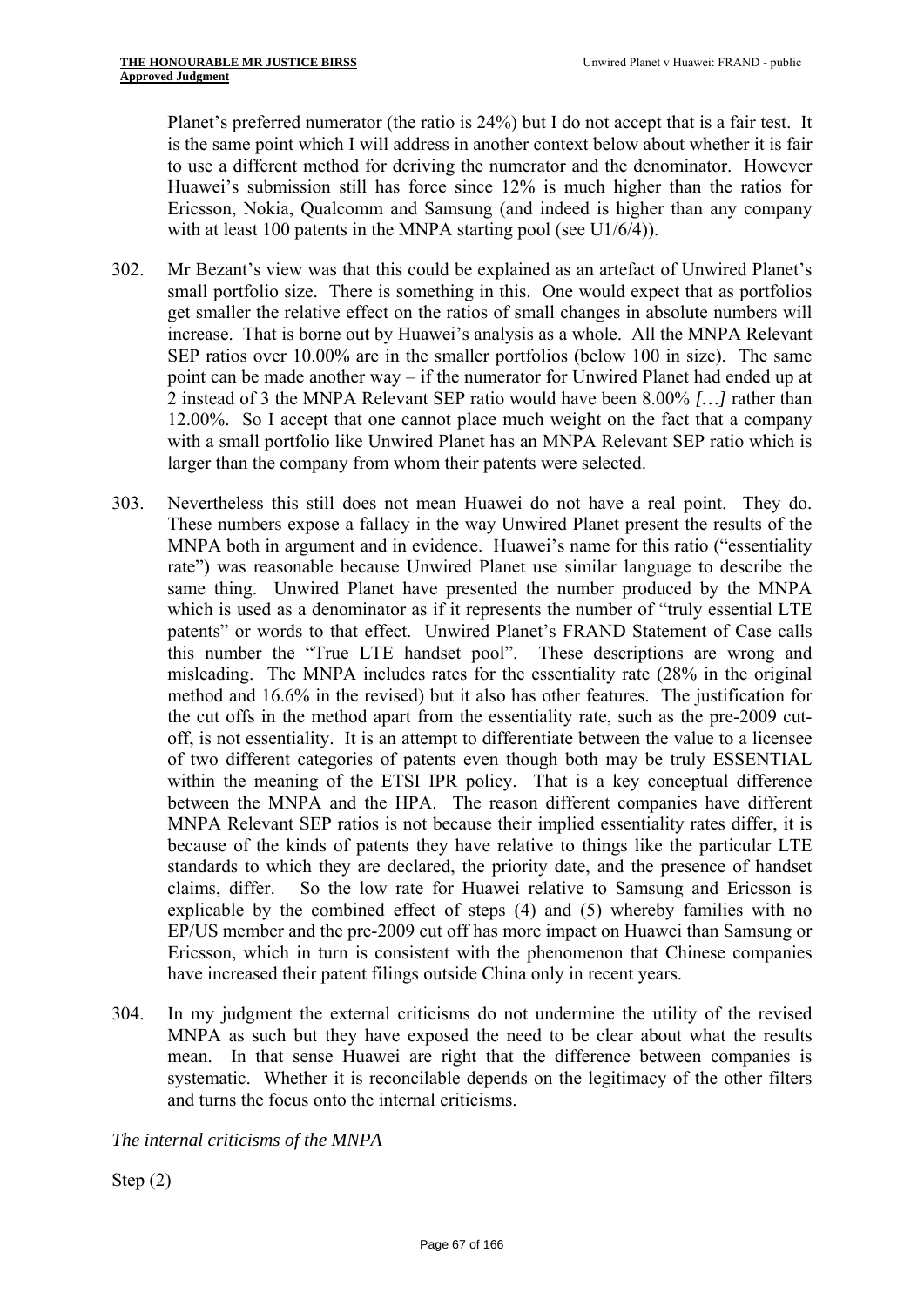305. The first point is about step (2). The MNPA does not look at all patents declared to LTE in general, rather the MNPA takes a defined list of particular standards and deals with patents declared to those. Unwired Planet started with a list of 49 standards from a licensing pool called VIA known as the VIA 49. The VIA pool includes industry giants AT&T and NTTDoCoMo. Mr Saru was cross-examined about the decision to use it. While I agree the choice had an element of being self-serving, I was not persuaded it was an unreasonable choice to make. The list had been made by a third party. Later in the proceedings following criticism Unwired Planet used a much longer list of standards but this did not make a major difference to the end result in the light of the other filters which were used. By the closing there was less to this issue than at earlier stages in the litigation. It is not in dispute that there is no generally accepted view of what constituted a correct list of LTE standards. Part of Unwired Planet's rationale for doing something along these lines was to focus on the parts of LTE which they thought licensees would be interested in. That was not unreasonable. I reject the point on step (2). The other criticisms are lesser points in any event nor do they make enough of a difference to matter.

Step (4)

- 306. The point on step (4) is that the patents chosen were restricted only to families containing a US or EP member. This was justified by Mr Saru on the basis that serious industry players would seek patents in Europe and the USA as major markets if they thought the patents were essential. Huawei disputed this, submitting that Dr Kakaes was obviously right not to agree in cross-examination that other markets such as China are not valuable and important. Huawei pointed out that the MNPA excluded around 709 patents for having no US or EP member.
- 307. Dr Kakaes was correct in cross-examination, all the same the evidence was clear that the licensing rates in the US and Europe are higher than elsewhere. Both the MNPA and HPA have a step like step (4) because it is a sensible thing to do. The difference is that the HPA includes a family if it has a Chinese member even if there is no US or EP. One can understand why that might be done given that Huawei is Chinese and also given the evidence that many Chinese companies will only file in China for many applications. Based on Mr Cheng's evidence I would expect Huawei today to file SEPs internationally once the first application was made in China, given their importance. In the end I am not satisfied that this difference between the MNPA and the HPA makes any material difference to the issues I have to decide. A serious player in the telecommunications market, including a major Chinese company, would likely file SEPs in the US and/or Europe. A method which included Chinese patents when the family had no US or EP member at this stage would present a more complete picture of the landscape but the differences overall are modest. In my judgment no significant systematic error is introduced by not doing so. The nature of Huawei's portfolio means that it will have an effect on that portfolio but I am not satisfied this matters. If the differences between unpacking methods mattered, this would be important, but they do not.

Step (5)

308. The debate about step (5) of the MNPA is important. At this step Unwired Planet select only patents with a pre-2009 priority date to take forward. Unwired Planet's rationale is that there is an inevitable time-lag between the priority date of a patent,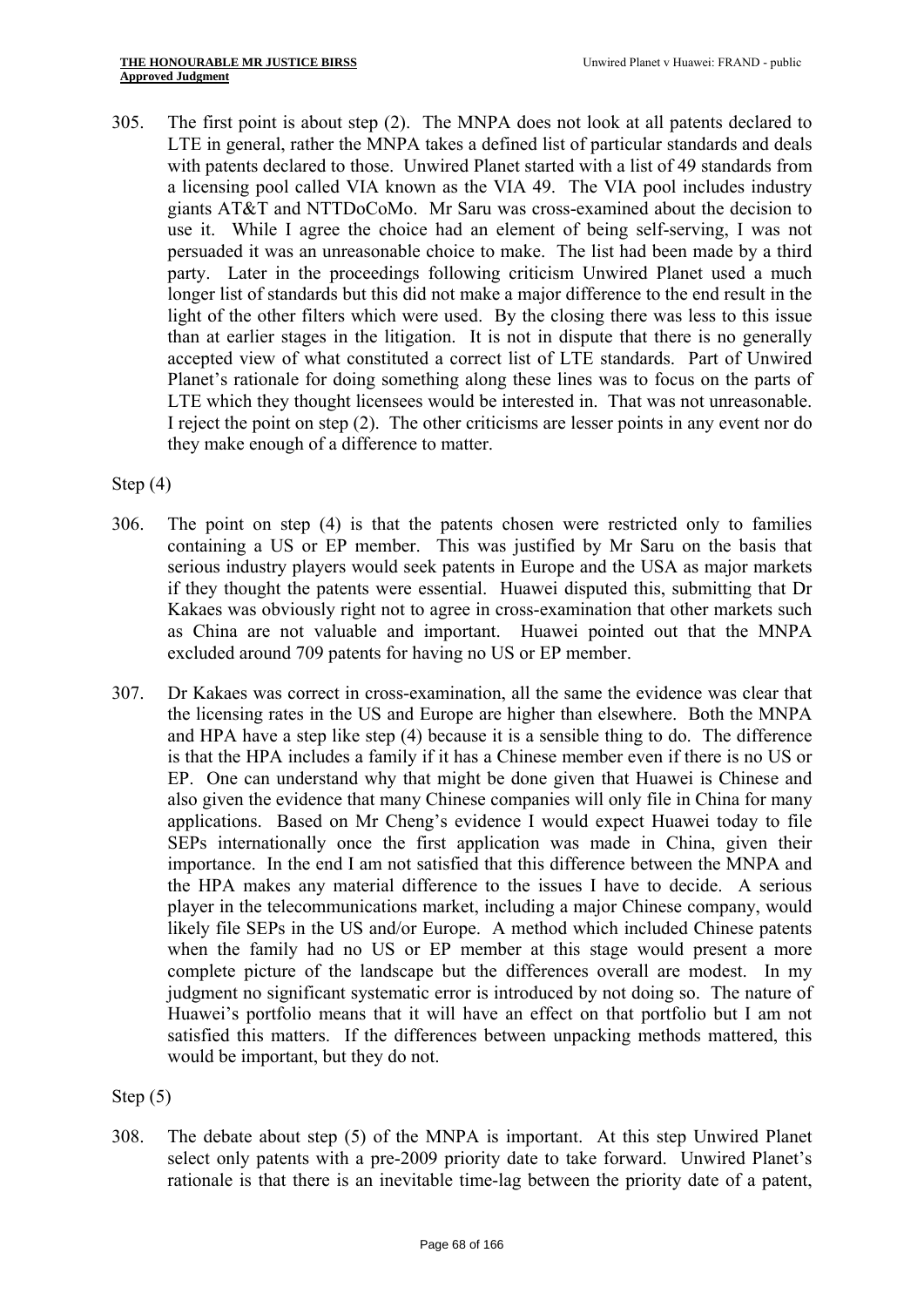the invention making its way into a frozen release of a standard and then that standard being implemented. Unwired Planet say the fundamentals of LTE as a system were determined in LTE Release 8 and that was fixed at the end of 2008. So only patents with pre-2009 priority can be part of it. A later dated patent could not be valid and essential to this "core" system. Huawei point out that this step excludes well over 1,500 LTE families from the pool and argue it is completely unjustified.

- 309. Unwired Planet do have a point in that LTE Release 8 was the first and fundamental release of LTE however Huawei contend that this approach gives no value for later releases and is flawed.
- 310. The relevant releases after LTE Release 8 are Releases 9, 10 and 11. The term "LTE-A" for LTE-Advanced sometimes appears. It can be taken as the same as releases after and including Release 10 of LTE. Release 10 was released in 2011 and enables downloads and uploads ten times faster than Release 8. In the UK the network operator EE began implementing LTE-A in 2013. The implementation was across the whole network. On the evidence I find that the really important aspect of the releases after release 8 is a feature called carrier aggregation. It is clearly significant, particularly relating to infrastructure and to network operators.
- 311. Mr Saru explained that the cut-off was justified in a licensing context because technology in later releases was not as critical to LTE as implemented in the products on the market at the time (by which he meant 2013/14 but the point is general, that there is a lag). In his oral evidence Mr Saru distinguished between what technology has been released in a standard and what drives the market. Huawei pointed out that Mr Saru accepted that this filter had been chosen by Unwired Planet knowing that it would have a relatively minimal effect on the Unwired Planet portfolio. Unwired Planet sought to mitigate this on the basis that Mr Saru's view was that it was simply a reflection of the fact that Unwired Planet had deliberately selected good patents which would be strong from a licensing perspective. However I do not accept that that would justify the step even if it is really what Unwired Planet thought.
- 312. Mr Yang gave evidence on this for Huawei. He said that in technical terms Releases 9 to 11 involve significant developments many of which have been deployed, while in commercial terms Releases 9 to 11 are highly valuable to Huawei. Unwired Planet submitted Mr Yang was a fact witness but gave opinion evidence. So he did but Mr Yang was a good witness, generally qualified to discuss the topics he covered, and was simply seeking to explain his companies' point of view.
- 313. Mr Yang supported his evidence with material extracted from three papers said to show the widespread deployment of LTE-A networks over time. (There is a point that figures for networks, i.e. infrastructure, will not directly relate to handsets and that Mr Yang was more a network man than a handset man. I will take that into account). The papers had been produced by the lawyers and Mr Yang did not know much about the origin of the papers themselves or the groups which produced them. A graph from one of the three papers which Mr Yang relied on is this: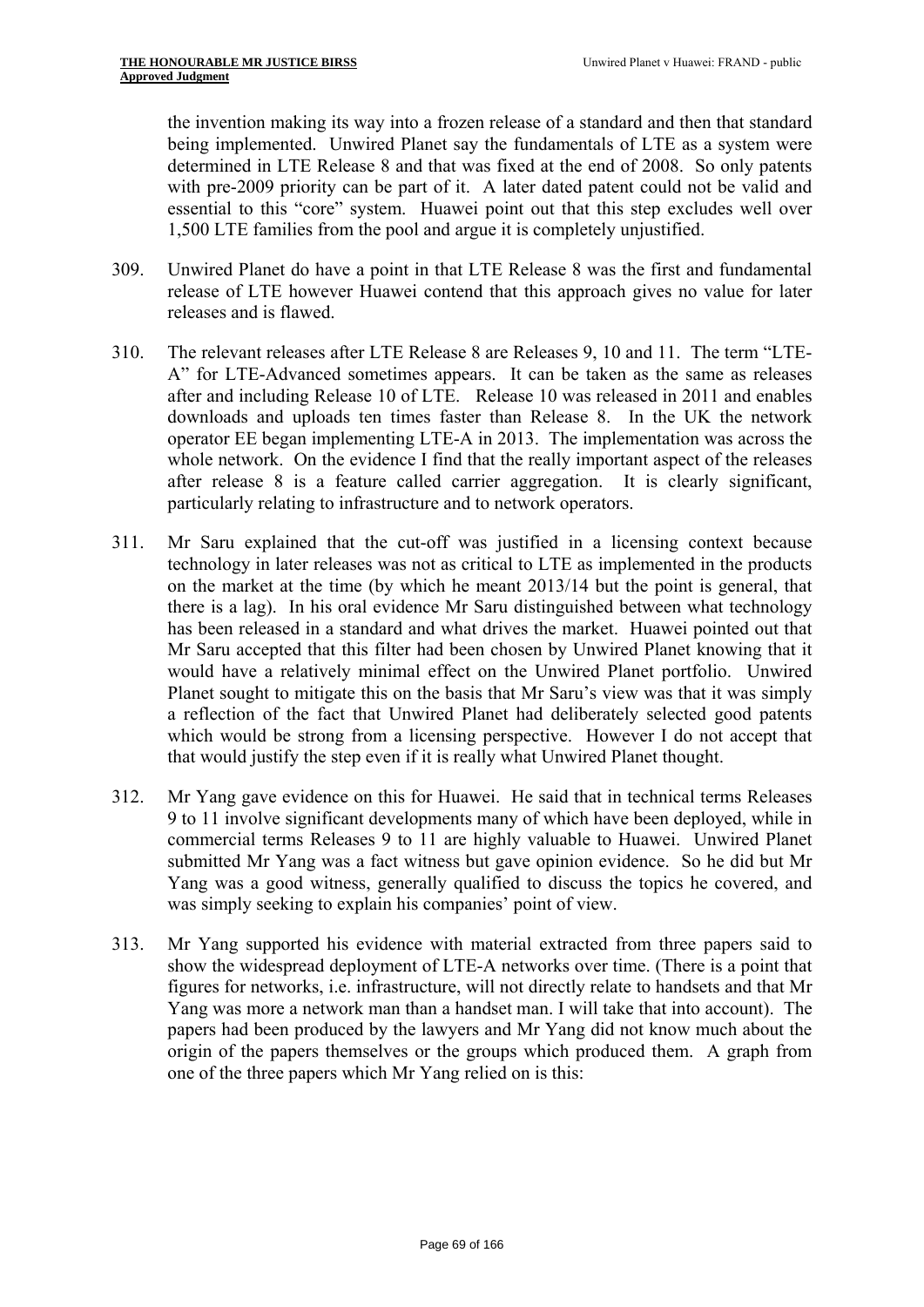Figure 3: Incremental FD-LTE networks launched by technology, worldwide, 2010-2018



From an August 2015 paper by consultants Analysys Mason.

314. As it states, this is a graph of incremental deployments of LTE-A Release 10 networks as compared to incremental deployments of Release 8 and 9 networks. In the same paper is another graph as follows:



- 315. These two graphs are best understood in colour. To be precise the second graph distinguishes between the two LTE duplex modes: FDD – which is used e.g. in the UK and TDD – which is mostly just in China. In any event Unwired Planet say this second graph shows the very slow projected adoption of LTE-A.
- 316. Taking Mr Yang's evidence as a whole I find the position is as follows. In general different features are adopted by the industry at different rates. Carrier aggregation has been adopted much faster in Asia than in Europe. At a technical level features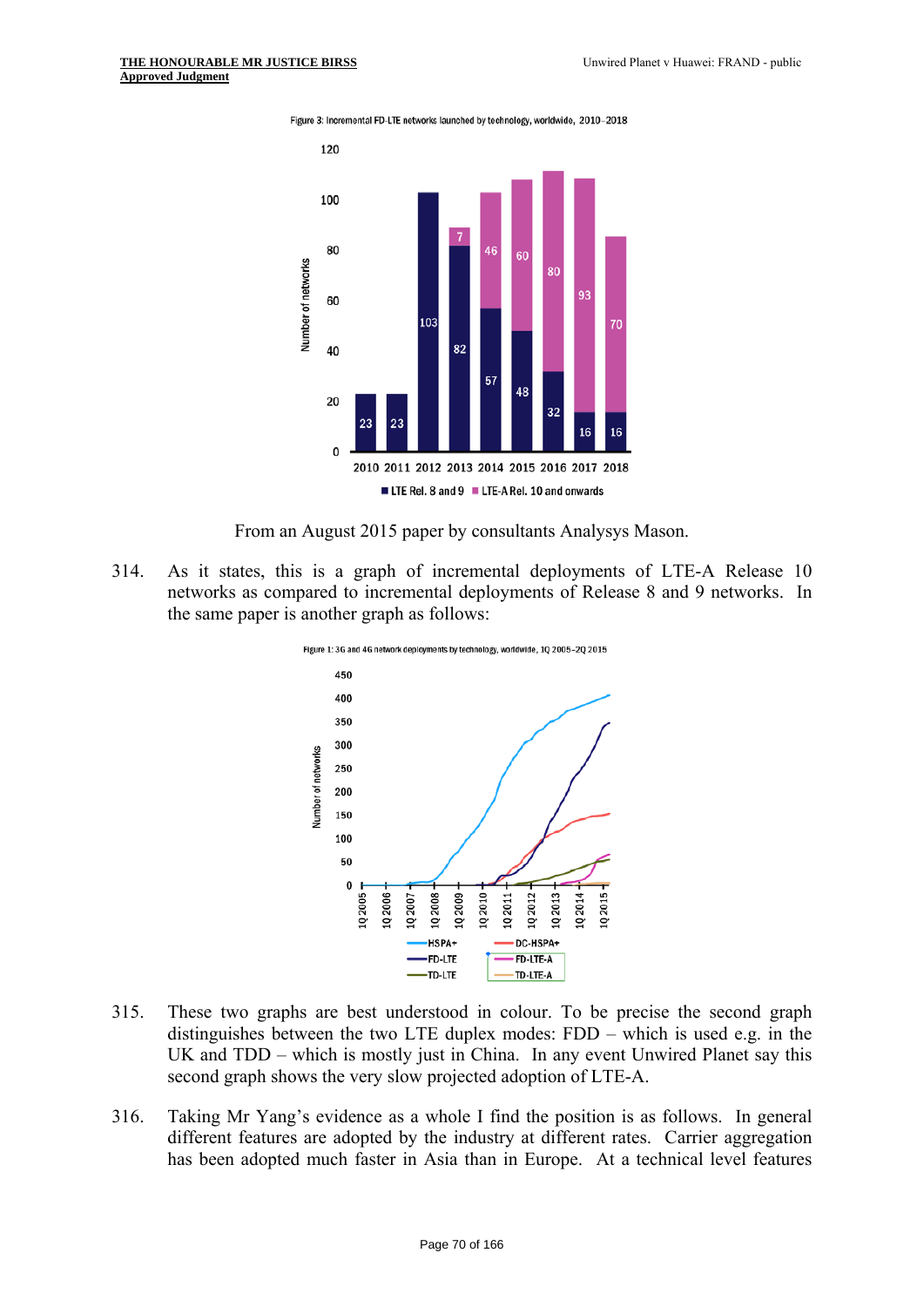commercially deployable in later releases may well have their technical roots in Release 8 (e.g. Voice over LTE).

- 317. Dr Kakaes' view about the pre-2009 filter was that it unreasonably excluded things which by 2013/14 were being frozen into the standards and implemented. Nevertheless he also accepted that there are features in standards which are not commercially implemented, for a range of reasons, and implementers commonly will decline to license patents relating to features they do not implement. Unwired Planet submitted that Dr Kakaes accepted that if it was possible to take account of these commercial realities then it was better to do so, and he accepted that the HPA did not try to do this at all. The latter submission is correct. The former submission does not precisely reflect what Dr Kakaes said in the cross-examination relied on but taking his evidence as a whole, a fair reflection of Dr Kakaes' position was that it was reasonable to take account of the reality that there are features in standards which are not implemented.
- 318. Dr Cooper supported the existence of a time lag in terms of implementation of features and explained that features in Release 8, in contrast to later releases, were required to be used if one is implementing LTE, whereas it would be up to implementers to what extent they would implement features in a later release. However he also made clear that he "did not necessarily accept that simply post Release 8 developments should be dismissed since they can and often do add 'value'". That supports Huawei. There was a point about early R&D investments being higher risk and deserving higher reward but it was nebulous and I do not accept it.
- 319. There is more to these arguments than this summary but I have dealt with the major points. In my judgment LTE Release 8 does represent the fundamental technology on which LTE is based and FRAND licence negotiators would take that into account in assessing the value of patents. Later Releases of LTE are still based on the fundamentals of what is in that first working Release. Taking a cut-off of patents with a pre-2009 priority date is a FRAND approach to licensing Release 8.
- 320. On the other hand once later releases exist and are licensed, a method which gives no value at all for the technology in later releases is flawed and does not reflect FRAND. The impact of this problem changes as time goes on. It is an inherent difficulty arising from the fact that standards develop over time.
- 321. For LTE, assessed as at 2014, I find that the absence of value for post-2009 patents is not significant (either in Europe or anywhere else). However assessed today (2016/2017) the absence is significant given the way LTE-A has been implemented over time. For LTE some value has to be given in assessing the FRAND value of a portfolio for patents essential to later releases (and which therefore may have been excluded by a pre-2009 cut off). On the other hand, a method which gives equal value to any patent essential to anything in Releases 9 to 11 will inevitably overstate that value. Release 8 is still the fundamental technology in LTE and while carrier aggregation is important in the later releases, other aspects are not.
- 322. There are a limited number of ways in which one can deal with this. Unless one is going to make a list of Releases 9 to 11 features and identify each patent relevant to that feature, which would be impractical, the only alternatives are broad brush. One can include all patents knowing that this overstates the value of post-2009 patents,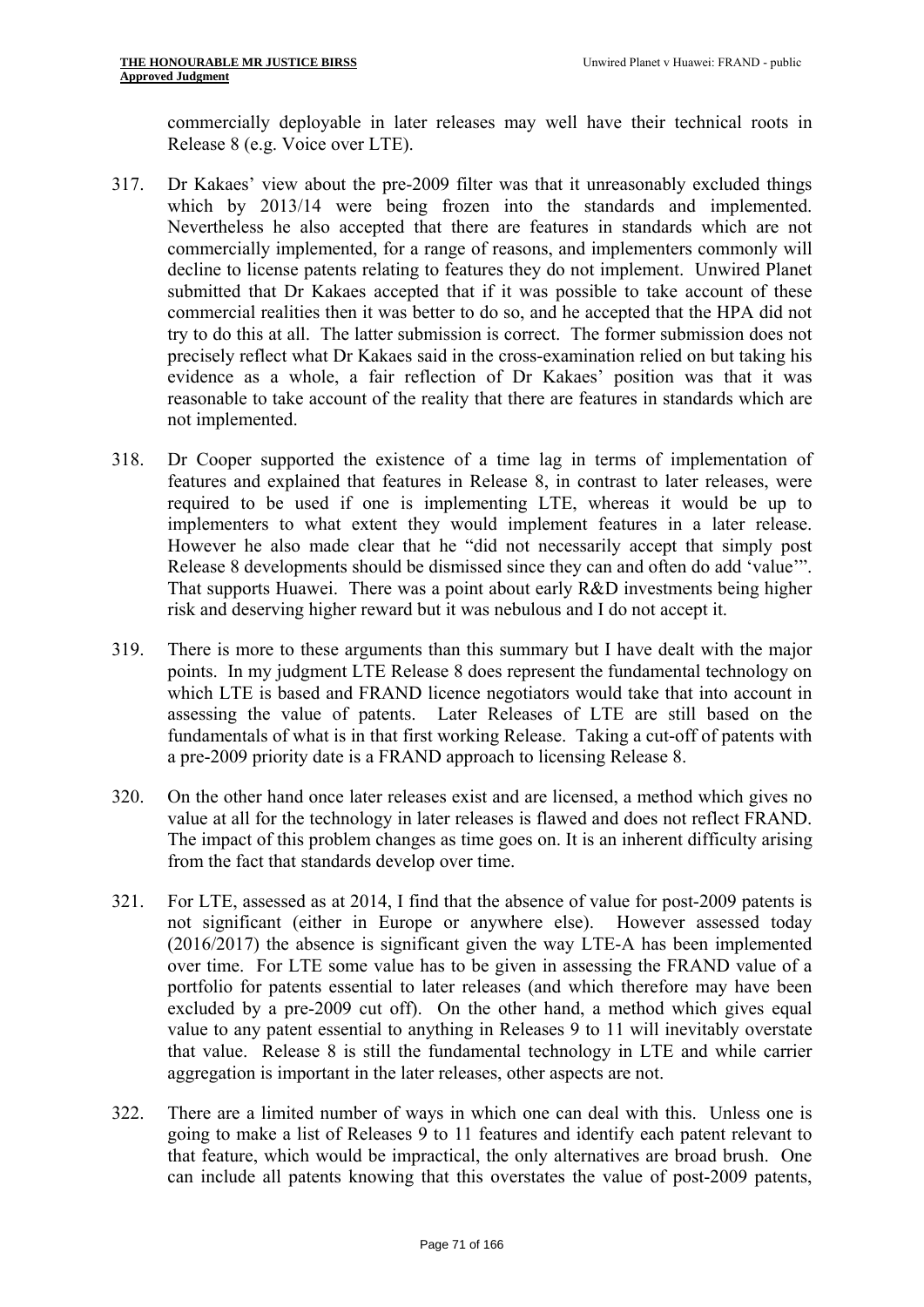which is the HPA method, or exclude them all knowing this understates the same value, which is the MNPA. The 80:20 approach by Unwired Planet is an attempt to mitigate this problem, among others, because it gives some value for patents put to one side by the pre-2009 cut-off. In that sense the intention behind the 80:20 approach is sensible but I am concerned that it is so crude as to be arbitrary.

Step (6)

 with unpacking and Huawei's portfolio. There is no need to engage with that. 323. The points on step (6), the handset and infrastructure filter, were mostly concerned Unwired Planet's detailed approach to handsets and infrastructure involves an assumption that 15% of the families with no handset claim are RAN rather than core network. Having listened to Dr Kakaes' oral evidence on this I find that Unwired Planet's approach was reasonable. The MNPA figure for handsets will be a lower bound but I doubt it is all that far from the true figure.

Step (7)

- 324. The next step is step (7), the essentiality filter. Here the Revised and the Original MNPAs differ. In the Original MNPA three fractions are used. The first is the 28% essentiality ratio. This was used to deal with over-declaration. There is no question that over-declaration is a major problem. The question is - how big? 28% was derived from studies reported in papers by Fairfield/Goodman & Myers on 2G and 3G. Dr Kakaes criticised this because there were also similar studies from the same group (Fairfield) and other groups for 4G which gave higher essentiality ratios. Mr Saru thought 28% was likely to be a ceiling and a lower percentage might be more accurate. Two 4G papers were put to Mr Saru (from Cyber Creative and FRI) in which essentiality rates of 50% or more are given.
- 325. In an annex to Huawei's opening skeleton is a summary of third party essentiality studies on 4G. There are four: iRunway at 8.2%, Fairfield at 50% and two Cyber Creative studies at 53.8% and 56.0%. Huawei submitted the iRunway study was not representative.
- 326. However as Unwired Planet point out, Huawei's own HPA produces a lower overall essentiality ratio than the 50%+ rates from Cyber Creative and Fairfield. Dr Kakaes reported overall essentiality ratios for 4G of 35.8% and 34.1% from the HPA on slightly different bases (the differences do not matter). In his third report Dr Kakaes set out a table for sixteen individual companies' 4G essentiality ratios derived from the HPA. They range from 18.6% for Google's patents (338 declared, 63 deemed essential by the HPA) to 82.3% for Sharp's patents (79 declared, 65 deemed essential by the HPA). Most of the companies in the table (13) have ratios within 22%-50%. The portfolios range from 64 to 771 declared and 14 to 228 deemed. The ratio for Huawei is 43.5% and the ratio for Samsung is 23.5%.
- 327. In cross-examination Dr Kakaes did not accept it was reasonable to use a  $2G/3G$  study for the purposes of considering a 4G rate although he accepted that there was no technical reason why essentiality ratios for 2G, 3G and 4G should differ and indeed had made that point in his third report. Unusually for Dr Kakaes, who was a good witness, on this particular point he had lost some objectivity.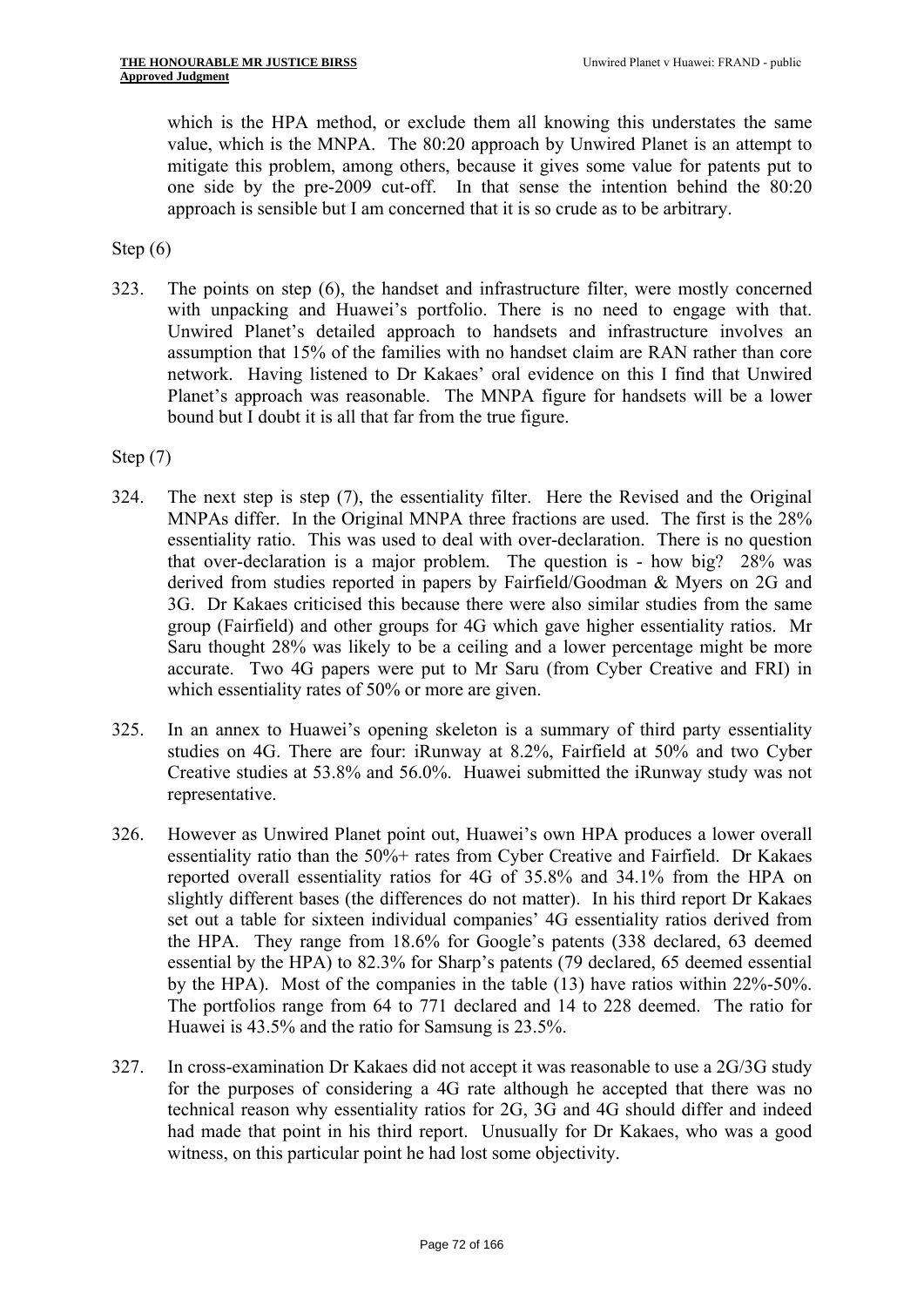- 328. Dr Cooper addressed the papers which reported essentiality ratios. He thought they all had problems and weaknesses and he thought the 4G Fairfield paper produced a ratio which was too high. In his opinion there was no reason to think the essentiality ratio for 4G was likely to be different from 2G and 3G. He thought 28% for 4G was generous and this was a view formed before he had conducted a review of Huawei's and Samsung's portfolios. He thought the true essentiality ratio was likely to be between 10% and 20%.
- 329. In my judgment adopting 28% as an overall essentiality ratio for 4G cannot be criticised. It was reasonable both when Unwired Planet adopted it in 2013/14 and later on.
- 330. A further point which relates to this but is convenient to address now is Dr Kakaes' opinion that using a different method to assess the numerator and the denominator in the strength ratios is not appropriate. It will be recalled that Unwired Planet do this whereas Huawei do not. Although superficially it might appear to be a sound criticism, in my judgment it is not a valid point in these proceedings. Of course in general one usually seeks to compare like with like. Therefore it is meaningful to present a ratio for Unwired Planet against another company or the pool as a whole based entirely on figures provided by the same technique – as in the HPA. This is particularly so when the technique does involve some consideration of each patent rather than figures applied across the board as in the MNPA. However it is also meaningful when one wants to make a comparison between an identified collection of patents and the pool overall to do what Unwired Planet did and analyse the identified collection individually while applying a broader brush technique like the MNPA to the wider pool, since after all it is entirely impractical to analyse the whole pool with that same rigour. Moreover this is all the more legitimate when the identified portfolio is small, since an average is less likely to be accurate when applied to a small pool than a large one.
- 331. The other two percentages used by Unwired Planet (10% optional and 20% mandatory non-deployed) were criticised as arbitrary. The problem is not with the concept that there are optional features to which SEPs are essential and mandatory features in a standard which are not deployed. I have no doubt both exist (as Dr Cooper explained), albeit it is also true that some strictly optional parts of LTE are really important (e.g. MIMO as Dr Kakaes explained). The problem is justifying deductions of this magnitude. Combined together these two fractions reduce the denominator by over a quarter and therefore correspondingly could increase Unwired Planet's royalty rate by a third  $(1/100 = 1\%$ ,  $1/75 = 1.33\%$ ). And in my judgment the problem is made much worse given the pre-2009 cut off and a limit on the number of standards considered at step (2). Dr Kakaes was right that there was no reliable empirical basis for either fraction. Mr Saru's attempt to justify them in his oral evidence referred to his experience in a vague way and to informal calls to old friends. That was hopeless.
- 332. In my judgment the 10% and 20% fractions cannot be supported alongside the pre-2009 cut-off at step (5) and the limit on standards at step (2). Combining the fractions with steps (2) and (5) is not FRAND.
- 333. The Revised MNPA was devised with the criticisms of the original MNPA in mind. At step (7) the Revised MNPA uses a single fraction of 16.6% derived by Dr Cooper.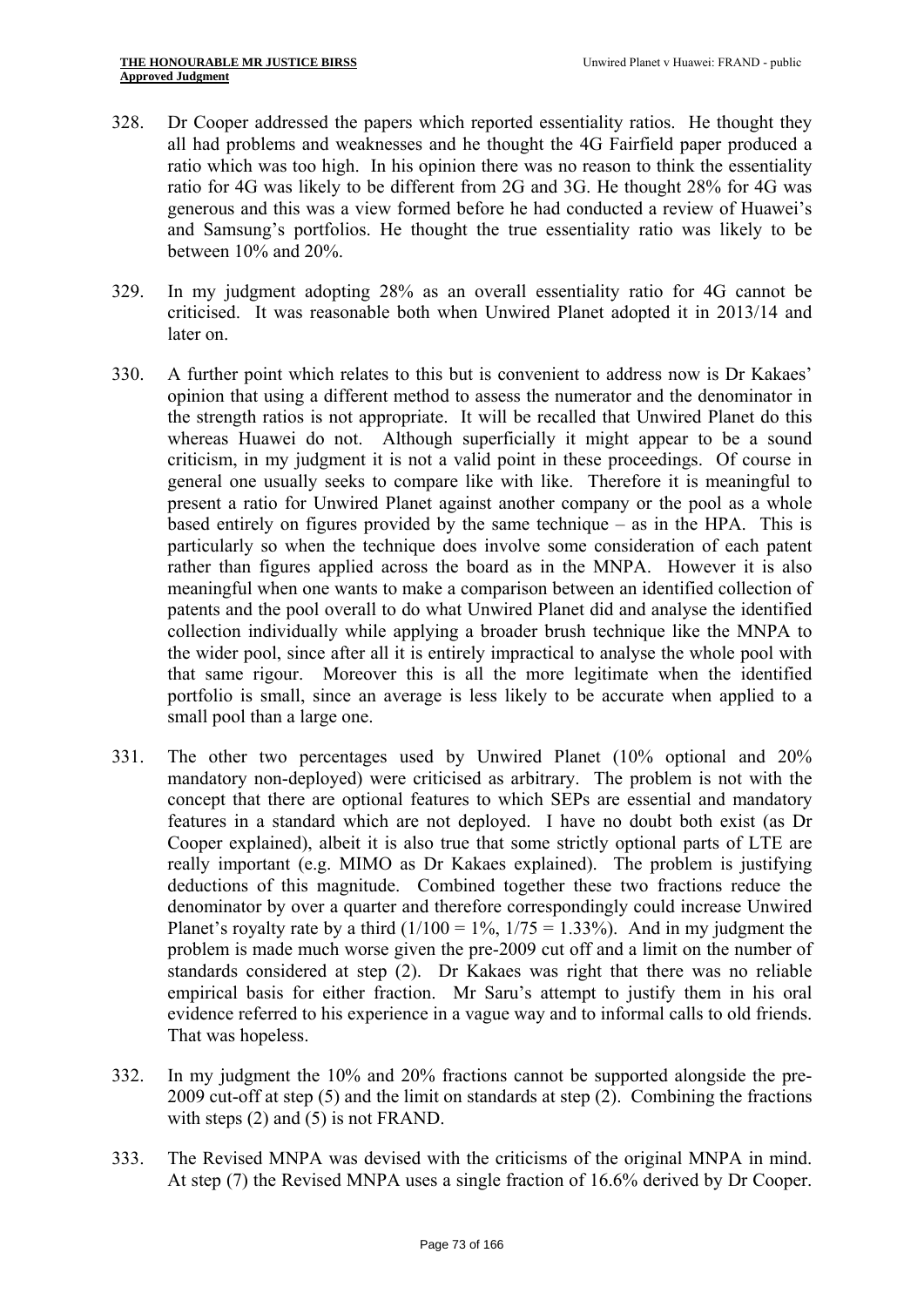It arose as follows. Dr Cooper was asked to review the findings of a sample of the patents which the HPA deemed to be essential to an LTE handset that had a pre-2009 priority date. Dr Cooper randomly selected a sample of patents of a size that would allow him to draw conclusions with at least 90% confidence about the pool from which the sample was drawn. This resulted in Dr Cooper reviewing 38 Samsung and 30 Huawei patents and he spent 5-6 hours per patent family. He concluded that the essentiality rate of the Samsung patents (excluding optional features) was at most 16.6% and then revised that further to 15.9%. For the Huawei patents he concluded that the essentiality rate (excluding optional features) was at most 9.4%. Unwired Planet used that 16.6% figure at step (7) of the revised MNPA.

- 334. Unwired Planet point out that in his second statement Dr Kakaes was not surprised that having spent 5-6 hours per patent family, Dr Cooper had found a number of patents not essential which the HPA had deemed to be essential. They point out that Dr Kakaes went on to agree with Dr Cooper about a substantial number of the patents in his study. The major criticism made by Dr Kakaes was about the sampling process. I will deal with that after the other points.
- 335. The detailed points were these. First, there were patents excluded based on Dr Cooper's definition of LTE. However I am satisfied that at best this would make little difference to the end result. At best the point changes the result for two patents. The impact of that can be seen from the fact that changing the result for one patent moves the answer from 15.9% to 16.6%. The point does not undermine Dr Cooper's position as a witness. Second, there are patents which Dr Cooper found were not essential because they were not implemented (optional). As Dr Kakaes explained that was not part of his approach. If Unwired Planet had then tried to use the crude fractions for options applied in the Original MNPA as well there would be more to this point. I find Dr Cooper was justified in doing this although one needs to keep in mind that excluded this way are LTE TDD, which is used in China, MIMO and carrier aggregation. Third, there were cases in which Dr Cooper and Dr Kakaes maintained their disagreement about particular patents. I am not asked to resolve technical disagreements at the level of individual patents. Based on my assessment of both experts, I am sure the disagreement represents cases in which reasonable people can differ.
- 336. A question was whether it was right to use a rate for Samsung as in effect an industry average. Huawei submitted there was no empirical evidence that a rate for Samsung was representative of the industry as a whole. The choice was Unwired Planet's rather than Dr Cooper's. He explained that he would not expect the rates for different companies to be identical but he could not see an *a priori* reason why there should be big variations between companies. In my judgment the evidence, as best it is, is that the rates for different companies can differ considerably (see the table above from the HPA) but there is no systematic reason why one company's rate should be different from another. In my judgment using a rate for Samsung as representative of the industry is not illegitimate given that Samsung is a major player. I doubt Samsung has an essentiality rate which is significantly below average. There are significant uncertainties in all these exercises and this is another but it does not render the technique meaningless. Choosing to use the number derived by Dr Cooper for Samsung rather than Huawei was the conservative choice.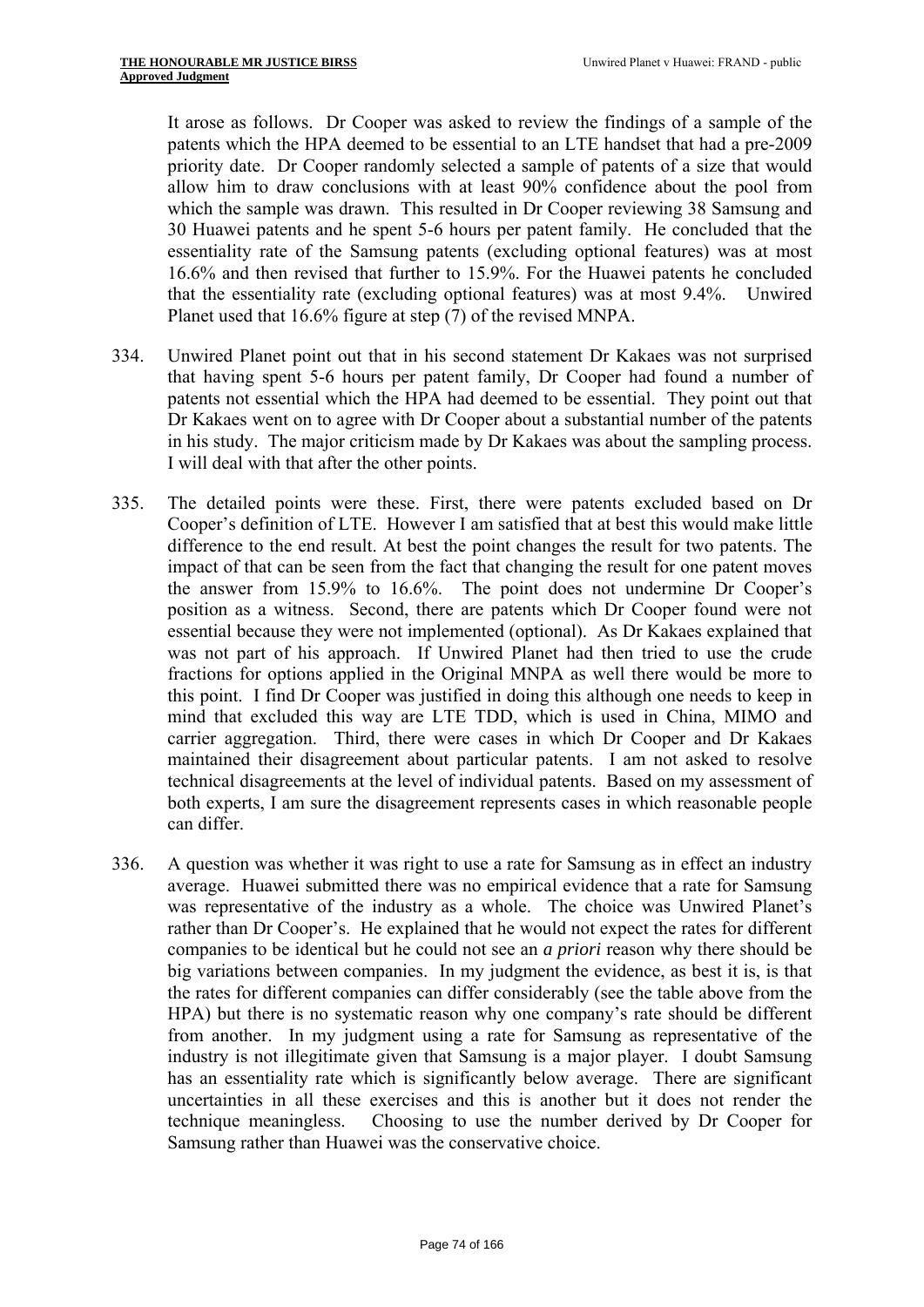- 337. Huawei also submitted that it was inappropriate to use a figure derived from the HPA in the MNPA. This was for three reasons. First because the filters in the MNPA produce a different starting pool of patents from that in the HPA. Second because the different approach to LTE means many Samsung families found essential in the HPA would not have made it through the filters in the MNPA but were then chalked up as inessential. Third because the way of identifying a family as a handset family differs. In substance these are either another way of putting the detailed points I have already considered or they relate to the major sampling issue which comes next.
- 338. For Dr Kakaes the key problem with Dr Cooper's approach was that while a random sample had been taken from the pool which was sampled, the pool which was sampled was skewed. This was in two respects: first the pool from which the sample was taken consisted of the patents deemed essential (and held by Huawei or Samsung); and second the pool was actually only a subset of that because it was also limited to patents which met certain MNPA filters such as the pre-2009 cut-off. I have already dealt with the second point above but that does not address the first point. As to this, Dr Kakaes acknowledged that there will inevitably be errors in the evaluation process in the HPA but he said those errors would point in both directions, i.e. essential patents could be deemed not essential as well as not essential patents deemed essential. Therefore sampling only from the pool deemed to be essential was skewed. To do something like this sort of sampling appropriately, a random sample should have been selected from the pool as a whole, before evaluation. For Dr Kakaes this undermined the exercise entirely. Dr Cooper had sampled from what Dr Kakaes called a very, very, very biased universe.
- 339. The strength of Dr Kakaes' view about this point came across in his oral evidence. However to resolve this issue I need to address the most important aspect of Unwired Planet's attack on the HPA. That is because Unwired Planet's answer depends on its case that the essentiality evaluation in the HPA was a coarse filter designed to screen out non-essential patents and had a tendency built into it in favour of increasing the number of patents in the pool deemed to be essential. Huawei disagrees.
- 340. Without resolving this argument about the HPA I cannot complete my consideration of the Revised MNPA. In order to decide issues as much as possible in their proper context I will therefore suspend consideration of the Revised MNPA, this being the last major issue, and turn to the HPA. Once I have dealt with the HPA I will consider the implications of those decisions on this aspect of the Revised MNPA and reach my conclusions on both the Original and Revised MNPA.

# *The criticisms of the HPA*

341. The HPA was run as an exercise as part of the Ericsson – Huawei arbitration. That is not in dispute. The way the HPA was presented by Huawei in these proceedings in the FRAND Statement of Case was wrong and should not have happened. Huawei cannot simply blame Ericsson for demanding secrecy about the arbitration. Huawei have an excellent UK legal team and the matter could have been raised with the court (or even conceivably with another judge although I cannot see that that would have been necessary). What has happened is that the truth about how the HPA was devised and the reasons for it were not presented properly from the outset. Although more came out at trial I am not satisfied the full picture has been presented to the court.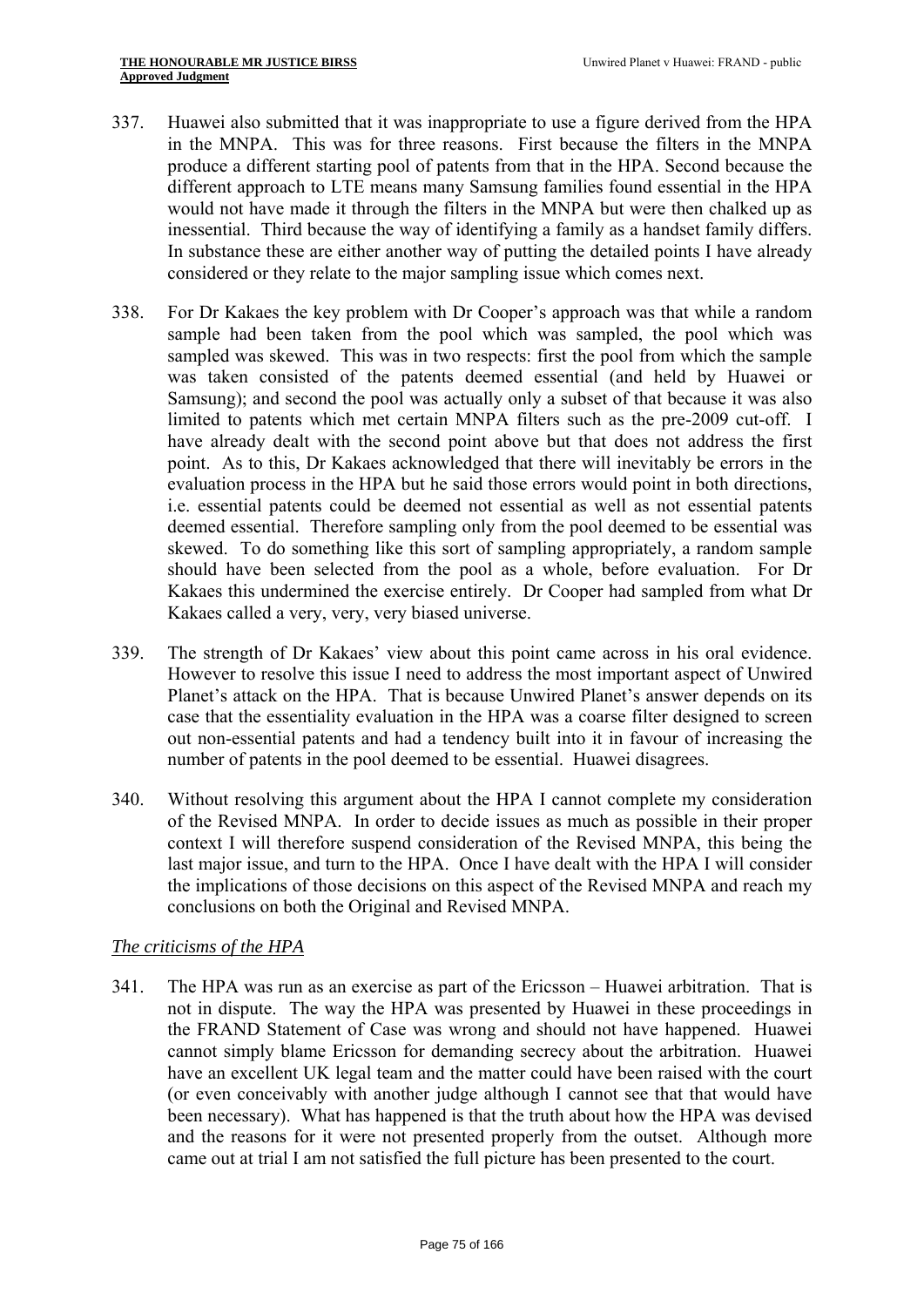342. Huawei maintained in closing that:

"The exercise was overseen by Dr Kakaes and a team of engineers from Thomson Reuters. The evaluators were not informed of the identity of the ultimate client (i.e. Huawei) or of the opposing party in the dispute for which the analysis was originally prepared (i.e. Ericsson), so as to preserve neutrality."

- 343. I accept that the engineers who undertook the evaluation exercise at step (5) of the HPA did not know that the client was Huawei when they carried out their work. That is a virtue and in that sense the exercise was neutral. However it was clear from Dr Kakaes' answers in his oral evidence that Huawei's US lawyers, Sidley Austin LLP, were involved at various stages in the decision making and possibly drafting of documents and I am not satisfied that the HPA can be regarded as something set up independently of Huawei's interests. It is not possible to say. However just like the MNPA, what matters most is the objective reasonableness of the steps, not the motives of the devisers.
- 344. Unwired Planet take a number of points about the HPA but in my judgment none of them matter except one, which is the submission that the evaluation step (5) was in fact no more than a coarse filter to identify patents that Dr Kakaes should look at properly later and has a tendency built into it in favour of increasing the number of patents in the pool deemed to be essential. The other points taken by Unwired Planet (about the initial dataset and technology categories) are similar to the points I have rejected which Huawei took against the MNPA. If the coarse filter point succeeds Unwired Planet do not need to place further emphasis on the other issues and if it fails, they are not significant enough to undermine the HPA outright. Just as they do for the MNPA, the extra points serve to emphasise the inherent uncertainties in the exercise.
- resources. The exercise was based on what he called a "relatively quick assessment". 345. The evaluation exercise which was carried out was a huge undertaking. Even then the average time per family was ½ hr. In a much smaller exercise on a small subset of patents which Dr Cooper conducted he spent 5-6 hours per family. He was not wasting time. Unwired Planet detected that in cross-examination Dr Kakaes tried to resile from the onerous nature of the task. I do not believe that is what he was doing. He was simply emphasising that in parts some of the elements of the task may not be that difficult. In his reports Dr Kakaes had emphasised that the analysis was not a rigorous and thorough assessment of essentiality of all declared SEP families in the relevant group, since carrying that out was not plausible without employing vast In my judgment, given the number of families to deal with, and the inherent complexities of the patents, standards and the task itself, it would not be possible to make a definitive assessment of essentiality for the number of patents in issue in the time available. I do not believe Dr Kakaes suggested otherwise.
- 346. In his written fact evidence Dr Kakaes addressed the Essentiality Review Protocol. In paragraph 31 of his first witness statement Dr Kakaes described the evaluation as follows:

"31. Accordingly, the second stage of the study was to analyse the 11,384 Group 1 patent families to seek to determine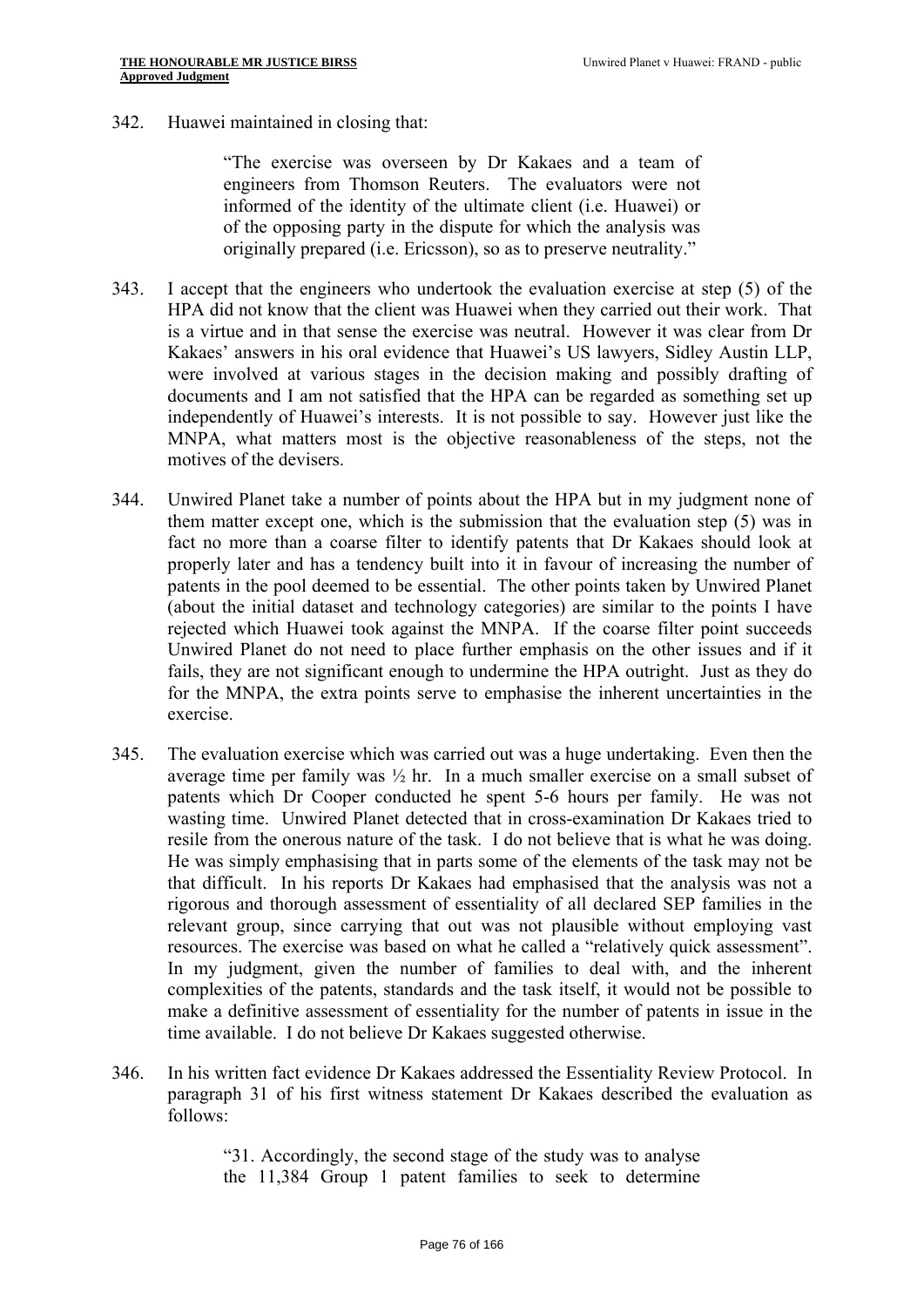whether or not a patent that was declared essential to ETSI is, in fact, "essential". Conclusively confirming actual essentiality is a complicated and involved legal and technical task. In this document, I use the term "is essential" (and similar terms) to mean that, after evaluation, we have determined that there is a reasonable basis for treating a patent as essential. In each such instance, we reviewed the patent specification and claims and did not identify an apparent reason to exclude the patent from being essential. Thus, a more precise interpretation of this phrase is that such a patent has passed a screen to exclude nonessential patents."

- 347. Unwired Planet say this shows that patents were deemed essential as long as there was a reasonable basis to treat it as such and only excluded if an apparent reason to exclude it had not been identified. The method was in Dr Kakaes' words a screen to exclude non-essential patents. On its face this description accords with Unwired Planet's submissions.
- 348. In paragraph 41 of the same statement Dr Kakaes explained that if the standard being considered required all the elements of one of the claims being considered, then the patent family was deemed essential. Expressed that way there is no tendency either way but in a footnote to this paragraph Dr Kakaes then said: "To be more precise, the reviewers determined that the declared standard specification(s) did not provide a clear reason to rule out the patent as being essential." Unwired Planet say this reflects the same tendency they contend can be seen in paragraph 31.
- 349. Unwired Planet also pointed to the protocol document exhibited by Dr Kakaes which provided that the evaluators in which the word "substantially" appeared in a context which expanded the scope of what would pass as essential. The text is:

"Compare the selected claims with the declared standard specifications and determine whether the standard specifications substantially require all the elements of the claim"

(my emphasis)

- 350. These points were all put to Dr Kakaes in cross-examination. He did not accept Unwired Planet's characterisation of the effect of these passages. One suggestion he made in cross-examination and repeated in re-examination was that the explanation related to a detail of ETSI IPR Policy which is involved in considering whether it is not possible on technical grounds to do otherwise. I accept Dr Kakaes' evidence that this detail of the IPR Policy, which would involve proving a negative, did not form part of the assessment of essentiality but I do not accept that it is what passages in the written evidence were talking about.
- 351. I accept Dr Kakaes' testimony that he checked numerous entries and found errors going both ways, including patents the evaluators should have placed in the deemed essential collection but had not done so, perhaps because they read the claims too narrowly or missed additional standards. I also accept that he spent hundreds of hours checking results and answering queries from the evaluators. This supports Huawei's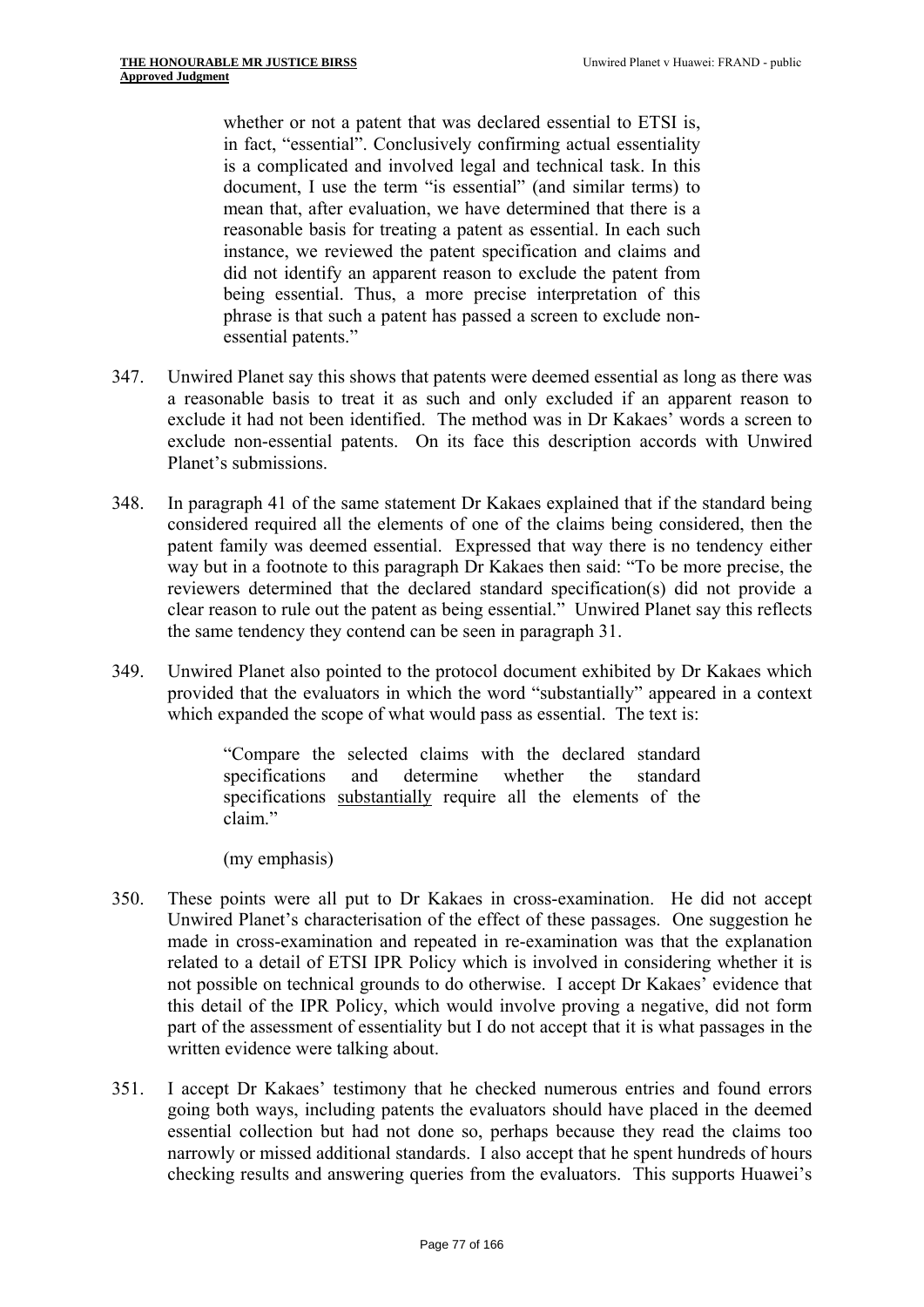submission that the aim of the HPA was to apply a consistent approach to all the patents considered. I am sure a consistent approach was applied. The debate is to properly characterise what the approach was.

- 352. Unwired Planet also put to Dr Kakaes something he said about Dr Cooper's detailed analysis of the sample deemed essential by the HPA. Dr Kakaes had said he was not surprised that Dr Cooper's more detailed studies had found that a number of patents deemed essential in the HPA were not in fact essential. That lack of surprise supports Unwired Planet's point but when asked about it Dr Kakaes said he just meant that he was not surprised Dr Cooper had reached different views. I do not accept that explanation. The point was not simply that Dr Cooper had reached different views, the point was that for patents deemed essential, Dr Cooper had found quite a number of them not to be.
- 353. Some of Dr Kakaes' answers on this topic were rather difficult to follow. I think a partial explanation for this was that in all his evidence about the HPA as a methodology, particularly before the point at which the arbitration point emerged fully but also afterwards, in the back of his mind Dr Kakaes was worried about the arbitration and about what he thought he was and was not allowed to say. This did not help but even taking that into account I am left with one characterisation of the HPA in Dr Kakaes' written evidence and a different one in his cross-examination and re-examination.
- family in the deemed essential collection unless there was a sufficient basis not to. 354. Weighing up the evidence I prefer to place weight on Dr Kakaes' written evidence. It was clearly written taking care to present a balanced explanation of the exercise and its limitations. It is also inherently credible that an exercise of this scale, which could only ever be a "relatively quick assessment", would err on the side of placing a patent There is nothing wrong with that provided it is understood that that is what is happening. It is a sensible way of proceeding. Dr Kakaes felt a personal ownership of the HPA and I think in the cross-examination he regarded the questions on this topic as implying that the HPA was flawed. Therefore he sought to defend it.
- 355. I find that it is accurate to describe the evaluation step in the HPA as a step which errs on the side of including a patent in the deemed essential pool.
- 356. I turn to consider the significance of Unwired Planet's case about the HPA's role in the arbitration. The submission is that in truth the HPA was designed to be just a coarse filter to identify patents that Dr Kakaes should then look at properly, or in other words a screen to exclude clearly non-essential patents. If that is right then it enhances Unwired Planet's case on the nature of the evaluation step.
- 357. In cross-examination it was put to Dr Kakaes that Huawei needed to make the process of assessing essentiality manageable by curtailing how long a single family was to be considered. Dr Kakaes did not agree and wanted to explain why but to give a complete answer required him to explain how the results of the HPA were used. At this point it emerged that he felt unable to give a full answer because of nondisclosure obligations he felt he owed Ericsson as a result of the arbitration. Once in private and reassured that he could speak freely Dr Kakaes explained that the HPA, which he called the "study" was "just to figure out what the landscape is". The study had two steps, the census (i.e. steps (1) to (4) as described in this judgment) and the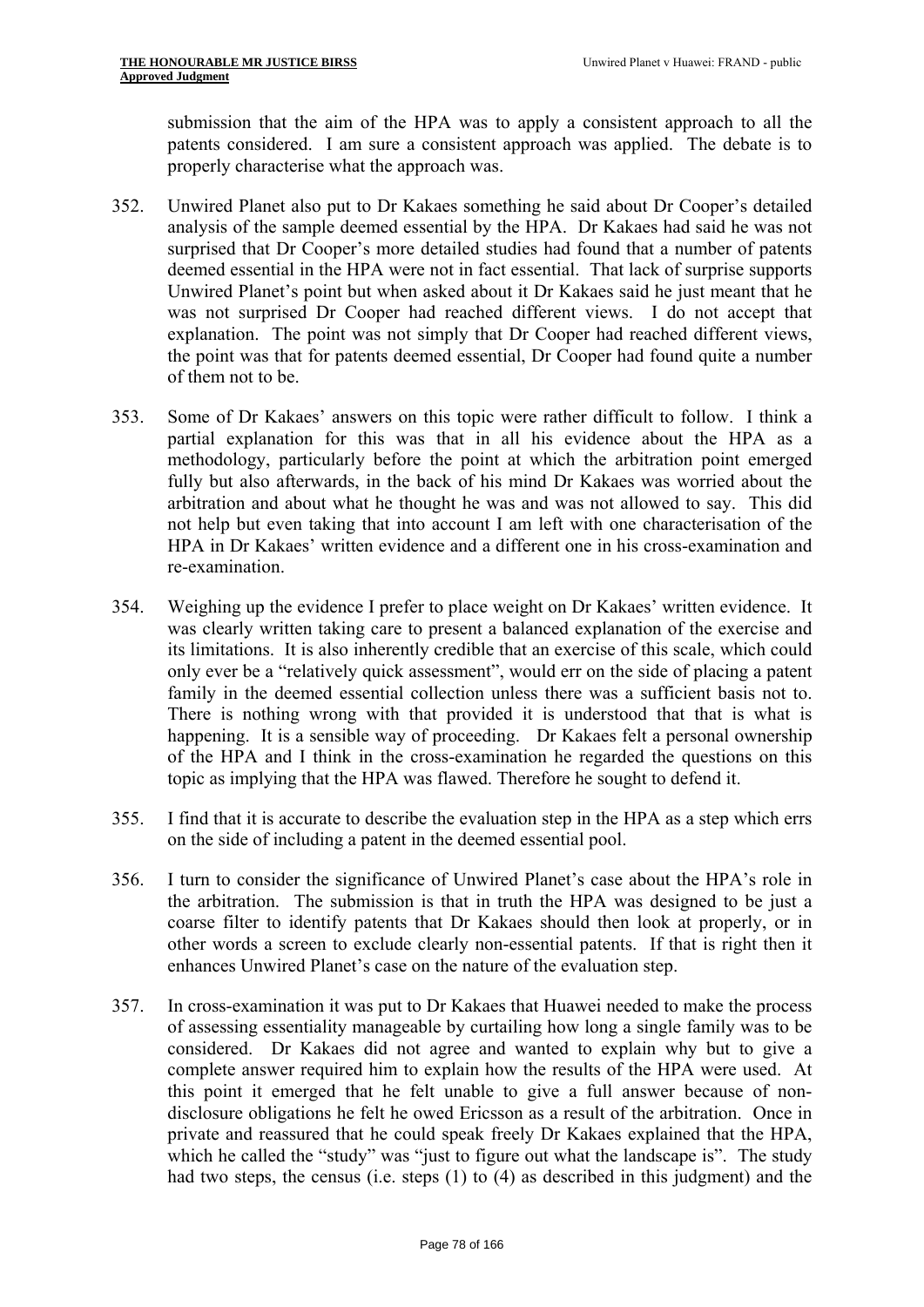essentiality study (step (5)). The information was passed on to Mr Lasinski but Dr Kakaes said his (Mr Lasinski's) usage of it was minimal. What Dr Kakaes also did was analyse a subset of patents that were deemed essential in the HPA. They were patents held by the parties to the arbitration - Ericsson and Huawei. He said "I looked in detail, and in the subset of Ericsson essential patents, and identified their importance and so on." and added "a big part of what happened next is this question of importance of Huawei and Ericsson patents". Finally, there was the following exchange:

- 60:13 MR SPECK: So that's why you couldn't take an 14 industry average?
	- 15 A. No, no. The -- the usage of the -- of the study
	- 16 that we've been talking about, the study referring to the
	- 17 census and essentiality, was very limited because -- and the
	- 18 reason for doing that, at least one of the reasons, was to
	- 19 flesh out what's Ericsson and what's Huawei, without ever
	- 20 telling the team in India who the players are.
	- 21 MR JUSTICE BIRSS: I see.
	- 22 A. So the players were ignorant. They said: here is
	- 23 the census. Here is the essentiality results for all the
	- 24 companies. And then we looked at the Ericsson universe and
	- 25 the Huawei universe, to do further study and analysis, which
- 61: 1 is -- as my Lord observed -- irrelevant.
- 358. Unwired Planet say this proves their point. Huawei do not agree. In closing counsel for Huawei placed emphasis on the word "importance" in these passages and submitted that the further detailed study which Dr Kakaes was talking about was not a study of essentiality, it was a study of "importance". That is a term he had used elsewhere in his report as relating to the value of an invention, i.e. the importance to the standard of the technology covered by the patent. In other words it is accepted (plainly rightly) that Dr Kakaes here was explaining that there was further detailed study and analysis of patents placed into the deemed essential pool by the HPA, but Huawei argues that the nature of that further study was about importance and so does not support the idea that the HPA was a coarse filter on essentiality on the footing that patents could always be weeded out later on more careful consideration of that aspect.
- 359. I readily accept that although it was not apparent at the time he was speaking, Dr Kakaes was using the word "importance" there in the same sense as elsewhere in his report. But I am not persuaded that this takes one as far as Huawei seek to go. First of all, if it matters, Dr Kakaes did not say in these passages that "importance" was the only thing considered in the further study. Secondly, "importance" is concerned with evaluating the importance of the patent's technology to the standard and therefore cannot help but traverse the same ground as essentiality. The idea of undertaking a further study of importance without noticing whether a patent is essential is unreal.
- 360. The HPA was devised for and used in the arbitration and regrettably the court has not been presented with a full picture of the HPA. I find that what we call the HPA was devised not simply as a scheme to produce an end result in itself, but as a form of filter or screen to produce a pool for further study. That is consistent with all of what I know now. On that basis there is nothing surprising about the idea that the evaluation would err on the side of essentiality since there was going to be a further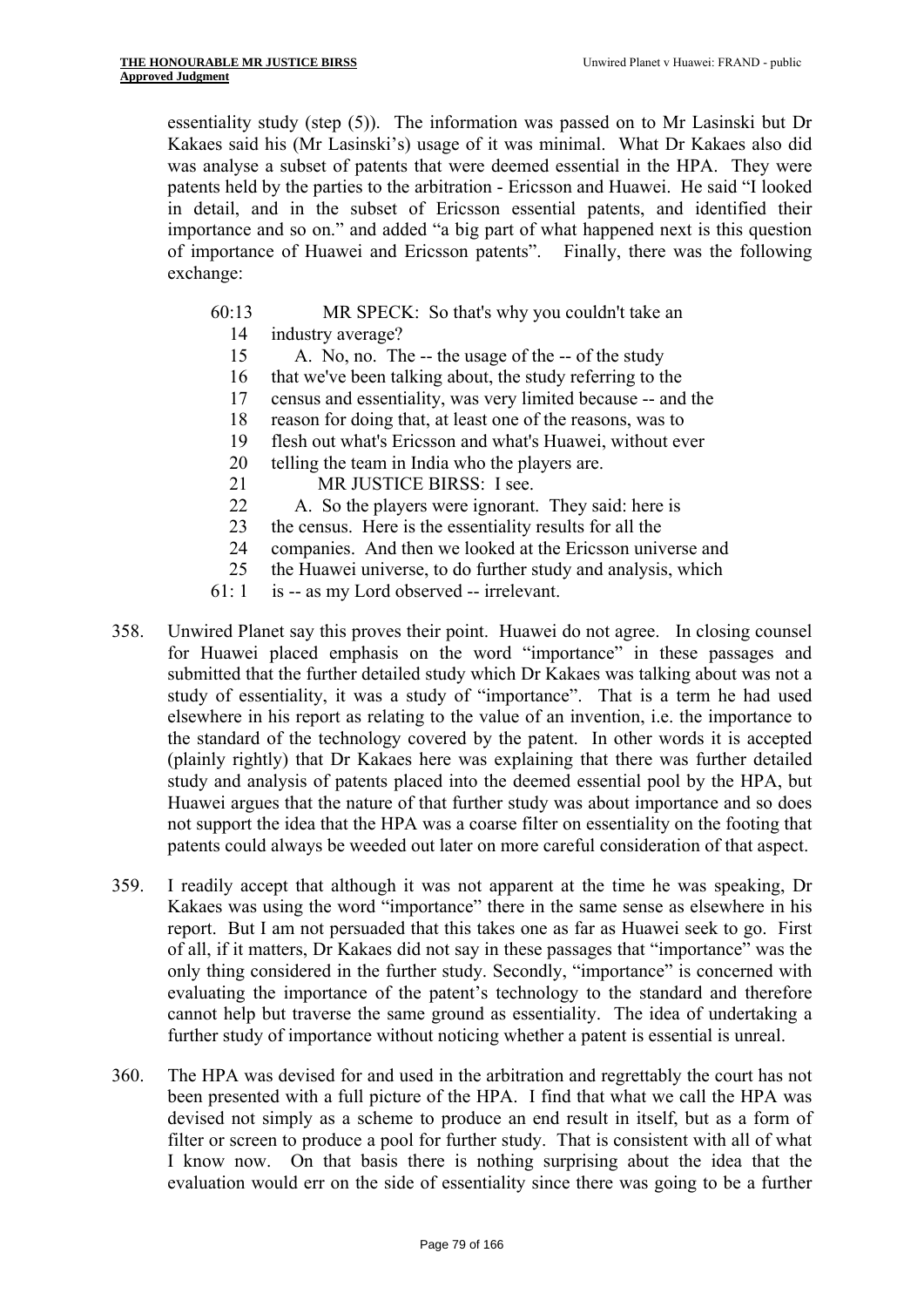detailed study which involved considering the patented technology and the standard. Given that, there was no harm in including more patents in the deemed pool than would turn out to be essential on detailed study. What one would seek to minimise was missing patents from the deemed pool which might be essential. Unwired Planet's characterisation of the nature of the evaluation step in the HPA is correct.

#### *The HPA – conclusions*

- 361. The task the HPA performs is an inherently difficult one. The answers can only ever be approximate. In the HPA the essentiality evaluation step is and was intended to be a coarse filter to screen out non-essential patents and to err on the side of including a patent in the deemed essential pool. This does not mean the method is flawed or unreliable. I am satisfied that the HPA has applied a consistent yardstick and produces meaningful results. It is a reasonable attempt to deal with over-declaration and derive information about how many essential patents there really are. When comparing large numbers on a like with like basis, the tendency built into the evaluation step matters much less. However as an absolute value, the numbers from the HPA over-estimate the true number of essential patents. In other words, if a number derived from the HPA is used as the denominator in a fraction in which the numerator is a number derived by considering the patents in more detail, the result will understate the significance of Unwired Planet's patents. Furthermore for smaller pools the coarse nature of the filter is likely to matter more and produce a greater uncertainty in the numbers.
- 362. Huawei derive the HWLTER of *[…]* using the HPA on its own and so they can fairly submit it is the result of applying the HPA consistently. However that number is based on a numerator which gives the same number of Relevant SEPs in Unwired Planet's portfolio as Dr Cooper's more careful analysis. I find that Dr Cooper's analysis is likely to be closer to the true figure. Compared with this, raw figures from the HPA tend to be overestimates. The impact of that will apply to the denominator. I find the true strength ratio R should be somewhat higher than *[the HWLTER]*.

#### *The implications of the decisions on the HPA for the MNPA*

363. I can now return to the Revised MNPA. To recap the point is that Dr Cooper performed a more detailed study of a sample of patents belonging to Huawei and Samsung which were in the deemed essential pool of the HPA. Huawei submitted I should place no weight on Dr Cooper's assessment because by sampling only from the deemed essential pool, the exercise was badly skewed. Unwired Planet's answer was that the nature of the evaluation step in the HPA meant it was reasonable to focus on patents which passed the filter and assume that those patents which were discarded as not passing the filter would not have been found essential by Dr Cooper. I have accepted that this step of the HPA does increase the pool of essential patents and errs on the side of putting a patent in the deemed pool. Accordingly, one would not expect there to be as many patents in the discard pool which would in fact turn out to be essential after a detailed 5-6 hour analysis, as there would be patents in the deemed essential pool which turn out not to be essential. There will be errors going both ways, as the evidence established, but the inherent tendency built into the evaluation exercise means that it is reasonable to expect many fewer patents in the discard pool as having been wrongly rejected, than there are patents in the deemed essential pool which turn out not to be essential. So while selecting only from the deemed essential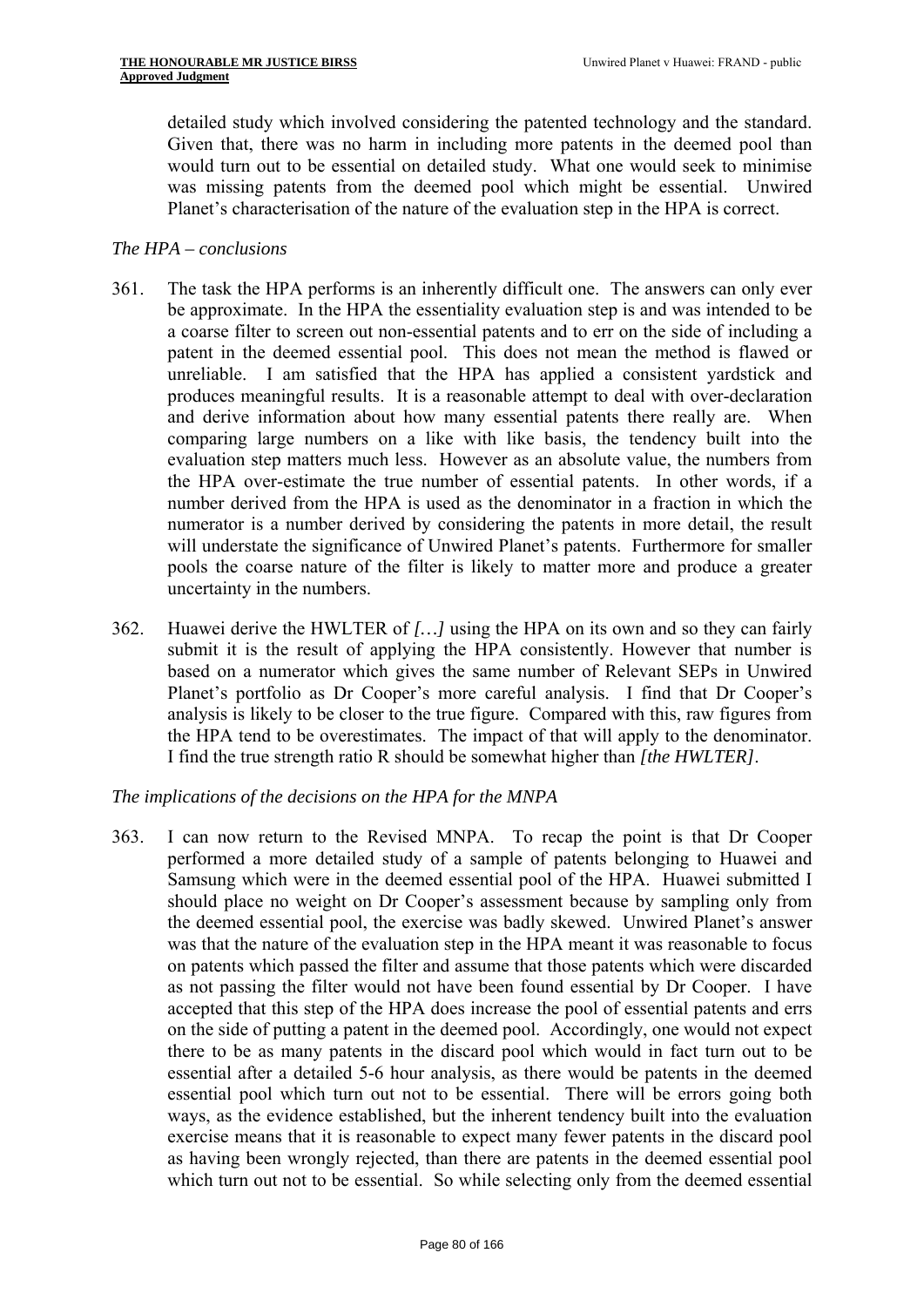pool will inevitably skew the result a bit, I am not satisfied that the skewing will be anything other than small. It is a point to keep in mind when placing weight on the result but it is not strong enough to justify rejecting the approach.

- 364. Obviously more effort would lead to more statistical rigour, but the effort of evaluating the number of patents Dr Cooper's exercise did with 5-6 hours per patent family is already considerable. Even within the limits of the enormous sums spent in costs by the parties in these proceedings, there is force in Unwired Planet's point that the approach taken kept the exercise proportionate.
- 365. In my judgment Dr Cooper's study was a reasonable effort to assess the essentiality rates of Samsung and Huawei.

#### *The MNPA –overall conclusions*

- 366. Having now been through all the points in detail I will stand back and consider the MNPA as a whole. Broadly the HPA and MNPA are aimed at the same difficult task. The MNPA has flaws but, apart from one aspect of the Original MNPA, overall in my judgment the Original MNPA was and the Revised MNPA is a reasonable attempt to derive information which allows one to assess the strength of a portfolio of patents declared essential to LTE as against the industry as a whole, from the point of view of what licensees would be interested in. There are two critical caveats.
- 367. First, as with the HPA, one needs to take care with the results because the error bars are wide. However the results of the MNPA are not meaningless and do not systematically favour Unwired Planet, as long as one does not think the results are the true essentiality rates. The MNPA has a tendency to understate the value of patents in China because of step (2) but for a global benchmark the MNPA has utility.
- 368. Second, with the MNPA, something like the 80:20 approach is necessary. Unwired Planet's description of the final number as the "True LTE handset pool" is wrong. To use the Revised MNPA fairly demands the incorporation of some step which gives some value for the patents which fall outside the so called "True LTE handset pool". That is a serious weakness.
- 369. Huawei pointed out correctly that when the 80:20 approach was applied in the Original MNPA it was applied differently, not to calculate a number representing Unwired Planet's patent share but rather to apply to the imputed royalty stack. That is true but this way of putting Unwired Planet's case was advanced at the trial and it is right to consider it.
- 370. Whether another ratio apart from 80:20 is a better reflection of the different value of patents in the two pools is not something addressed in the evidence. A majority of the residue patents will not be essential at all but a good number will be essential to options and later developments of significance to LTE (e.g. carrier aggregation, TDD and later MIMO patents). In terms of individual patents, given the different sizes of the two LTE pools using Unwired Planet's figures, 80:20 makes an individual patent in the Relevant SEPs pool about 34 times more valuable than residue. I think that is much too high. That may be because the pool of Relevant SEPs is too small relative to the residue pool or because the 80:20 ratio is too generous to Unwired Planet or some combination of the two.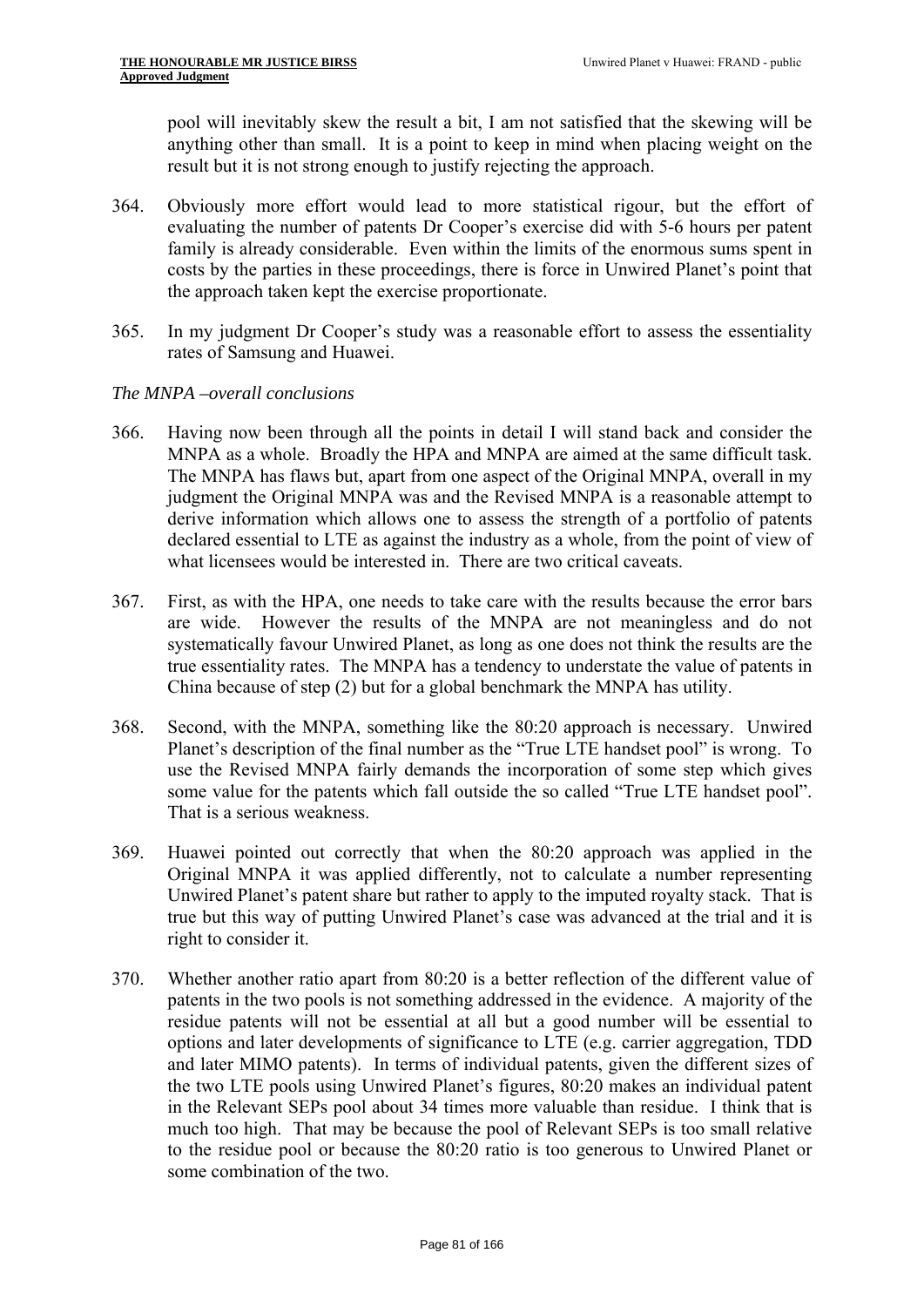371. The focus of the debate on the MNPA has been on 4G handsets but the weaknesses exposed in it also apply to the numbers Unwired Planet contend for in relation to infrastructure on 4G. The points made do not apply to the same extent to Unwired Planet's case on 2G and 3G.

#### *(iv) Findings about the strength of Unwired Planet's portfolio*

- Correspondingly Huawei's number for S is 0.30% and for R is [...] (the HWLTER). 372. The strength of Unwired Planet's portfolio for multimode 4G handset licensing is represented by two numbers: S (the share of the total Relevant SEPs) and R (the ratio of Unwired Planet to Ericsson). For 4G multimode handsets Unwired Planet's number for S is 1.25% and for R is *[…]* (the UPLTER). These are based on the MNPA and 80:20 approach. Given my findings the true values are lower than this. These are based on the HPA. Given my findings the true values are higher than this.
- 373. A further aspect to keep in mind is that these numbers are supposed to reflect various ratios of numbers of patents in different categories to one another and they are linked in complicated ways. A simple illustration that the differences between the parties are not simply in the magnitudes of S and R is that Unwired Planet's R is about 8 times bigger than its S whereas Huawei's R is about 20 times bigger than its S. I do not mean to say that that relationship means anything in particular, the point is a reflection of underlying differences.
- 374. I am satisfied that both methods produce the wrong answer. The problem is whether there is a better way to arrive at the right answer than doing my best to choose values for S and R somewhere between the parties' extremes.
- 375. I thought initially that a virtue of what one might call the Revised MNPA  $+ 80:20$ approach, based as it is on percentages such as the 16.6% at step (7), would be that the method itself was more readily adjustable than the HPA. For instance one could for example decide as a matter of judgment that 16.6% ought to be 28% (the figure used in the Original MNPA). However the complexity of the 80:20 adjustment, layered on top of the multimode adjustment and, if one is considering R, also taking into account figures for Ericsson too, makes the Revised MNPA  $+$  80:20 approach impossible to adjust in a credible manner. The only way it can be adjusted would be so broad brush that it would be mere pretence to suggest it was more meaningful than doing my best to just choose values for S and R somewhere between the parties' extremes.
- 376. The problem posed by the HPA is different. At its heart is the evaluation of the team of evaluators which is not adjustable at all. Nevertheless the way in which the key numbers are produced using the HPA as a method is simpler and more transparent than the Revised MNPA  $+$  80:20 approach. I have concluded that the right way to reach a conclusion is to apply adjustments to the figures derived from the HPA. The basis for the adjustments is my qualitative evaluation of the evidence as a whole, primarily Dr Kakaes and Dr Cooper, and including the indications given by the Revised MNPA  $+80:20$  approach. Since this is the approach I will take to 4G, I will take the same approach to 2G and 3G.
- 377. The significant overstatement in the HPA is the number produced for the total pool of Relevant SEPs. The number for 4G handsets is 1812 and is much too high. The corresponding number in the Revised MNPA is 355 but that number is much too low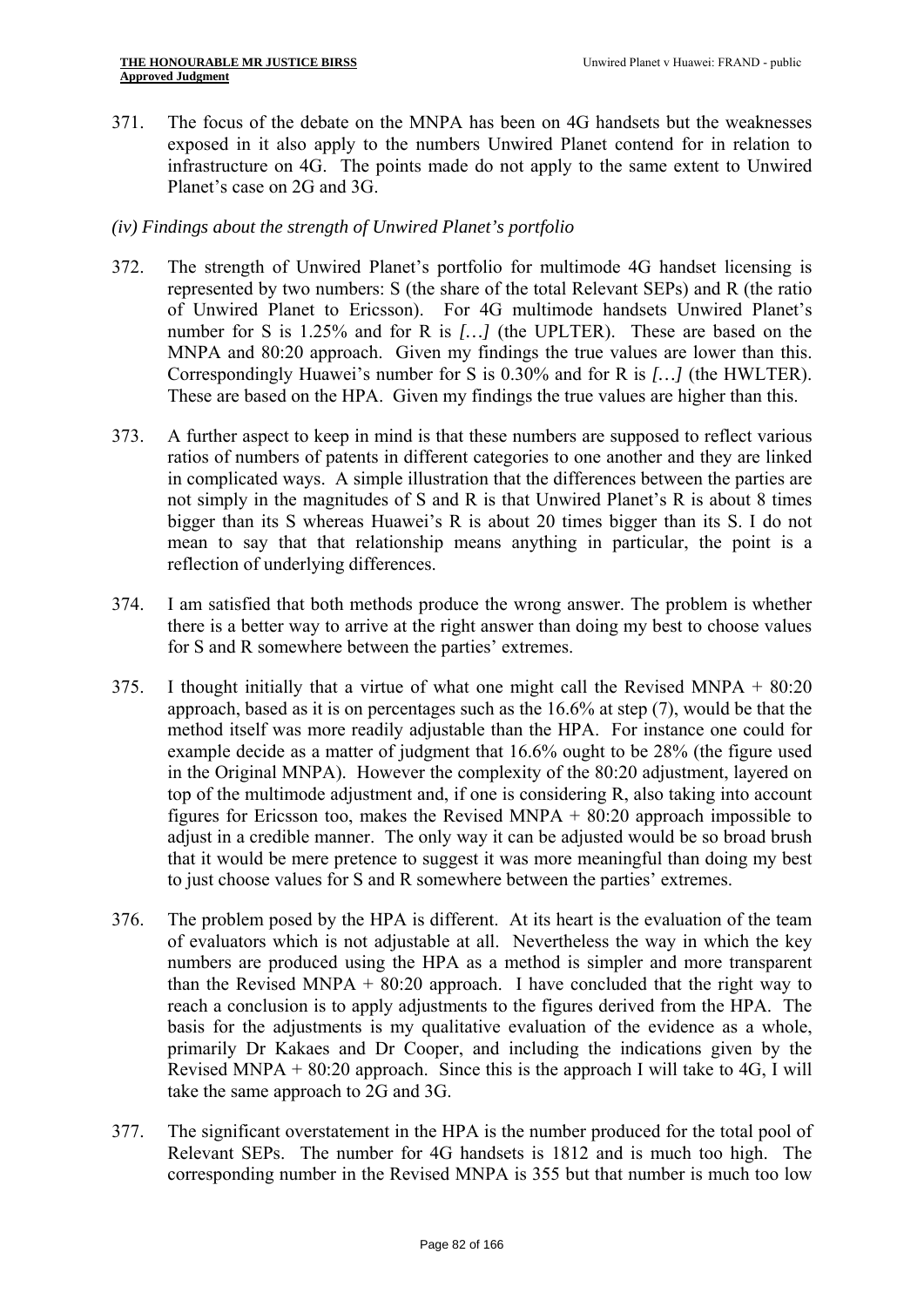if it is to represent all Relevant SEPs. I think both values are out by about a factor of two. Half of 1812 is 906 while twice 355 is 710. Splitting the difference takes one to 800. Standing back, about 800 is fair and in my judgment an appropriate figure for the pool of 4G/LTE patents. Applying that as the denominator in a fraction to determine the share S which Unwired Planet's patents represent from the pool gives  $6/800 = 0.75\%$ . I appreciate that Unwired Planet's 2G and 3G denominators derive from the Fairfield/Goodman and Myers reports but it is reasonable to apply the approach I am taking consistently and make an adjustment in the same proportion to the numbers for the total pool of 4G infrastructure and for 2G and 3G patents. The proportion will be 44% (=800/1812). I will include a multimode figure for handsets but not infrastructure.

| <b>Unwired Planet Share S for handsets</b> |            |             |             |       |  |  |
|--------------------------------------------|------------|-------------|-------------|-------|--|--|
|                                            | UP patents | <b>HPA</b>  | Adjusted    |       |  |  |
|                                            |            | denominator | denominator |       |  |  |
| 2G                                         |            | 350         | 154         | 1.30% |  |  |
| 3G                                         |            | 1089        | 479         | 0.21% |  |  |
| 4G                                         |            | 1812        | 800         | 0.75% |  |  |
| Multimode                                  |            |             |             |       |  |  |
| 2G/3G                                      |            |             |             | 0.57% |  |  |
| 2G/3G/4G                                   |            |             |             | 0.70% |  |  |

378. This all produces the following tables:

| <b>Unwired Planet Share S for infrastructure</b> |            |             |             |          |  |
|--------------------------------------------------|------------|-------------|-------------|----------|--|
|                                                  | UP patents | <b>HPA</b>  | Adjusted    |          |  |
|                                                  |            | denominator | denominator |          |  |
|                                                  |            | 305         | 134         | 0.75%    |  |
|                                                  |            | 886         | 390         | 0.51%    |  |
|                                                  |            | 554         | 684         | $1.02\%$ |  |

379. Turning to the ratio R between Unwired Planet and Ericsson and taking the numerators as a given, the critical numbers are the numbers of relevant Ericsson patents. For this exercise I will not try to distinguish between handsets and infrastructure but just use Unwired Planet's handset numerators. It is simpler and fair. For 4G the Ericsson number given by the HPA is *[…]*. Here another adjustment has to be made but in my judgment a smaller proportionate adjustment is needed here than the previous one. Unwired Planet's equivalent for the number of Relevant SEPs held by Ericsson is 34. Unwired Planet's denominator here (*[…]*) produces a figure for R for 4G alone of *[…]* which I find is an odd result even bearing in mind the small sample sizes. Doing my best I think the right proportion is two thirds. Applying the same proportionate adjustment to 2G and 3G produces the following table:

| <b>Unwired Planet: Ericsson ratio R</b> |         |               |                          |          |  |
|-----------------------------------------|---------|---------------|--------------------------|----------|--|
|                                         | I JP    | HPA: Ericsson | <b>Adjusted Ericsson</b> |          |  |
|                                         | patents | patents       | patents                  |          |  |
| 2G                                      |         | $\cdots$      | $\cdots$                 | $\cdots$ |  |
| 3 <sub>G</sub>                          |         | $\cdots$      | $\cdots$                 | $\cdots$ |  |
|                                         |         | $\cdots$      | $\cdots$                 | $\cdots$ |  |
| Multimode                               |         |               |                          |          |  |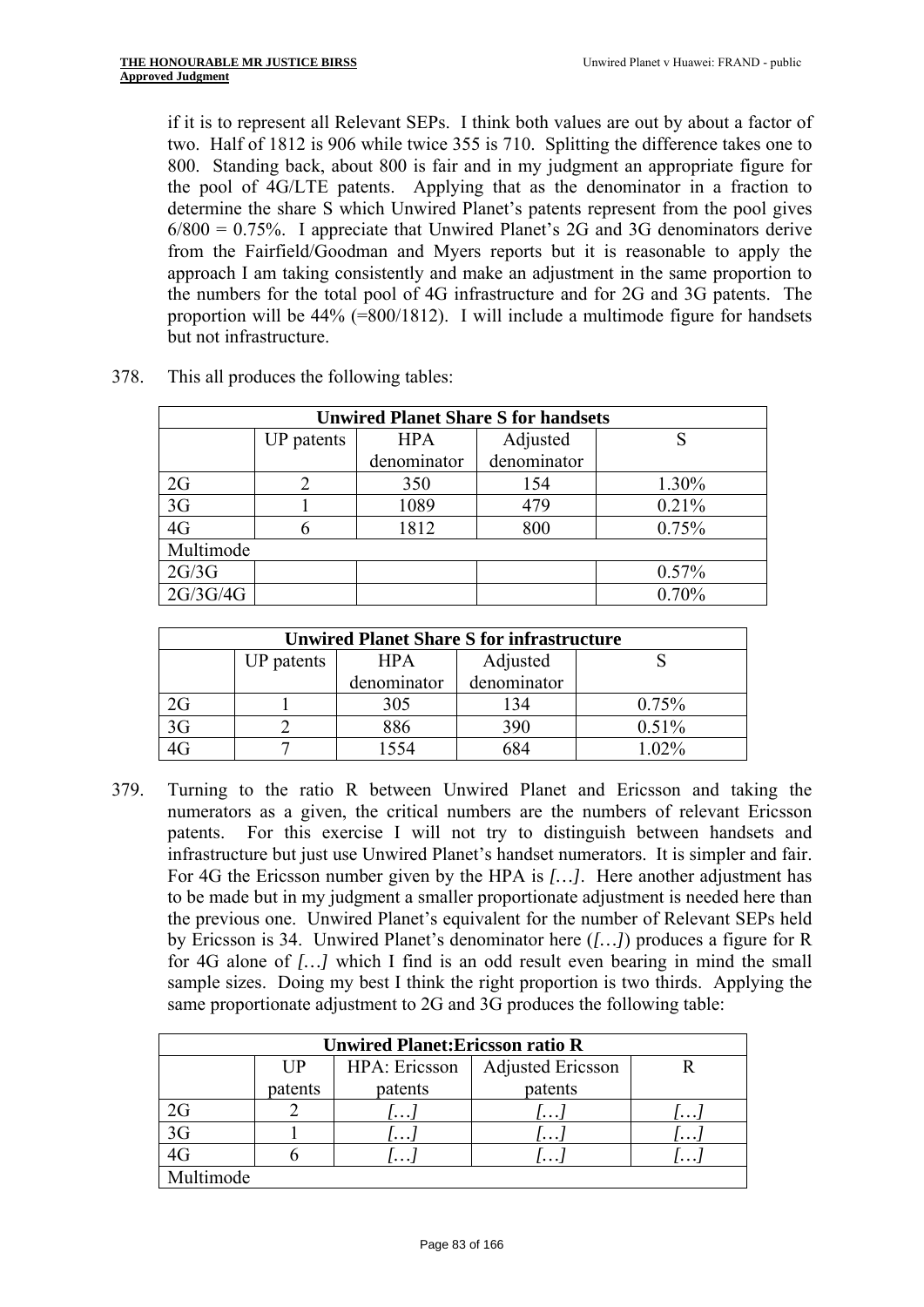| 2G/3G<br>2U/2U      |  | .  . |
|---------------------|--|------|
| $\omega$ 3G/4G $^+$ |  | .    |

- 380. All of these numbers are close enough to *[Z%]* so as not to be out of line with the number of patents transferred to Unwired Planet from Ericsson's portfolio. The small sample sizes involved mean that reasonable deviations from *[Z%]* are unsurprising.
- 381. So for 4G multimode handsets I have concluded that Unwired Planet's share S of the total pool is 0.70% while Unwired Planet's ratio to Ericsson R is 7.69%. In principle these numbers ought to be linked by Ericsson's share of Relevant SEPs but the uncertainties mean that perfect consistency is not realistic and I will not strive to find it.
- *(v) The comparables in this case*
- evidence. The Unwired Planet licences may also allow me to arrive at a rate directly. 382. Having considered how the Unwired Planet patents stand as compared to the industry and to Ericsson, the next step is to evaluate the various comparable licences in The bulk of the licences are Ericsson licences and the ultimate objective with those is to arrive at a figure for the value E in order to do the sum E x R.

# *(a) 2014 Unwired Planet - Lenovo*

- 383. The 2014 Unwired Planet-Lenovo was introduced in the section on Unwired Planet's case on rates above. The major debate about this licence is whether any weight should be placed on the running royalty rates on the face of the licence. Mr Lasinski said they were cosmetic. The rates are expressed in cents per product but making sensible assumptions they compare favourably to a royalty rate of 0.2%. The point is that the licence contains two lump sums adding up to \$100 million. On the face of the agreement *[…]* is defined as a prepayment of royalty while the *[…]* balance is attributed to the sale to Lenovo by Unwired Planet of certain patents. On its own terms therefore no further running royalties will be due until the *[…]* is exhausted. Huawei contend that Lenovo wanted to attribute the whole \$100 million to royalty pre-payment but accepted the *[…]* split because they thought they were safe that *[…]*  would not be exhausted during the term (5 years plus an additional possible 2 years). Other factors which bear on this are these: *[…]* Also there is a dispute about the attribution of the *[…]* licence element.
- 384. A factor which does not have much significance is the difference between the higher MM rate *[…]* and the lower *[…]* OT rate applied elsewhere *[…]*. Within the limits of the uncertainties in this exercise these two come to a similar percentage rate when the difference in product prices in these two markets is taken into account.
- 385. The oral evidence about the Lenovo licence was given by Mr Robbins, who had been personally involved in the negotiations on the Unwired Planet side. There are also some Unwired Planet documents. The import of the evidence is fairly clear. I find that both Lenovo and Unwired Planet thought it was highly unlikely that the prepayment would be exhausted. (Mr Robbins in cross-examination said "certainly unlikely".) [...]. Nevertheless it does not follow from this that Lenovo did not care what the running rate was. That is for three main reasons. First, it was not inconceivable that Lenovo's sales would be large enough over the term to exhaust the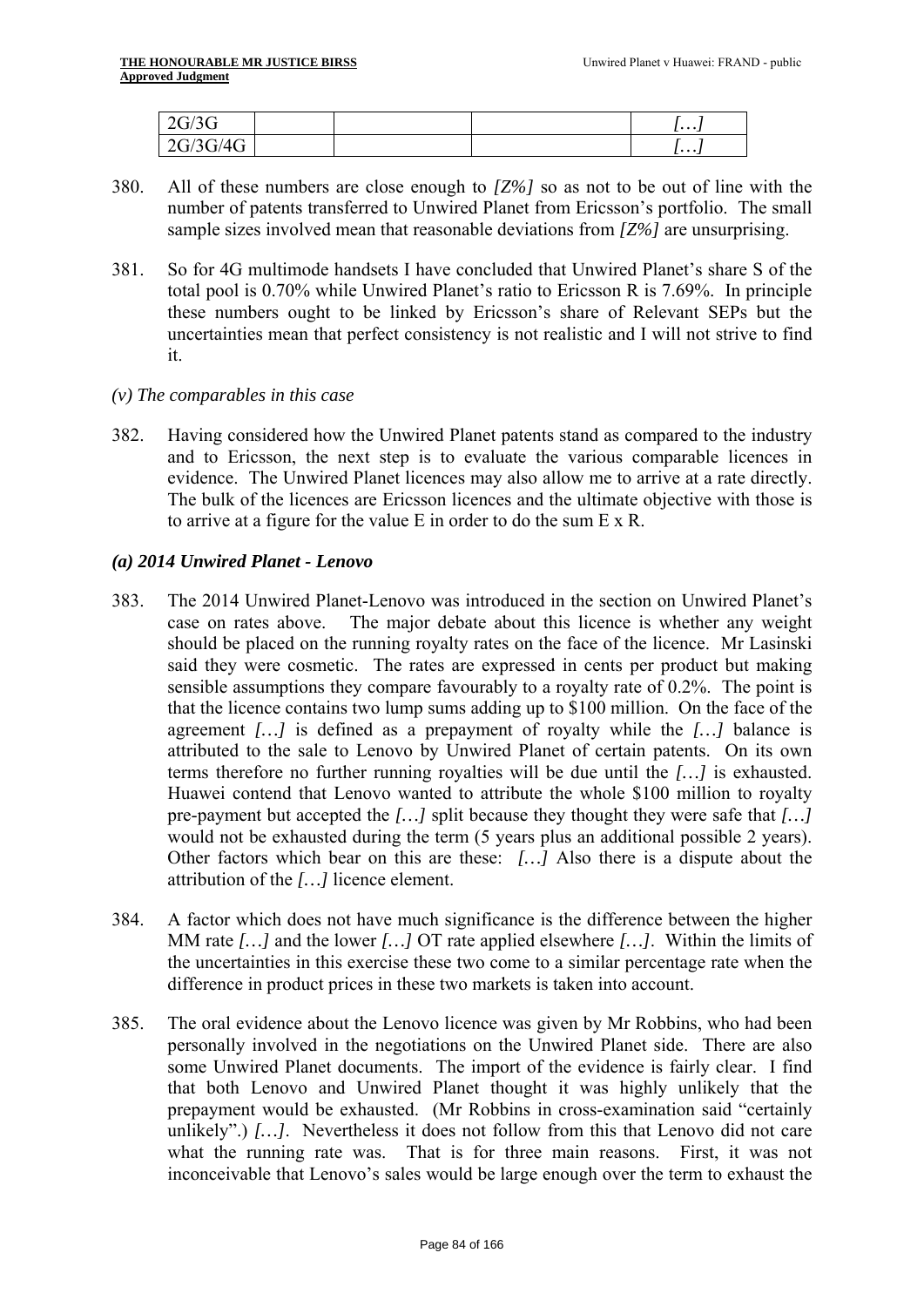royalty. It was possible that they would be that large if Lenovo enjoyed a very high rate of growth, comparable to that of Samsung. The running royalty will determine the rate at which the lump sum is used up. *[…]* For these reasons I find that the running rate was the product of genuine negotiation. The *[…]* and, of course, the lump sum pre-payment itself, meant that Lenovo's interests were protected to a high degree in any case but I find that Lenovo still had an interest in negotiating a lower rate. Their interest was modest compared to the negotiation of the lump sums and other terms, but it was tangible.

- 386. The allocation of the lump sums between the patent purchase and the licence as it appears on the face of the documents is not reliable. Mr Bezant and Mr Lasinski were agreed about that. As I understand the case presented by each side, neither party seeks to unpack a lump sum notionally attributable to the licence in order to generate a comparable royalty rate nor does either party seek to use a sum attributed to the value of the patents sold to generate useful evidence for the value of Unwired Planet's patents. Therefore it is not necessary to reach a view about what the proper attribution would be. If I had to do so I would find the large majority of the value should be attributed to the patent purchase.
- 387. Focussing on the licence itself, it is a licence for SEPs and implementation patents but as drafted there is no information to allow one to make an attribution between these two.
- 388. In his Sixth report Mr Bezant plotted what the comparable Lenovo rate might look like if one assumes *[…]*. To do this also involved taking Huawei's sales profile as a royalty base. This is not a reliable comparable at all. I will not place weight on it.
- 389. I conclude that the Lenovo licence is not a useful comparable from the point of view of setting a FRAND rate today given the other evidence now available. However its utility depends on the other evidence available and so, from the point of view of Unwired Planet in 2014, who were not privy to the terms of any licences to which they were not a party, it may bear more weight. I will address that in context if necessary.

# *(b) Unwired Planet-Samsung 2016*

- 390. As part of a settlement of these proceedings and after PanOptis acquired Unwired Planet, the Unwired Planet-Samsung licence was entered into on 28<sup>th</sup> July 2016. Huawei contend it is in principle the best comparable in the case while Unwired Planet contend it is a poor comparable.
- 391. As Huawei put it, they rely on the licence for both the FR and ND elements of FRAND. At this stage I will focus on the weight and significance to be attached to this licence as evidence of the fair and reasonable value of the Unwired Planet portfolio in 2016. Hard edged non-discrimination will be dealt with later.
- 392. Under the licence Samsung paid Unwired Planet US *[…]* and assigned a portfolio of 20 patent families in return for a worldwide licence under Unwired Planet's SEP and non-SEP portfolio until *[…]* together with a release of any past damages. Before one decides how much weight to place on any royalty rate information derived from the licence, Unwired Planet contend that this licence cannot be seen in isolation and needs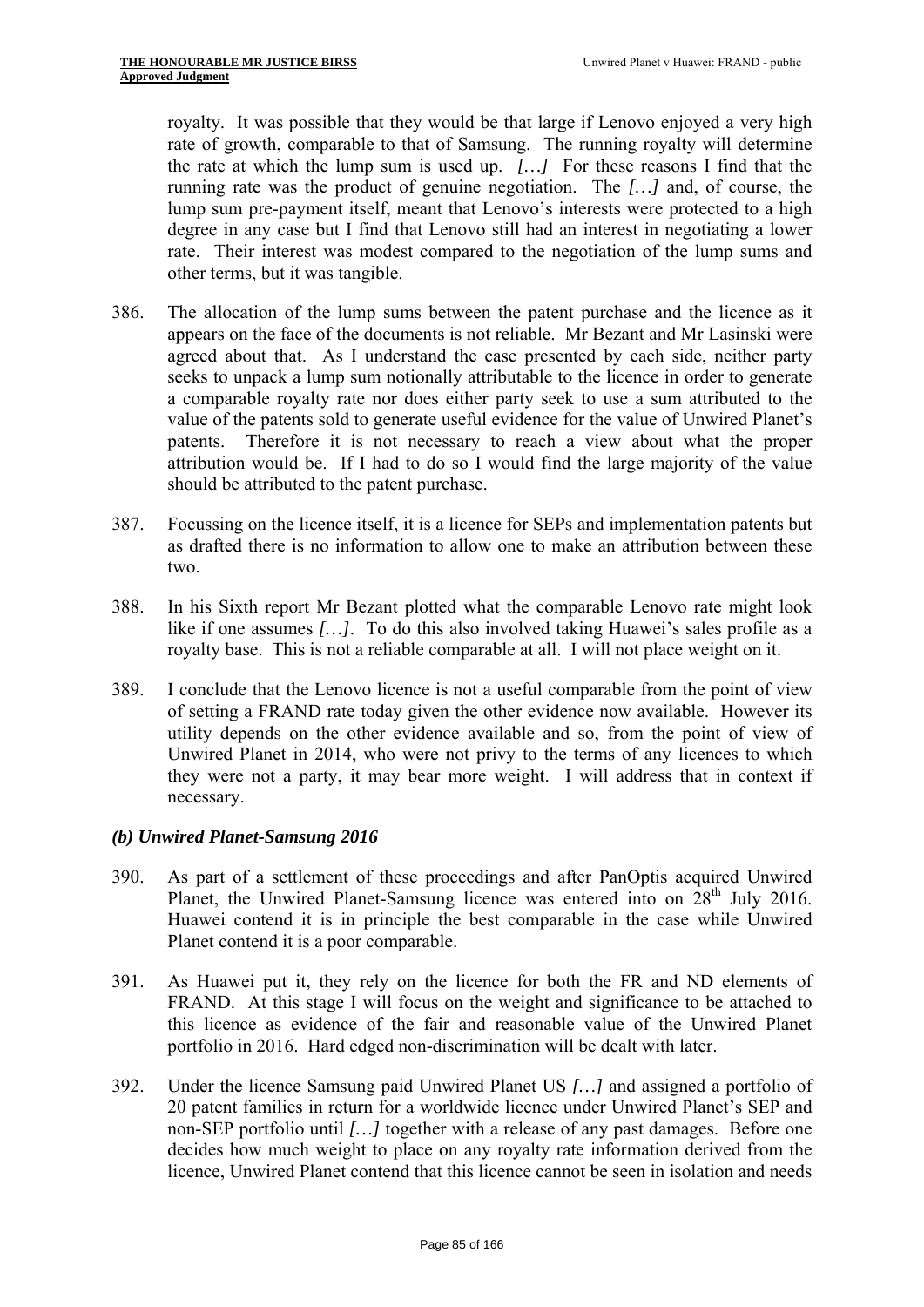to be considered in the context of a wider arrangement between PanOptis and Samsung and the distressed financial position Unwired Planet was in when acquired by PanOptis. This depends on Mr Ware's evidence. Huawei's case is that the facts of what went on are now sufficiently clear to show that the wider factors make no material difference. Unwired Planet disagree and contend that the two issues of rate and context interact directly because any royalty rate derived from this licence is truly much lower than the rates which Huawei put at the forefront of their argument on this licence and that this is a reflection of context.

- 393. So in order to derive a royalty rate from this one needs *[…]*, ascribe a value to the Samsung patents assigned to Unwired Planet, take into account the value of the non-SEPs and work out a way of assigning value as between 2G, 3G and 4G. The way Mr Lasinski assigned value between 2G/3G and 4G is not in dispute.
- 394. Mr Lasinski derived a range of possible rates and presented them in two tables, one for *[…]* and the other assuming *[…]*. The provisions *[…]* in the licence are complicated but do not need to be explained. Each table then shows the implied royalty rate depending on the value attributed to the assigned patents – from *[…]*, and the percentage of royalty attributable to SEPs rather than non-SEPs from 25% to 100%. As the value of the assigned patents rises the royalty goes up because in effect Samsung have given more value for the licence. Also as the percentage rises the rate rises too, because it is a rate for the SEPs rather than the non-SEPs. The 4G rates range from *[…]*. The 2G/3G rates vary accordingly from *[…]* on the same basis.
- chart together with rates from those two Ericsson licences and two other data points. Unwired Planet criticised this and submitted its effect was to make the rates derived 395. Mr Lasinski made a point relating to the similarity of rates implied by the *[K]* licence and the *[J]* licence. Similarly in figure 4 of his third report which is set out above Mr Lasinski plotted rates derived from the Unwired Planet-Samsung 2016 licence on the from the *[…]* licence look closer to the other three Ericsson licences than they really are. That is because the rates used were the highest rates Mr Lasinski derived from the Unwired Planet-Samsung 2016 licence and while the difference is still a factor of *[…]*, if more realistic rates were used for the Unwired Planet-Samsung 2016 licence it would be shown to be an outlier. Mr Lasinski did not accept that was why he had chosen to plot those rates in Figure 4 and since the idea that Mr Lasinski was setting out to mislead was not put squarely to him in this context, it would not be fair to him to make a finding on that.
- 396. However, objectively speaking, by including only the highest rates from Mr Lasinski's tables for the Unwired Planet-Samsung 2016, Figure 4 is capable of misleading. The assumptions on which the highest rates are based are *[…]*. However, Mr Lasinski accepted *[…]* and accepted he had used a much lower SEP percentage (about 30%) when performing a similar calculation on the Lenovo licence. His explanation that this was because he did not regard Lenovo as a good comparable does not justify this difference. On the assigned value Mr Lasinski took Mr Ware's acceptance of *[…]* despite having earlier expressed the view *[…]* and despite generally not accepting Mr Ware's evidence. On that Unwired Planet submitted Mr Lasinski was being inconsistent and selective. There is some force in that but given Mr Ware's evidence I will use the *[…]* figure. Mr Ware said they included some SEPs which PanOptis considered to be essential to LTE, and some implementation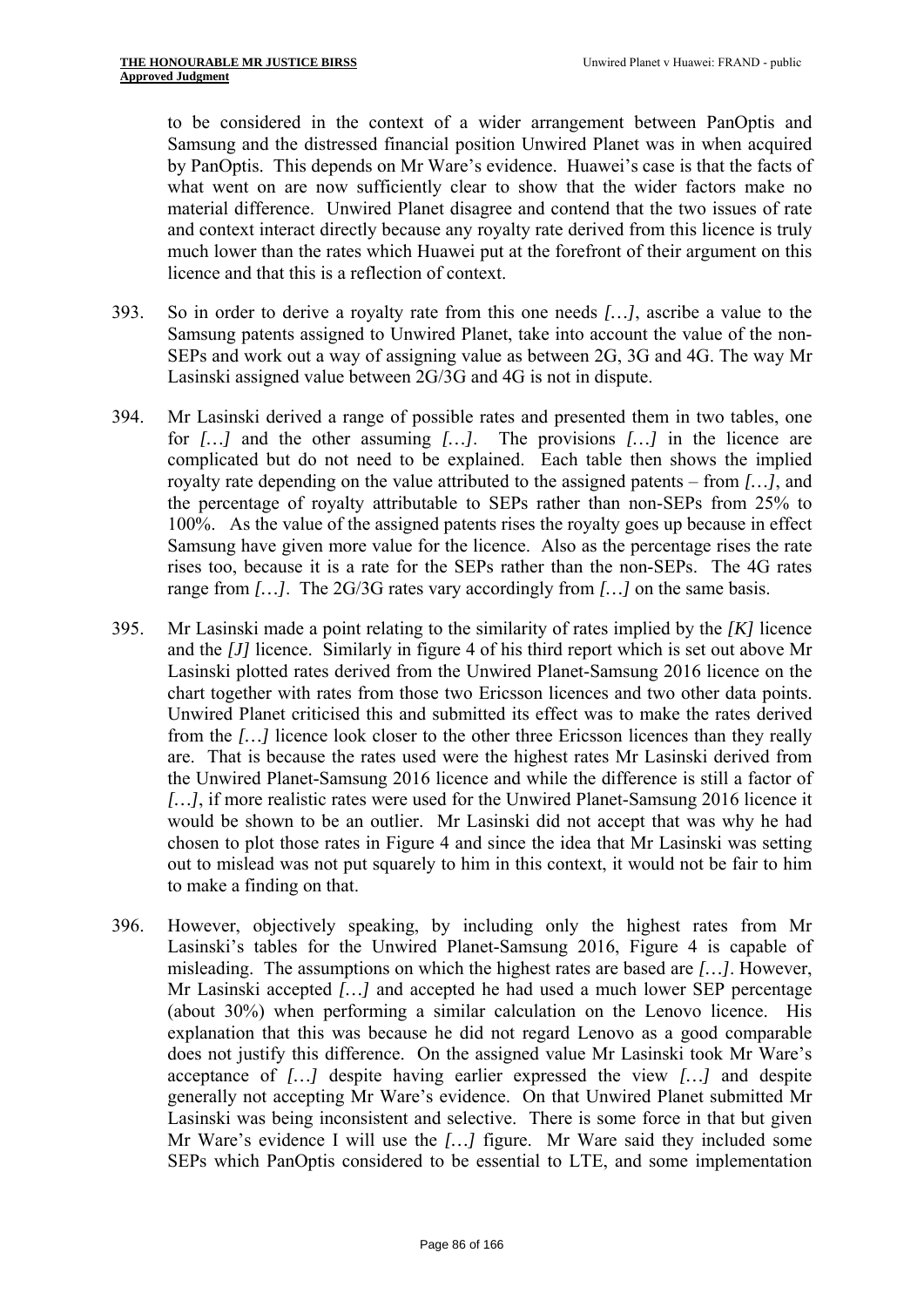patents which PanOptis considered related to popular features of the best-selling handsets.

- 397. There are major uncertainties deriving implied rates from this licence but the figures used in Mr Lasinski's figure 4 are too high. *[…]*. On these assumptions the 4G rate ranges from *[…]* and the 2G/3G rate ranges from *[…]*. These are all far lower than the other rates in Figure 4 and relied on by Huawei as best comparables. It supports Unwired Planet's case that the Unwired Planet-Samsung 2016 licence is an outlier and that Unwired Planet are right that Mr Lasinski's purported generosity to Unwired Planet in his calculations is a wolf in sheep's clothing.
- 398. Mr Bezant's view of this licence was that there were a number of factors which significantly reduced its reliability for the purposes of assessing FRAND offers in 2016. He addressed the implied aggregate royalty burden produced by using Mr Lasinski's figures for this licence combined with the HPA and also with the MNPA. While I can see Mr Bezant's point, it does not add anything to the analysis because it is just another way of explaining that the rates are low.
- portfolio, to one of the parties in the proceedings, would be an excellent comparable. 399. In principle, it is obvious that one would expect a licence granted under the same Huawei pointed out that in *British Phonographic Society v MCPS* [2008] EMLR 5, the Copyright Tribunal held that a settlement by a co-defendant can be an "outstanding" comparator. There is no doubt it can be, the question is whether it is. Before turning to the context in which the licence was entered into, having now analysed the licence itself, it can be said that the terms on their face raise a question mark over this licence as evidence of the fair and reasonable value of the Unwired Planet portfolio in 2016. Even taking into account the uncertainties, the rates are significantly lower than the rates Huawei contend for in these proceedings and are significantly lower than the rate implied by the *[…]* licence, which is an important comparable on any view.
- 400. Unwired Planet's version of the context relevant to understanding this licence is the following. PanOptis is a licensing company. It has an existing relationship with Ericsson. It had considered buying the Unwired Planet portfolio in 2014 but did not. In March 2015 PanOptis offered \$75 million for the portfolio but Unwired Planet wanted \$100 million and no deal was done. From about July 2014 PanOptis started having commercial discussions with Samsung. They included the possibility of Samsung taking a licence under other PanOptis telecoms patent portfolios and by the summer of 2015 they included the possibility of a wider strategic partnership. In July 2015 Unwired Planet approached PanOptis again, this time about purchasing the licensing companies themselves. In September 2015 PanOptis offered to buy Unwired Planet for \$35 million. *[…]*
- 401. Mr Ware's evidence was that the reason that PanOptis were interested in this deal was because it would be "solving a problem for Samsung that would significantly assist the development of the wider strategic relationship we were in the process of negotiating and that could ultimately be of enormous commercial value to us". He also said that without this the acquisition of the Unwired Planet portfolio in late 2015 did not fit with his strategic vision.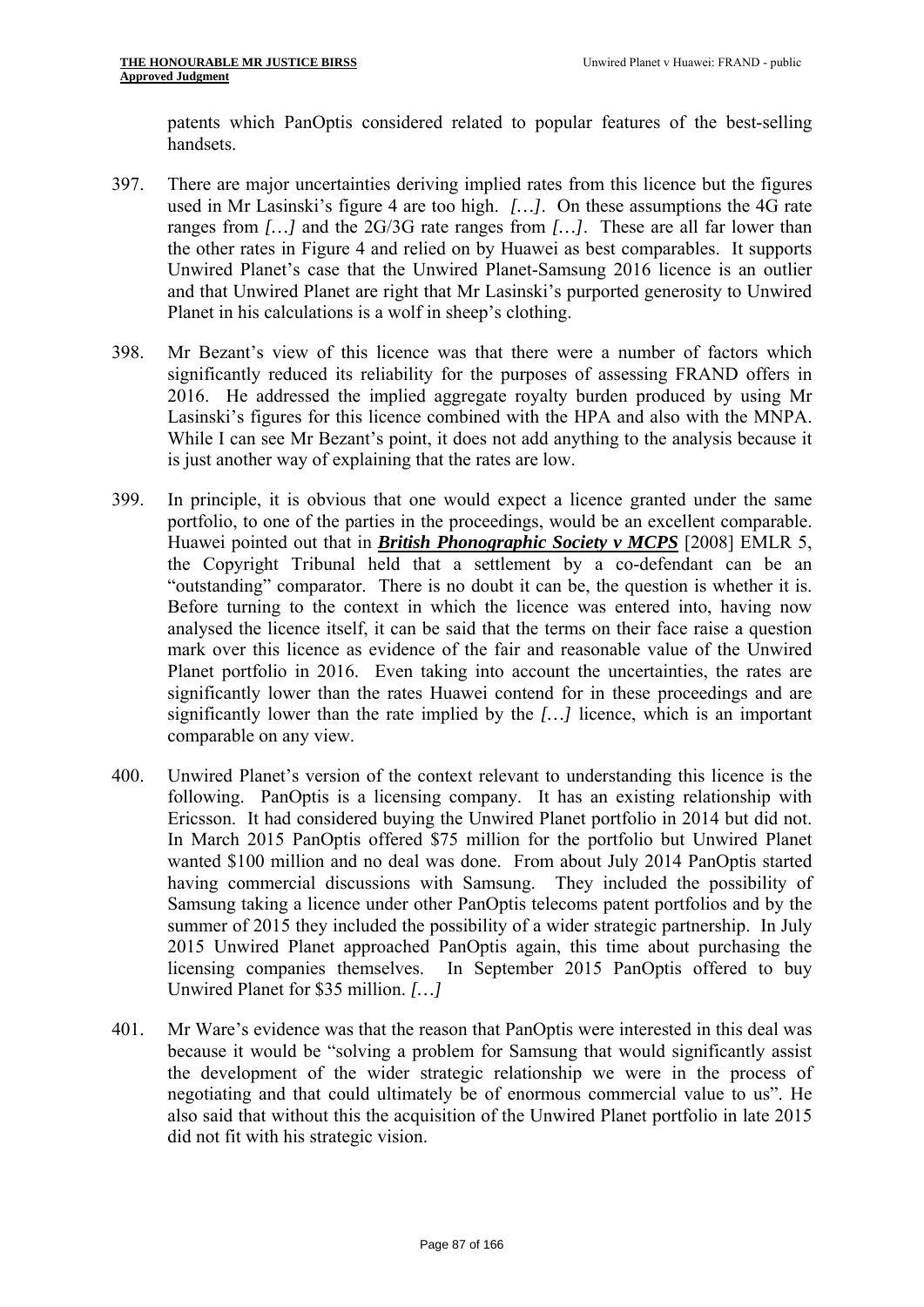- 402. *[…]*, Ericsson also approached PanOptis encouraging it to purchase Unwired Planet. Ericsson was keen for PanOptis to purchase the portfolio as it considered PanOptis to be a safe pair of hands. The fact that Ericsson wanted PanOptis to purchase the portfolio was an additional reason why PanOptis were interested in doing the deal because it would strengthen PanOptis' existing strategic partnership with Ericsson. Ericsson also indicated that it would be prepared to waive the revenue sharing arrangements, which would allow PanOptis to license the Unwired Planet portfolio as it saw fit and which would avoid Ericsson needing to be part of any litigation with prospective licensees.
- 403. There were various negotiations and by March 2016 PanOptis dropped its offer price from \$50 million to \$40 million due to Unwired Planet's worsening financial position.
- 404. Mr Ware said that PanOptis was able to purchase Unwired Planet for a price which did not represent the value of Unwired Planet's patents. In his view that was because Unwired Planet was on the verge of insolvency. It had told shareholders that it would run out of cash reserves in July 2016 and was desperate to get out of the licensing business, to a significant degree as a result of the difficulties Unwired Planet had encountered in trying to license the portfolio and the cost of litigation. Unwired Planet characterise this as a fire sale. *[…].*
- foundations for a far wider commercial relationship with Samsung in the future. 405. Once PanOptis had purchased Unwired Planet it approached Samsung and the licence was concluded in very short order. Under that licence Samsung agreed to pay *[…]* in cash and transfer the patents mentioned already for which I have used a value of *[…]*. Mr Ware emphasised what he called other considerable benefits that PanOptis gained from concluding the licence with Samsung in addition to the cash and transferred patents. These were: the fact that it *[…]*, the fact that it *[…]* and strengthening the
- 406. Huawei do not agree with the way the transaction is characterised by Unwired Planet. They say in response:
	- i) PanOptis had been attempting to buy Unwired Planet well before Samsung even came into the picture and clearly had enough money to do so at all material times.
	- ii) In March 2015, having done extensive due diligence, and knowing Unwired Planet was embroiled in major litigation in numerous jurisdictions, PanOptis offered \$75 million to purchase the portfolio because they had concluded it was a good fit.
	- iii) When the September 2015 offer was made all Mr Ware had was a strong feeling that Samsung would take a licence *[…]* but he accepted in crossexamination that PanOptis was *"flying a bit blind"* and *"taking a risk"*.
	- iv) In terms of its wherewithal, PanOptis has 60-70 shareholders including pension funds, hedge funds, and Yale University. In terms of cash available to buy Unwired Planet, on 19 December 2015, Ericsson extended a convertible loan of \$100 million to PanOptis and in December 2015, PanOptis received a further \$160 million of licensing revenue. PanOptis was certainly not in any state of distress when it committed to buy Unwired Planet in April 2016.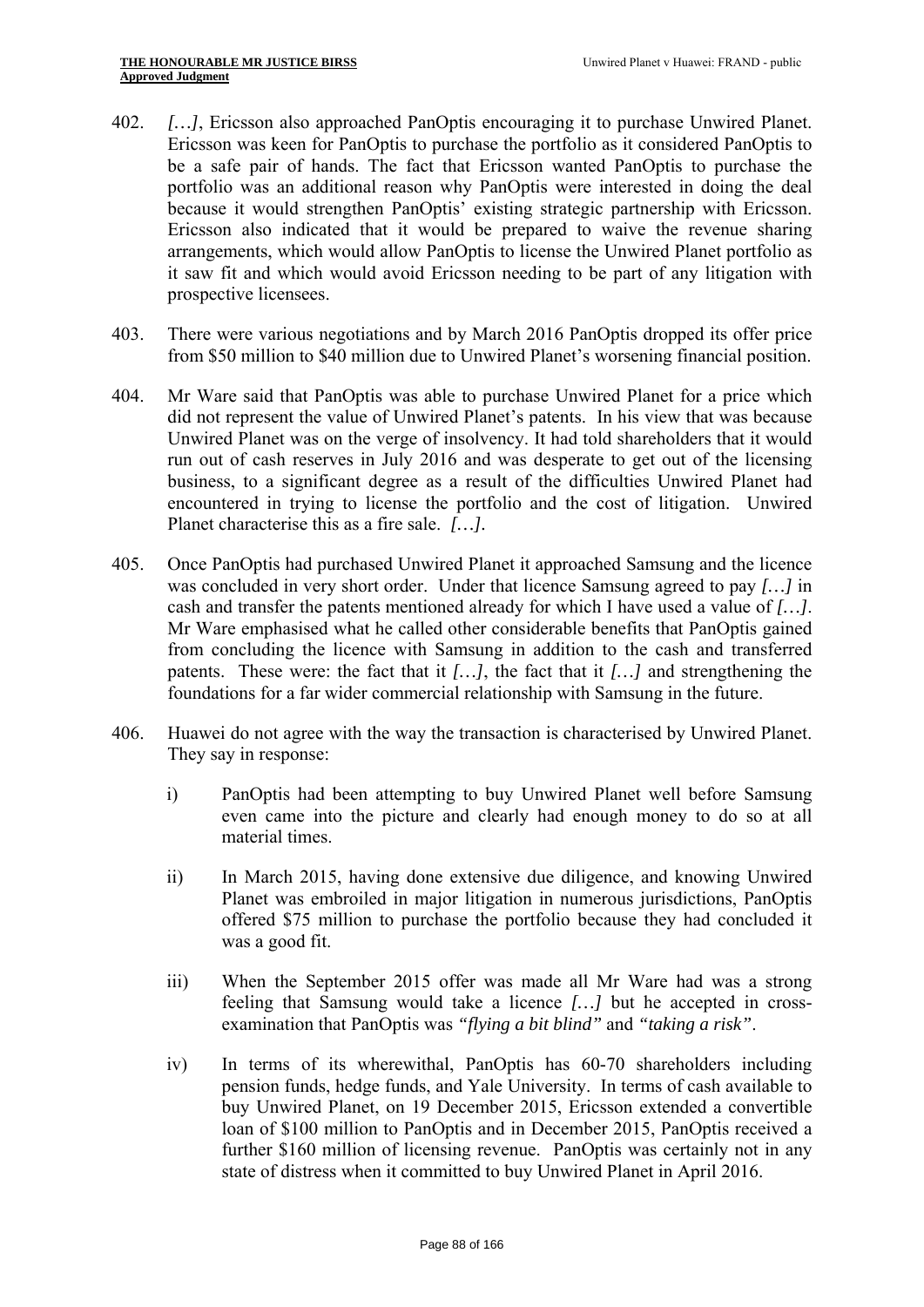- v) There was no commitment of any kind by Samsung, at any stage, to take a licence *[…]*. It was simply a feeling acquired by Mr Ware in meetings conducted *"over a very long dinner and drinks"* with no written records at which it was conveyed to him that he would be doing a *"great favour to Samsung"*.
- vi) When Samsung ultimately did take a licence it paid *[…]*, since in addition to the *[…]* Samsung transferred patents which Mr Ware accepted were worth *[…].*
- 407. Huawei submit that the suggestion that PanOptis accepted a *[…]* price from Samsung because of the *[…]* element to the acquisition does not sit with the facts of the case. Whether or not Unwired Planet was in financial distress is irrelevant. The licence was granted months after the purchase by PanOptis, who were certainly not in any financial distress. The benefits to PanOptis which are relied on were simply ordinary commercial aspirations and no more. Mr Ware accepted that discussions with Samsung on other PanOptis portfolios had pre-dated anything to do with Unwired Planet and accepted that the first time any written link between the licence and other PanOptis licences was recorded was in his witness statement. He likewise accepted that there was no link between *[…]* and the acquisition nor was there any suggestion of a link with *[…]*. Huawei contend that Mr Ware accepted that these areas were simply aspects in which he hoped his relationship with Samsung would develop and more business would be done. Huawei submit that no link between the licence and any of these other issues was ever made or suggested to Samsung and none of the other alleged "benefits" was an actual additional cost to Samsung in any event.
- 408. I have set out the parties' rival cases on this licence at length because it plays an important role in this case. If it is sound evidence of the value of the Unwired Planet portfolio then that would reduce the fair, reasonable and generally non-discriminatory royalty rate. My findings on the context in which the 2016 Unwired Planet-Samsung licence arose are as follows. By the time it was purchased Unwired Planet was in serious financial trouble. The only licence Unwired Planet had been able to agree was with Lenovo and Unwired Planet was engaged in very expensive multinational patent litigation in an effort to establish its rights. By late 2015 – early 2016 Unwired Planet was close to insolvency. I accept Mr Ware's evidence about what happened. The price PanOptis paid for Unwired Planet was lower than the market value of the patent portfolio because of the serious financial difficulties Unwired Planet were in at the time. As regards his discussions with Samsung, the picture Mr Ware painted of the reality of high level negotiations with that major multinational organisation was convincing and credible. PanOptis had the ability and the means to buy Unwired Planet in any event but I find that the key reason why PanOptis did buy Unwired Planet when they did and for the price they paid was in order to build trust with Samsung and because Samsung were prepared to take a licence under the portfolio in a deal in which the cash component *[…]*. The purchase was being "de-risked", as Mr Ware put it. The long term benefits to PanOptis which would derive from this were regarded by PanOptis as important and are in fact potentially very valuable. The arrangements did not give PanOptis a contractually enforceable right to the benefits derived from building trust with Samsung but that does not mean it was not well worth doing.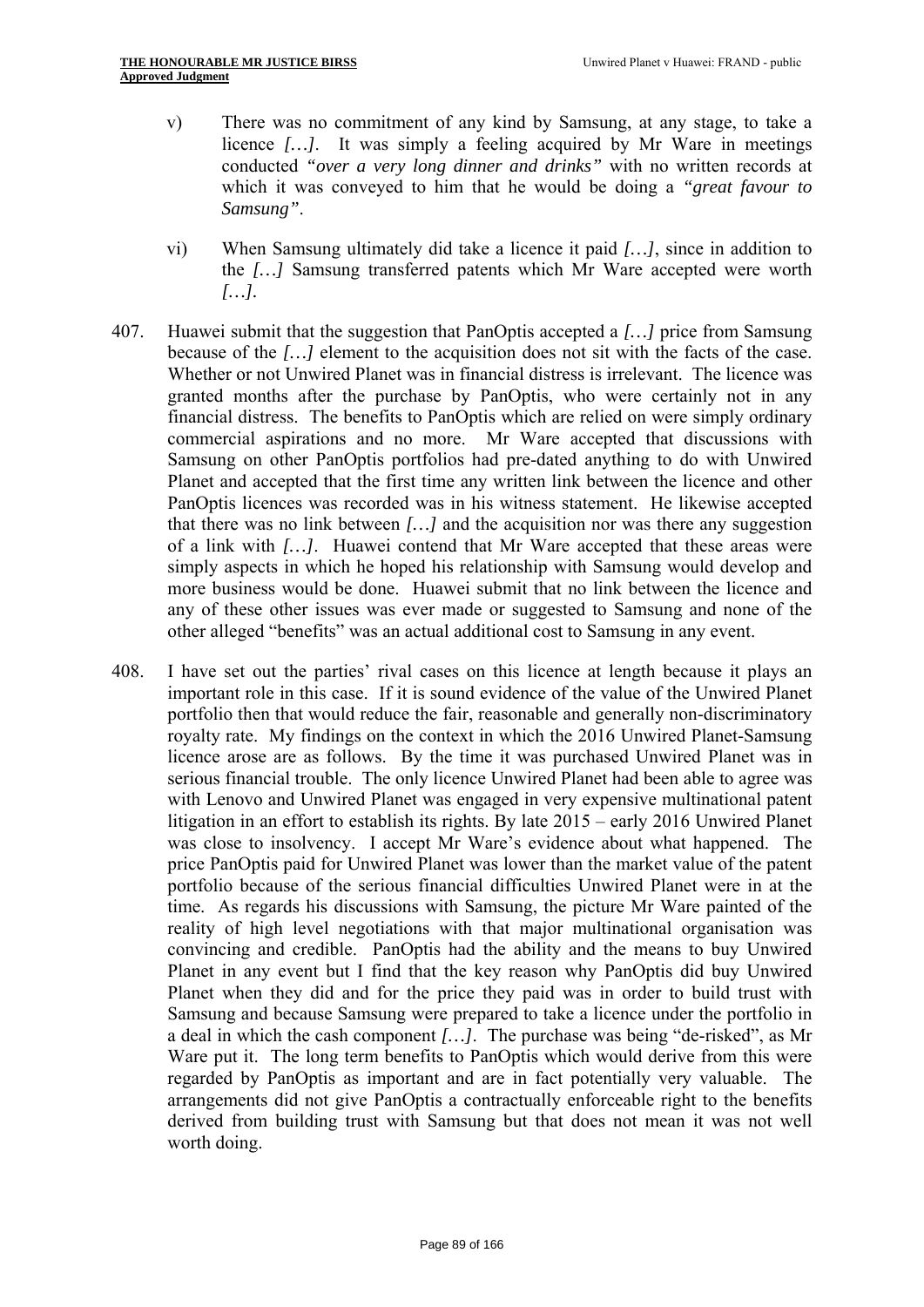409. These findings about the context of the licence together with the findings about low rates in the licence itself support one another. I conclude that the licence does not represent useful evidence of the market value of the Unwired Planet patent portfolio.

#### *(c) Ericsson-Huawei 2016*

# 410. *[…]*

- know that the arbitrators *[made findings about the effective royalty rate to be paid …]*  what the terms of the […] or […] licences are. Moreover without seeing the 411. The issue to resolve concerning the Ericsson-Huawei 2016 licence is the significance of the fact that *[certain]* terms were the product of an arbitration. I can deal with this shortly because I believe the answer is clear. Terms which were settled by an arbitrator are not evidence of what willing, reasonable business people would agree in a negotiation. In that sense a royalty in the licence is not probative of the market value of the portfolio under licence at all. Decisions of other courts may have persuasive value but that will largely depend on the reasoning that court has given to reach its conclusion. An arbitral award is at least capable of having a similar persuasive value, but reasoning supporting the terms in this licence is not available. I and I also know that this is not far above the *[…]* rate from the *[…]* licence *[…]*. It is *[…]*. Dr Kakaes and Mr Lasinski were witnesses in the arbitration and they have given some very brief evidence about what the arbitrators did or did not rely on. Mr Lasinski said that the arbitrators *[…]*. I am not prepared to place weight on this evidence in relation to the value of Ericsson's portfolio. There is no good evidence of reasoning of the arbitrators one cannot see how they arrive at the conclusion they did.
- 412. Huawei submitted the licence was relevant because it was a rate someone (Huawei) was paying. So they are, but since *[…]*, the fact they are doing so is not evidence of the value of the portfolio.
- 413. *[…]* Without sight of the arbitrators' reasons I cannot accept that submission.

# *(d) Ericsson-Samsung 2014*

- 414. *[…]*
- 415. *[…]*
- 416. *[…]*
- 417. Mr Lasinski referred to a witness statement of Mr Kim of Samsung. Mr Kim was going to attend trial but following the settlement he did not. In the relevant paragraph Mr Kim said that Samsung had agreed *[…].* Relying on this Mr Lasinski did not take account of the *[…]*. Unwired Planet criticised Mr Lasinski for this but I do not see the force in that criticism since Mr Lasinski's report makes his approach transparent so that the court can understand the basis on which he approached it.
- 418. Unwired Planet contended that little weight should be placed on Mr Kim's evidence because (i) he did not in the end attend trial, (ii) *[…]*, (iii) as with Lenovo, there are good reasons why Samsung would not want a licence to contain rates they thought were unreasonably high since those rates could be used in later negotiations or in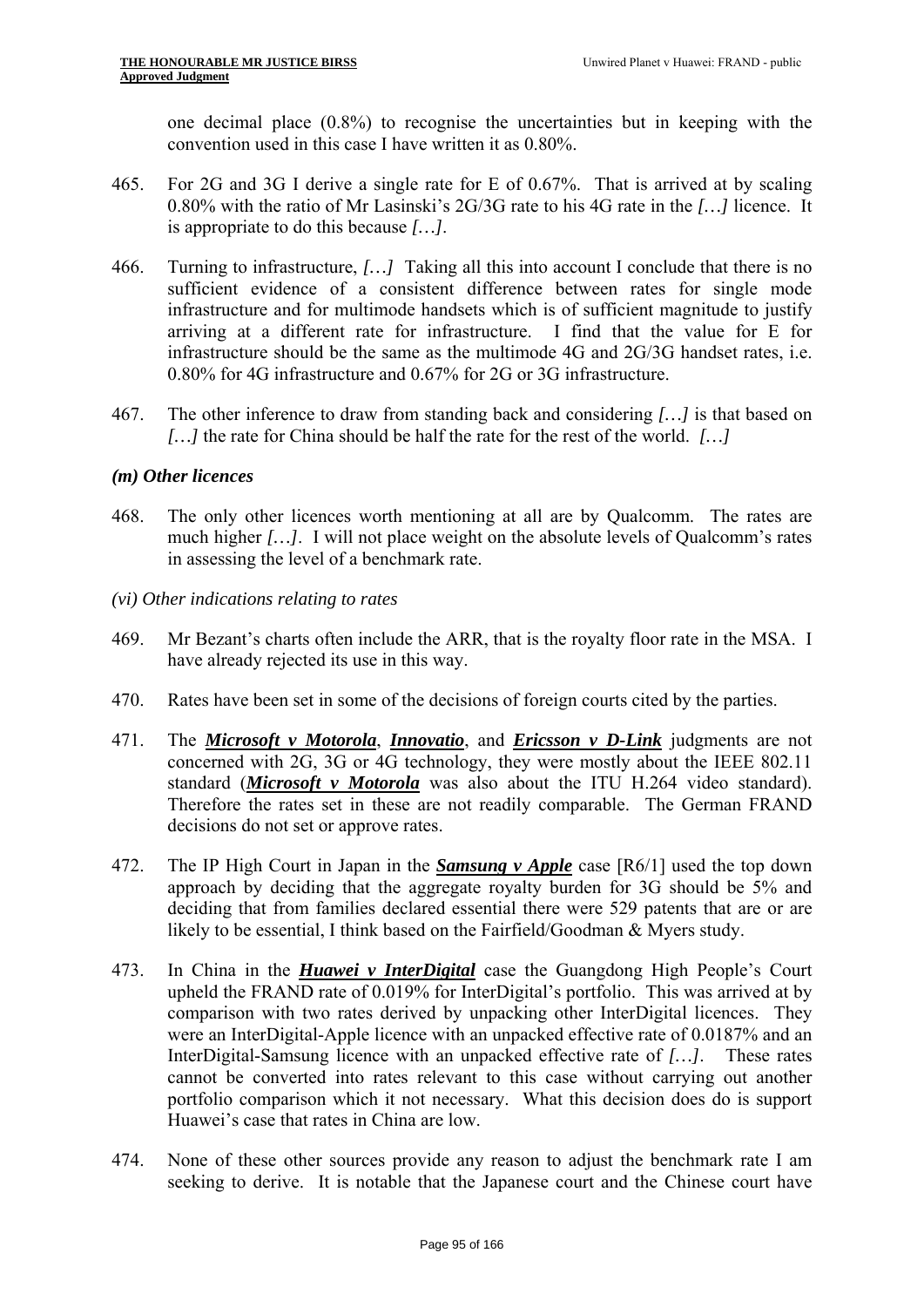approached the determination of FRAND rates using the same techniques as have been addressed in this case.

*(vii) What is the benchmark FRAND rate for Unwired Planet?* 

- 475. The outcome of considering the comparables is that I have benchmark rates for Ericsson of 0.80% for 4G and 0.67% for 2G and 3G and no other reliable comparables. Given the previous conclusion for the strength ratio R of Unwired Planet to Ericsson for 4G multimode handsets as 7.69%, that indicates a benchmark royalty rate for Unwired Planet for a 4G multimode handset in 2016 is 0.062%.
- 476. Applying the total royalty burden as a cross-check produces the following. A benchmark royalty rate for Unwired Planet for a 4G multimode handset of 0.062% coupled with a figure of 0.70% for Unwired Planet's share S of the Relevant SEPs for 4G multimode handsets produces a total royalty burden T of 8.8%. That is lower than the aggregate implied by either party's case (Huawei's 13% and Unwired Planet's 10.4%). It is higher than the specific numbers mentioned by patent holders in 2008 but not so far as to be out of line. I conclude that the cross-check supports a benchmark royalty of 0.062% for 4G multimode handsets. It is the appropriate rate.
- 477. The figure for 4G infrastructure will be 0.072% using  $R = 8.95\%$  for 4G infrastructure (0.072%=0.80% x 8.95%). The cross-check T comes to 7.0% (using S for 4G infrastructure of 1.02%) which is appropriate.

|          |                                |                                    | Unwired Planet benchmark FRAND rates |              |                  |
|----------|--------------------------------|------------------------------------|--------------------------------------|--------------|------------------|
|          |                                | Handsets (3G and 4G are multimode) |                                      |              |                  |
|          | Ericsson                       | Strength                           | <b>Benchmark</b>                     | <b>Share</b> | Implied<br>total |
|          | rate                           | ratio                              | rate                                 |              | burden           |
|          | E                              | R                                  | ExR                                  | S            | T                |
| 2G       | 0.67%                          | 9.52%                              | 0.064%                               | 1.30%        | 4.9%             |
| 2G/3G    | 0.67%                          | 4.76%                              | 0.032%                               | 0.57%        | 5.6%             |
| 2G/3G/4G | 0.80%                          | 7.69%                              | 0.062%                               | 0.70%        | 8.8%             |
|          |                                |                                    |                                      |              |                  |
|          | Infrastructure (not multimode) |                                    |                                      |              |                  |
|          | Ericsson                       | Strength                           | <b>Benchmark</b>                     | Share        | Implied<br>total |
|          | rate                           | ratio                              | rate                                 |              | burden           |
|          | E                              | R                                  | ExR                                  | S            | T                |
| 2G       | 0.67%                          | 9.52%                              | 0.064%                               | 0.75%        | 8.5%             |
| 3G       | 0.67%                          | 2.38%                              | 0.016%                               | 0.51%        | 3.1%             |
| 4G       | 0.80%                          | 8.95%                              | 0.072%                               | 1.02%        | 7.0%             |

478. The 4G figures as well as the corresponding figures for 2G and 3G are in this table:

479. The total royalty burden T implied by each of these rates falls within an appropriate range. The value of T for 3G multimode handsets at 5.6% is not far out of line with the judgment of the internationally respected IP High Court of Japan. The 3.1% value for 3G infrastructure is somewhat lower than 5% but not far away.